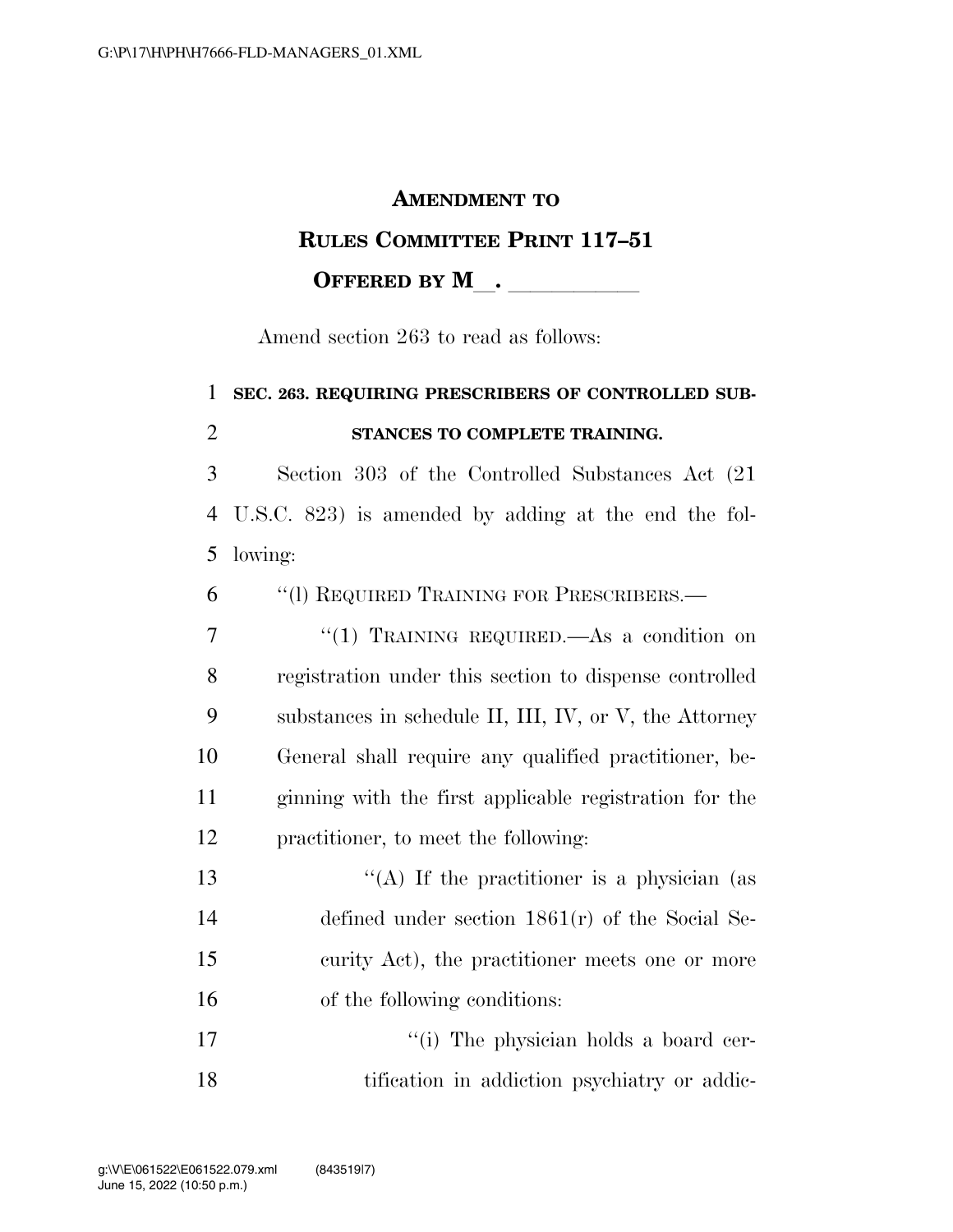| $\mathbf{1}$   | tion medicine from the American Board of     |
|----------------|----------------------------------------------|
| $\overline{2}$ | Medical Specialties.                         |
| 3              | "(ii) The physician holds a board cer-       |
| $\overline{4}$ | tification from the American Board of Ad-    |
| 5              | diction Medicine.                            |
| 6              | "(iii) The physician holds a board cer-      |
| 7              | tification in addiction medicine from the    |
| 8              | American Osteopathic Association.            |
| 9              | "(iv) The physician has, with respect        |
| 10             | to the treatment and management of pa-       |
| 11             | tients with opioid or other substance use    |
| 12             | disorders, or the safe pharmacological       |
| 13             | management of dental pain and screening,     |
| 14             | brief intervention, and referral for appro-  |
| 15             | priate treatment of patients with or at risk |
| 16             | of developing opioid or other substance use  |
| 17             | disorders, completed not less than 8 hours   |
| 18             | of training (through classroom situations,   |
| 19             | seminars at professional society meetings,   |
| 20             | electronic communications, or otherwise)     |
| 21             | that is provided by—                         |
| 22             | "(I) the American Society of Ad-             |
| 23             | diction Medicine, the American Acad-         |
| 24             | emy of Addiction Psychiatry,<br>the          |
| 25             | Medical Association,<br>American<br>the      |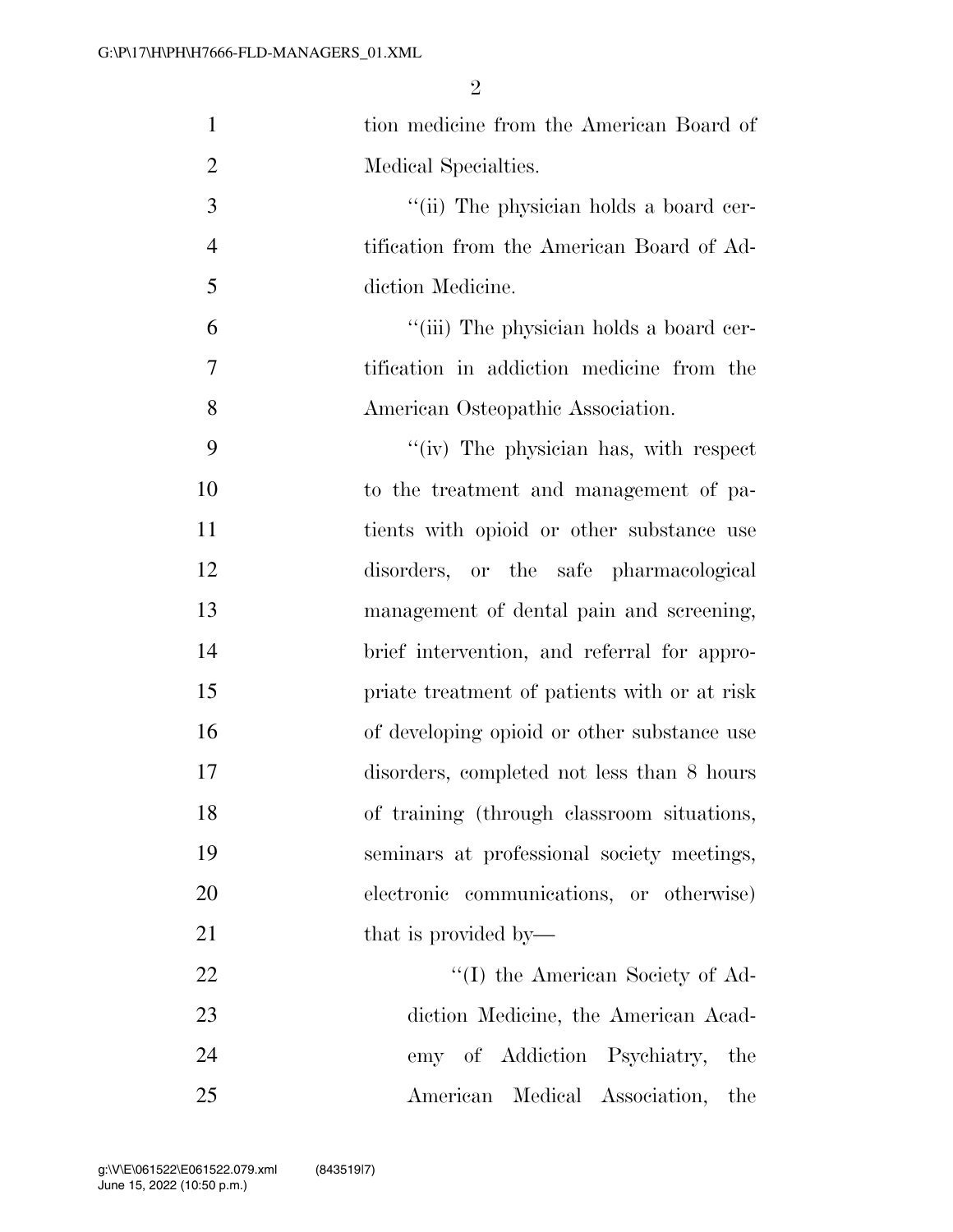| $\mathbf{1}$   | American Osteopathic Association, the   |
|----------------|-----------------------------------------|
| $\overline{2}$ | American Dental Association,<br>the     |
| 3              | American Association of Oral<br>and     |
| $\overline{4}$ | Maxillofacial Surgeons, the American    |
| 5              | Psychiatric Association, or any other   |
| 6              | organization accredited by the Accred-  |
| $\overline{7}$ | itation Council for Continuing Medical  |
| 8              | Education (commonly known as the        |
| 9              | 'ACCME') or the Commission<br>on        |
| 10             | Dental Accreditation;                   |
| 11             | "(II) any organization accredited       |
| 12             | by a State medical society accreditor   |
| 13             | that is recognized by the ACCME or      |
| 14             | the Commission on Dental Accredita-     |
| 15             | tion;                                   |
| 16             | "(III) any organization accred-         |
| 17             | ited by the American Osteopathic As-    |
| 18             | sociation to provide continuing med-    |
| 19             | ical education; or                      |
| 20             | $\lq\lq$ (IV) any organization approved |
| 21             | by the Assistant Secretary for Mental   |
| 22             | Health and Substance Abuse, the         |
| 23             | ACCME, or the Commission on Den-        |
| 24             | tal Accreditation.                      |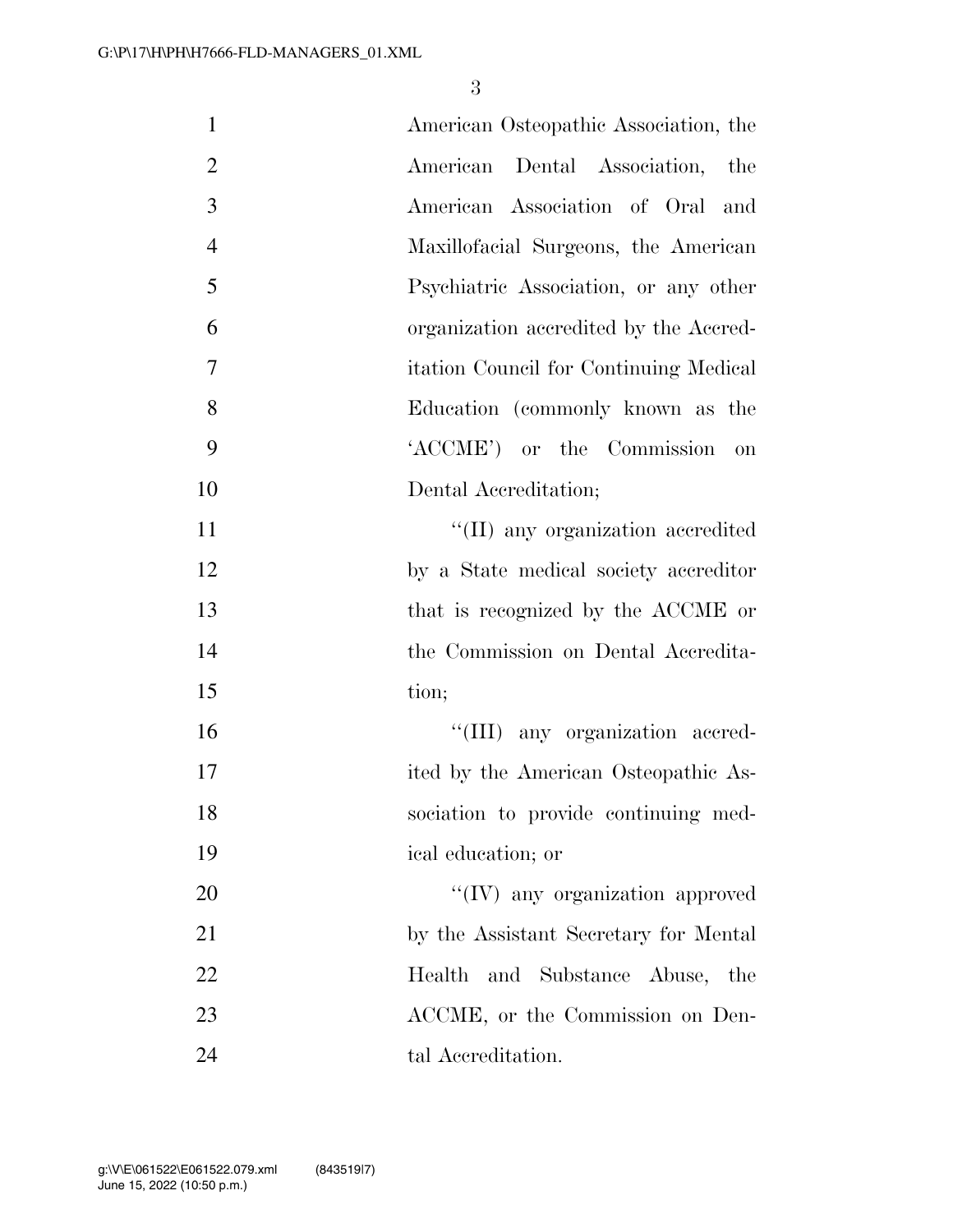$''(v)$  The physician graduated in good standing from an accredited school of allopathic medicine, osteopathic medicine, dental surgery, or dental medicine in the United States during the 5-year period im- mediately preceding the date on which the physician first registers or renews under this section and has successfully completed a comprehensive allopathic or osteopathic medicine curriculum or accredited medical residency or dental surgery or dental medi- cine curriculum that included not less than 13 8 hours of training on—  $\text{``(I)}$  treating and managing pa- tients with opioid and other substance use disorders, including the appro- priate clinical use of all drugs ap- proved by the Food and Drug Admin- istration for the treatment of a sub- stance use disorder; or 21 ''(II) the safe pharmacological management of dental pain and screening, brief intervention, and re- ferral for appropriate treatment of pa-tients with or at risk of developing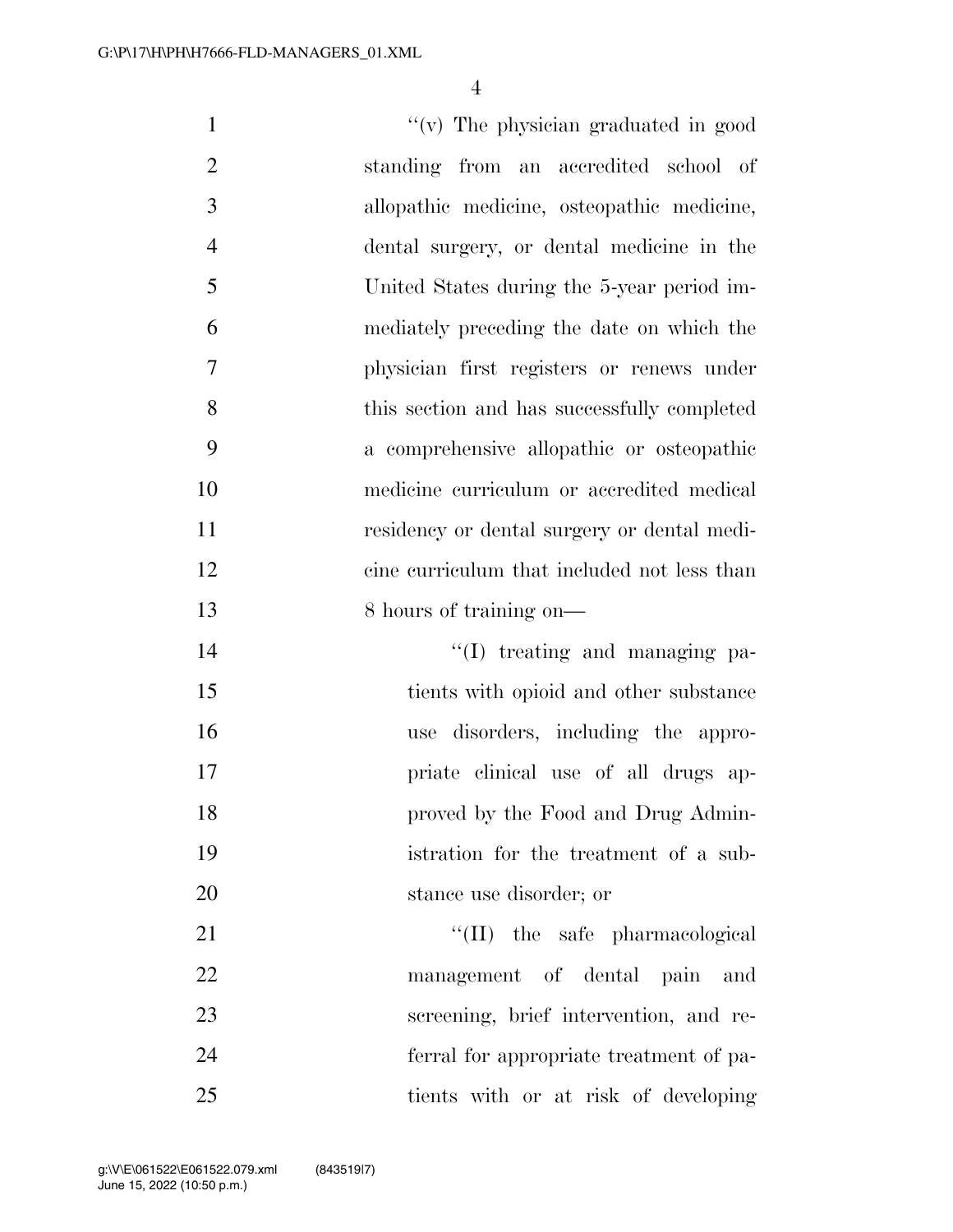| $\mathbf{1}$   | opioid and other substance use dis-                 |
|----------------|-----------------------------------------------------|
| $\overline{2}$ | orders.                                             |
| 3              | $\lq\lq (B)$ If the practitioner is not a physician |
| $\overline{4}$ | (as defined under section $1861(r)$ of the Social   |
| 5              | Security Act), the practitioner meets one or        |
| 6              | more of the following conditions:                   |
| 7              | "(i) The practitioner has completed                 |
| 8              | not fewer than 8 hours of training with re-         |
| 9              | spect to the treatment and management of            |
| 10             | patients with opioid or other substance use         |
| 11             | disorders (through classroom situations,            |
| 12             | seminars at professional society meetings,          |
| 13             | electronic communications, or otherwise)            |
| 14             | provided by the American Society of Addic-          |
| 15             | tion Medicine, the American Academy of              |
| 16             | Addiction Psychiatry, the American Med-             |
| 17             | ical Association, the American Osteopathic          |
| 18             | Association, the American Nurses                    |
| 19             | Credentialing Center, the American Psy-             |
| 20             | chiatric Association, the American Associa-         |
| 21             | tion of Nurse Practitioners, the American           |
| 22             | Academy of Physician Associates, or any             |
| 23             | other organization approved or accredited           |
| 24             | by the Assistant Secretary for Mental               |
| 25             | Health and Substance Abuse or the Ac-               |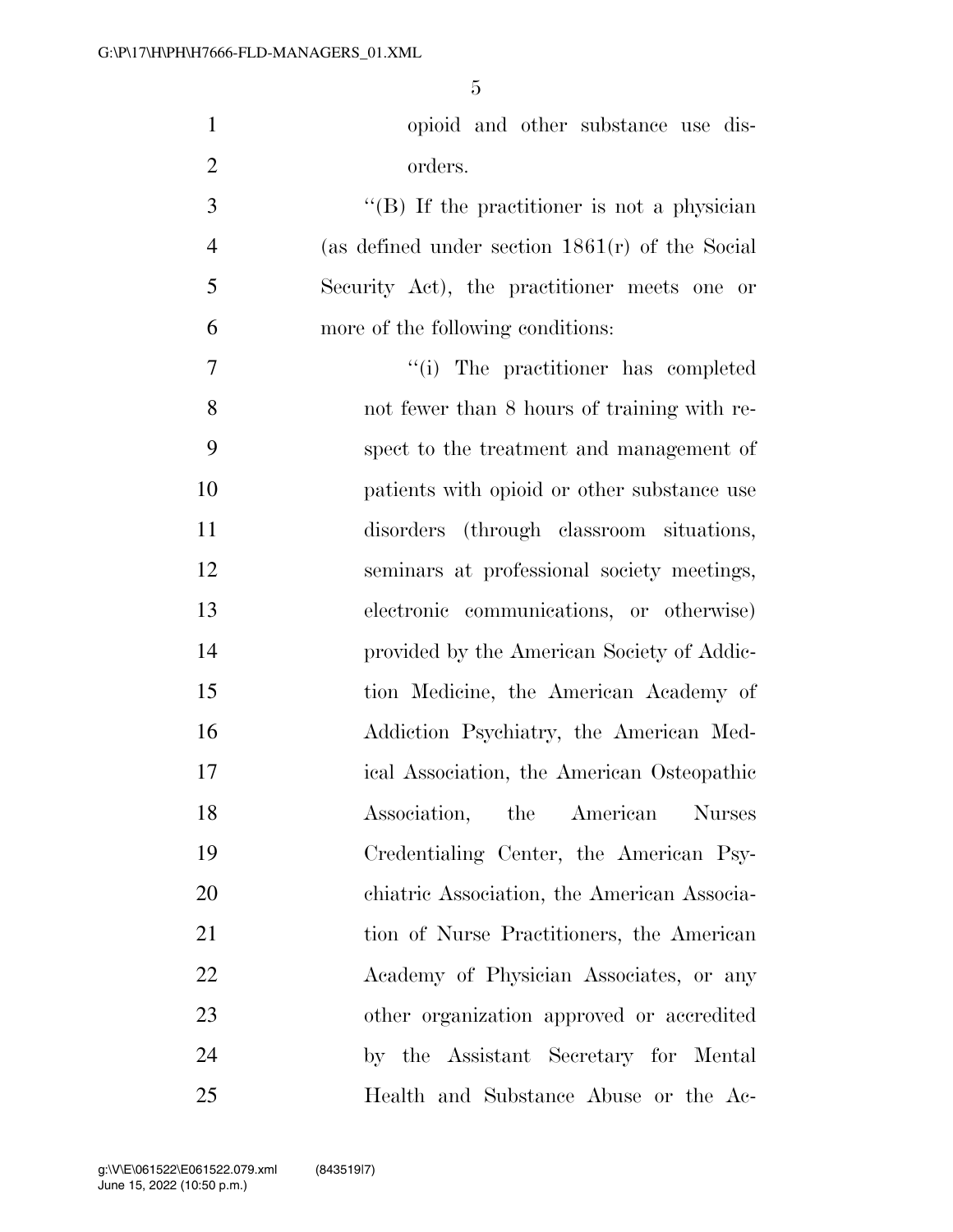creditation Council for Continuing Medical Education.

 $\frac{1}{10}$  The practitioner has graduated in good standing from an accredited physi- cian assistant school or accredited school of advanced practice nursing in the United States during the 5-year period imme- diately preceding the date on which the practitioner first registers or renews under this section and has successfully completed a comprehensive physician assistant or ad- vanced practice nursing curriculum that included not fewer than 8 hours of training on treating and managing patients with opioid and other substance use disorders, including the appropriate clinical use of all drugs approved by the Food and Drug Ad- ministration for the treatment of a sub-stance use disorder.

20  $((2)$  ONE-TIME TRAINING.—

21 ""(A) IN GENERAL.—The Attorney General shall not require any qualified practitioner to complete the training described in clause (iv) or 24 (v) of paragraph  $(1)(A)$  or clause (i) or (ii) of 25 paragraph  $(1)(B)$  more than once.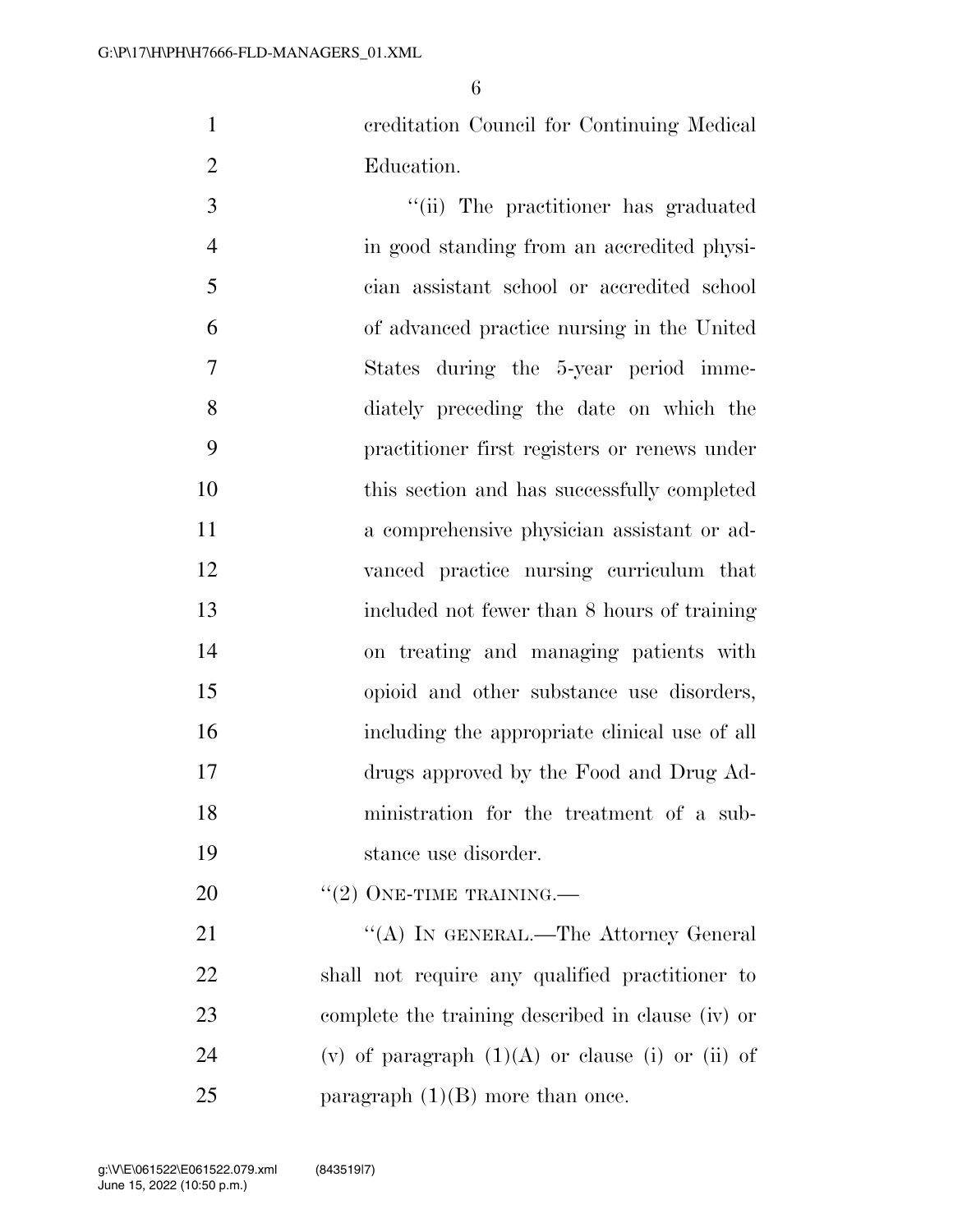| $\mathbf{1}$   | "(B) NOTIFICATION.—Not later than 90                    |
|----------------|---------------------------------------------------------|
| $\mathfrak{2}$ | days after the date of the enactment of the Re-         |
| 3              | storing Hope for Mental Health and Well-Being           |
| $\overline{4}$ | Act of 2022, the Attorney General shall provide         |
| 5              | to qualified practitioners a single written, elec-      |
| 6              | tronic notification of the training described in        |
| 7              | clauses (iv) and (v) of paragraph $(1)(A)$ or           |
| 8              | clauses (i) and (ii) of paragraph $(1)(B)$ .            |
| 9              | "(3) RULE OF CONSTRUCTION.—Nothing in                   |
| 10             | this subsection shall be construed to preclude the      |
| 11             | use, by a qualified practitioner, of training received  |
| 12             | pursuant to this subsection to satisfy registration re- |
| 13             | quirements of a State or for some other lawful pur-     |
| 14             | pose.                                                   |
| 15             | "(4) DEFINITIONS.—In this section:                      |
| 16             | "(A) FIRST APPLICABLE REGISTRATION.-                    |
| 17             | The term 'first applicable registration' means          |
| 18             | the first registration or renewal of registration       |
| 19             | by a qualified practitioner under this section          |
| 20             | that occurs on or after the date that is 180            |
| 21             | days after the date of enactment of the Restor-         |
| 22             | ing Hope for Mental Health and Well-Being               |
| 23             | Act of 2022.                                            |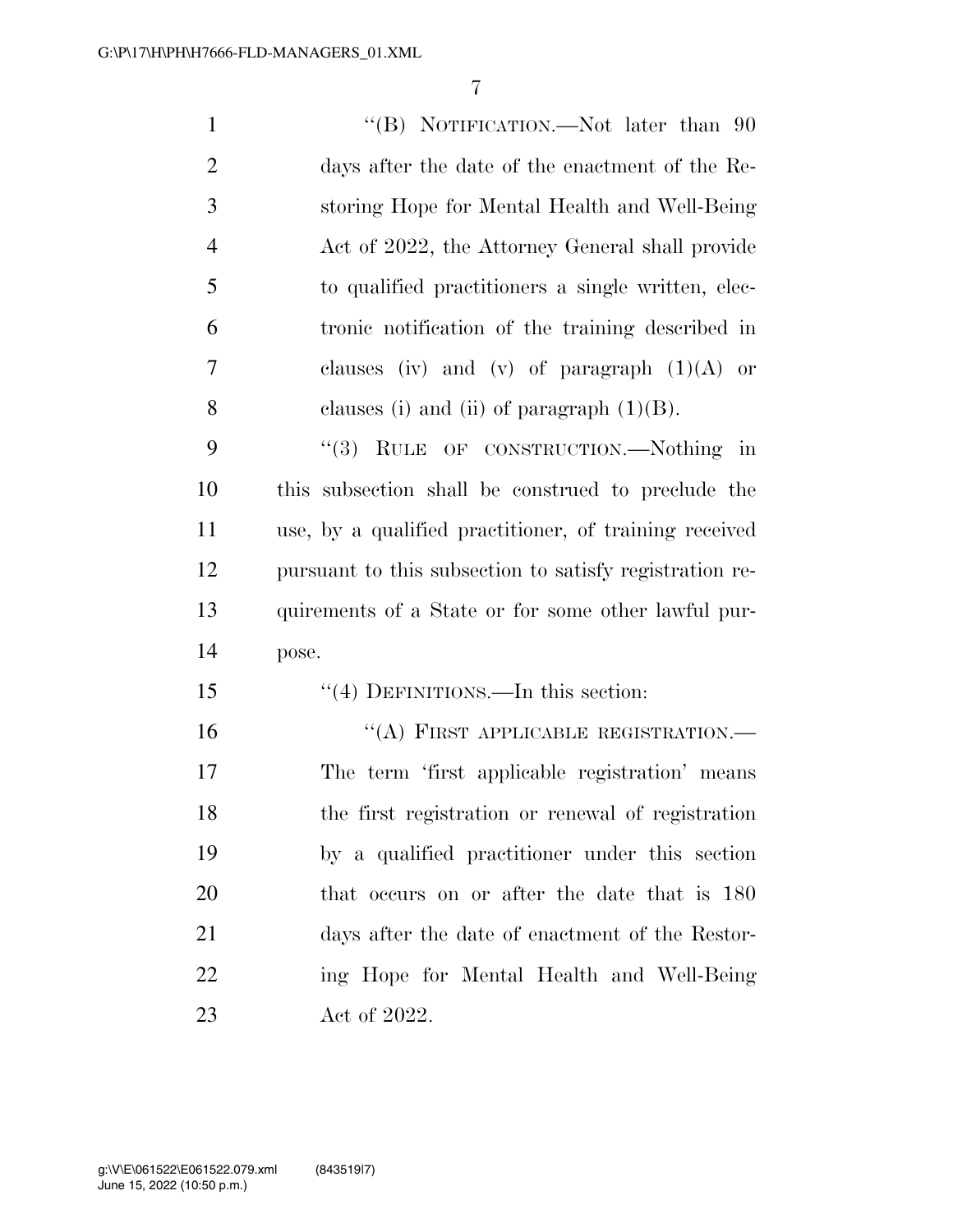|    | "(B) QUALIFIED PRACTITIONER.—In this          |
|----|-----------------------------------------------|
| 2  | subsection, the term 'qualified practitioner' |
|    | means a practitioner who-                     |
|    | "(i) is licensed under State law to pre-      |
| -5 | scribe controlled substances; and             |
|    | "(ii) is not solely a veterinarian.".         |

Page 150, after line 5, insert the following:

# **SEC. 312. REAUTHORIZATION OF MINORITY FELLOWSHIP PROGRAM.**

 Section 597(c) of the Public Health Service Act (42 10 U.S.C. 290ll(c)) is amended by striking " $$12,669,000$  for each of fiscal years 2018 through 2022'' and inserting ''\$25,000,000 for each of fiscal years 2023 through 2027''.

At the end of title IV, add the following new subtitle:

| 14 | <b>Subtitle D-Social Media and</b>                            |
|----|---------------------------------------------------------------|
| 15 | <b>Adolescent Mental Health</b>                               |
|    | 16 SEC. 431. STUDY ON THE EFFECTS OF SMARTPHONE AND           |
| 17 | SOCIAL MEDIA USE ON ADOLESCENTS.                              |
| 18 | (a) IN GENERAL.—Not later than 1 year after the               |
|    | 19 date of enactment of this Act, the Secretary of Health and |
|    | 20 Human Services shall conduct or support research on—       |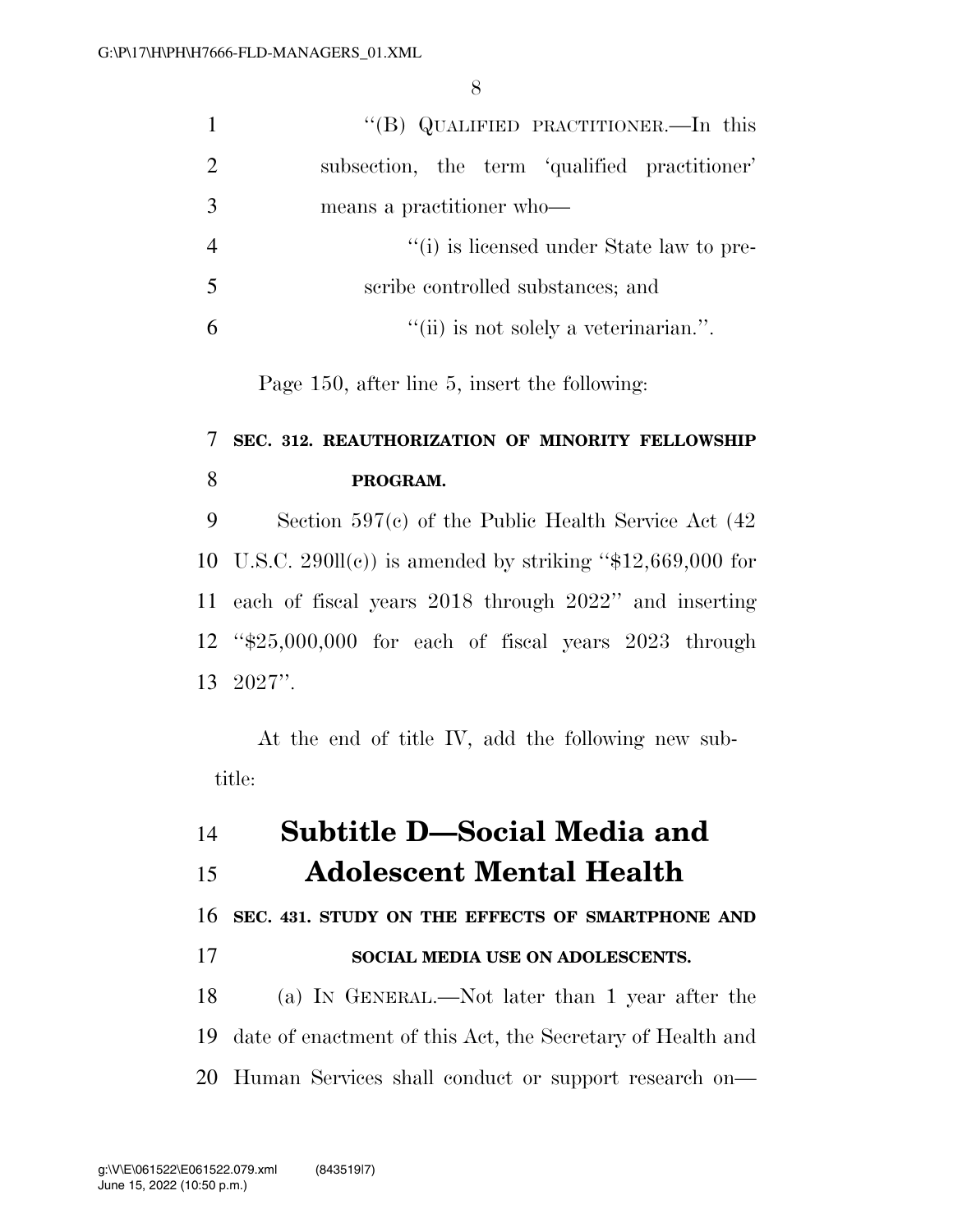| $\mathbf{1}$   | (1) smartphone and social media use by adoles-           |
|----------------|----------------------------------------------------------|
| $\overline{2}$ | cents; and                                               |
| 3              | $(2)$ the effects of such use on-                        |
| $\overline{4}$ | (A) emotional, behavioral, and physical                  |
| 5              | health and development; and                              |
| 6              | (B) any disparities in the mental health                 |
| $\tau$         | outcomes of rural, minority, and other under-            |
| 8              | served populations.                                      |
| 9              | (b) REPORT.—Not later than 5 years after the date        |
| 10             | of enactment of this Act, the Secretary of Health and    |
| 11             | Human Services shall submit to the Congress, and make    |
| 12             | publicly available, a report on the findings of research |
| 13             | under this section.                                      |
|                |                                                          |
|                | At the end of the bill, add the following new titles:    |
| 14             | TITLE V-MEDICAID AND CHIP                                |
| 15             | SEC. 501.<br>MEDICAID AND CHIP REQUIREMENTS FOR          |
| 16             | HEALTH SCREENINGS AND REFERRALS FOR                      |
| 17             | ELIGIBLE JUVENILES IN PUBLIC INSTITU-                    |
| 18             | TIONS.                                                   |
| 19             | (a) MEDICAID STATE PLAN REQUIREMENT.-Section             |
| 20             | 1902 of the Social Security Act (42 U.S.C. 1396a) is     |
| 21             | amended—                                                 |
| 22             | $(1)$ in subsection $(a)(84)$ —                          |
| 23             | $(A)$ in subparagraph $(A)$ , by inserting ",            |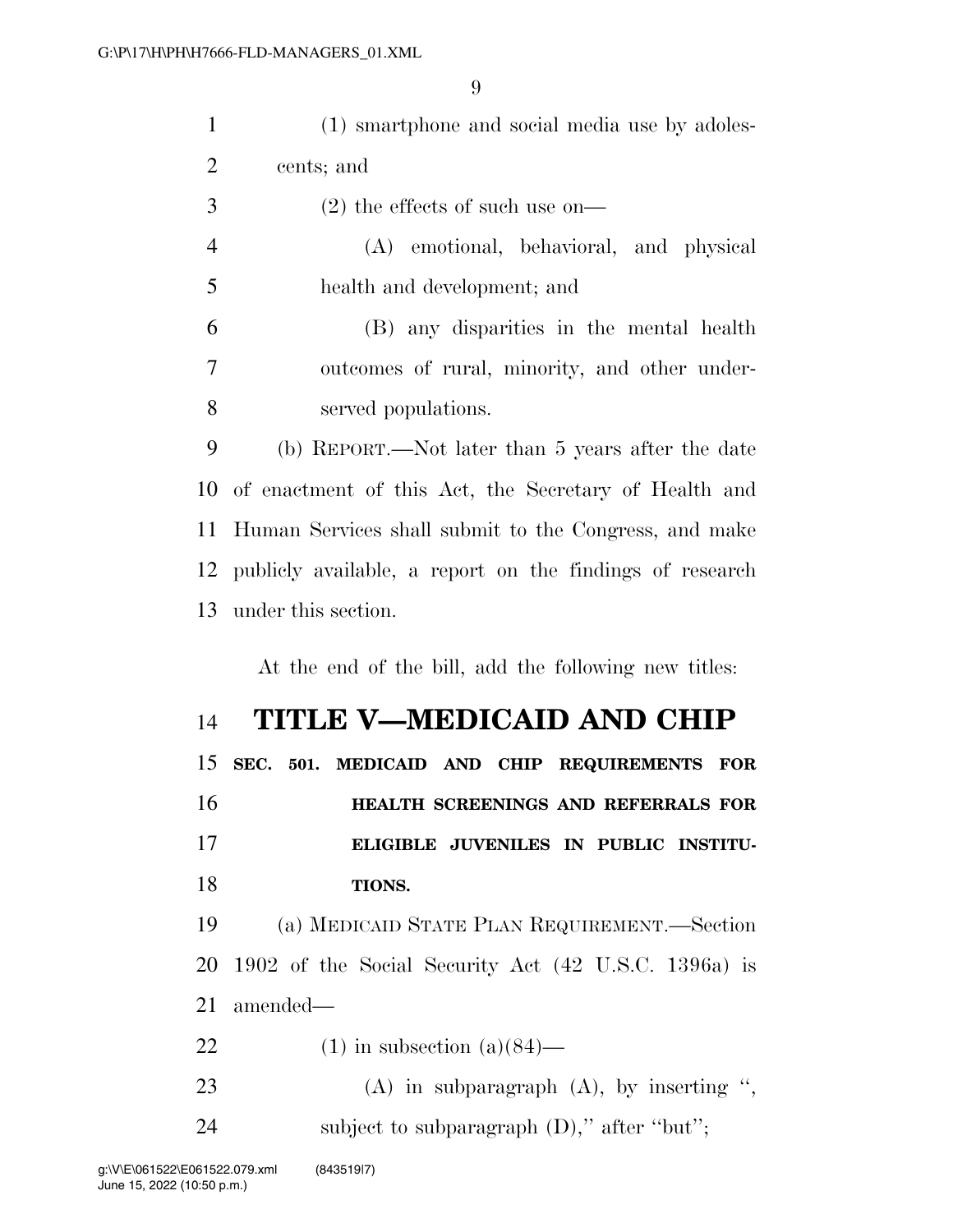| $\mathbf{1}$   | (B) in subparagraph (B), by striking                 |
|----------------|------------------------------------------------------|
| $\overline{2}$ | "and" at the end;                                    |
| 3              | $(C)$ in subparagraph $(C)$ , by adding "and"        |
| $\overline{4}$ | at the end; and                                      |
| 5              | (D) by adding at the end the following new           |
| 6              | subparagraph:                                        |
| $\overline{7}$ | $\lq\lq$ (D) beginning on the first day of the first |
| 8              | calendar quarter that begins two years after the     |
| 9              | date of enactment of this subparagraph, in the       |
| 10             | case of individuals who are eligible juveniles de-   |
| 11             | scribed in subsection $(m)(2)$ , are within 30       |
| 12             | days of the date on which such eligible juvenile     |
| 13             | is scheduled to be released from a public insti-     |
| 14             | tution following adjudication, the State shall       |
| 15             | have in place a plan to ensure, and in accord-       |
| 16             | ance with such plan, provide—                        |
| 17             | "(i) for, in the 30 days prior to the                |
| 18             | release of such an eligible juvenile from            |
| 19             | such public institution (or not later than           |
| 20             | one week after release from the public in-           |
| 21             | stitution), and in coordination with such            |
| 22             | institution—                                         |
| 23             | "(I) any screening or diagnostic                     |
| 24             | service which meets reasonable stand-                |
| 25             | ards of medical and dental practice,                 |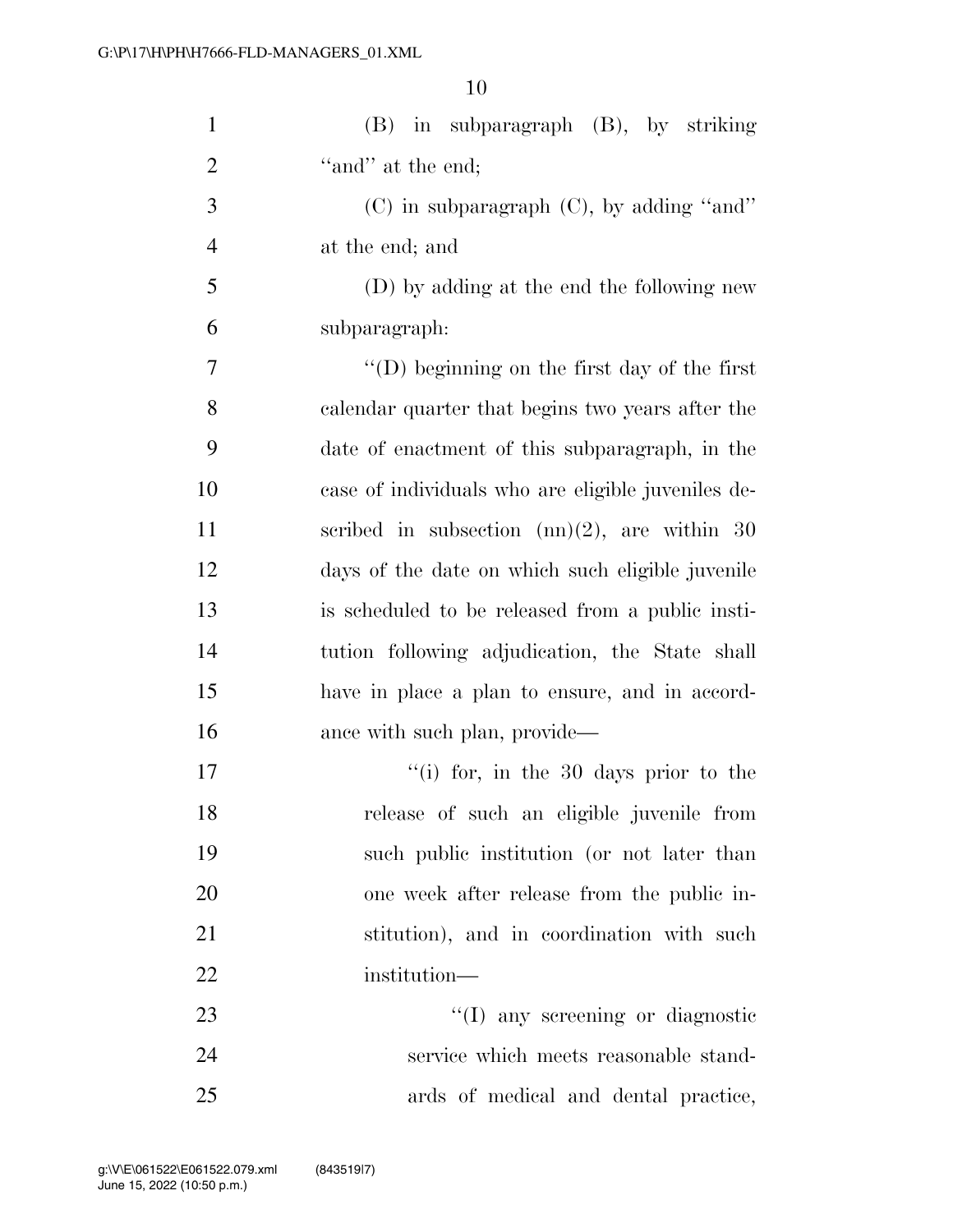| $\mathbf{1}$   | as determined by the State, or as in-         |
|----------------|-----------------------------------------------|
| $\overline{2}$ | dicated as medically necessary, in ac-        |
| 3              | cordance with paragraphs $(1)(A)$ and         |
| $\overline{4}$ | $(5)$ of section 1905 $(r)$ ; and             |
| 5              | $\lq\lq$ (II) a mental health or other be-    |
| 6              | havioral health screening that is a           |
| 7              | screening service described under sec-        |
| 8              | tion $1905(r)(1)$ , or a diagnostic serv-     |
| 9              | ice described under paragraph (5) of          |
| 10             | such section, if such screening or di-        |
| 11             | agnostic service was not otherwise            |
| 12             | conducted pursuant to this clause;            |
| 13             | "(ii) for, not later than one week after      |
| 14             | release from the public institution, refer-   |
| 15             | rals for such eligible juvenile to the appro- |
| 16             | priate care and services available under the  |
| 17             | State plan (or waiver of such plan) in the    |
| 18             | geographic region of the home or residence    |
| 19             | of such eligible juvenile, based on such      |
| 20             | screenings; and                               |
| 21             | "(iii) for, following the release of such     |
| 22             | eligible juvenile from such institution, not  |
| 23             | less than 30 days of targeted case manage-    |
| 24             | ment services furnished by a provider in      |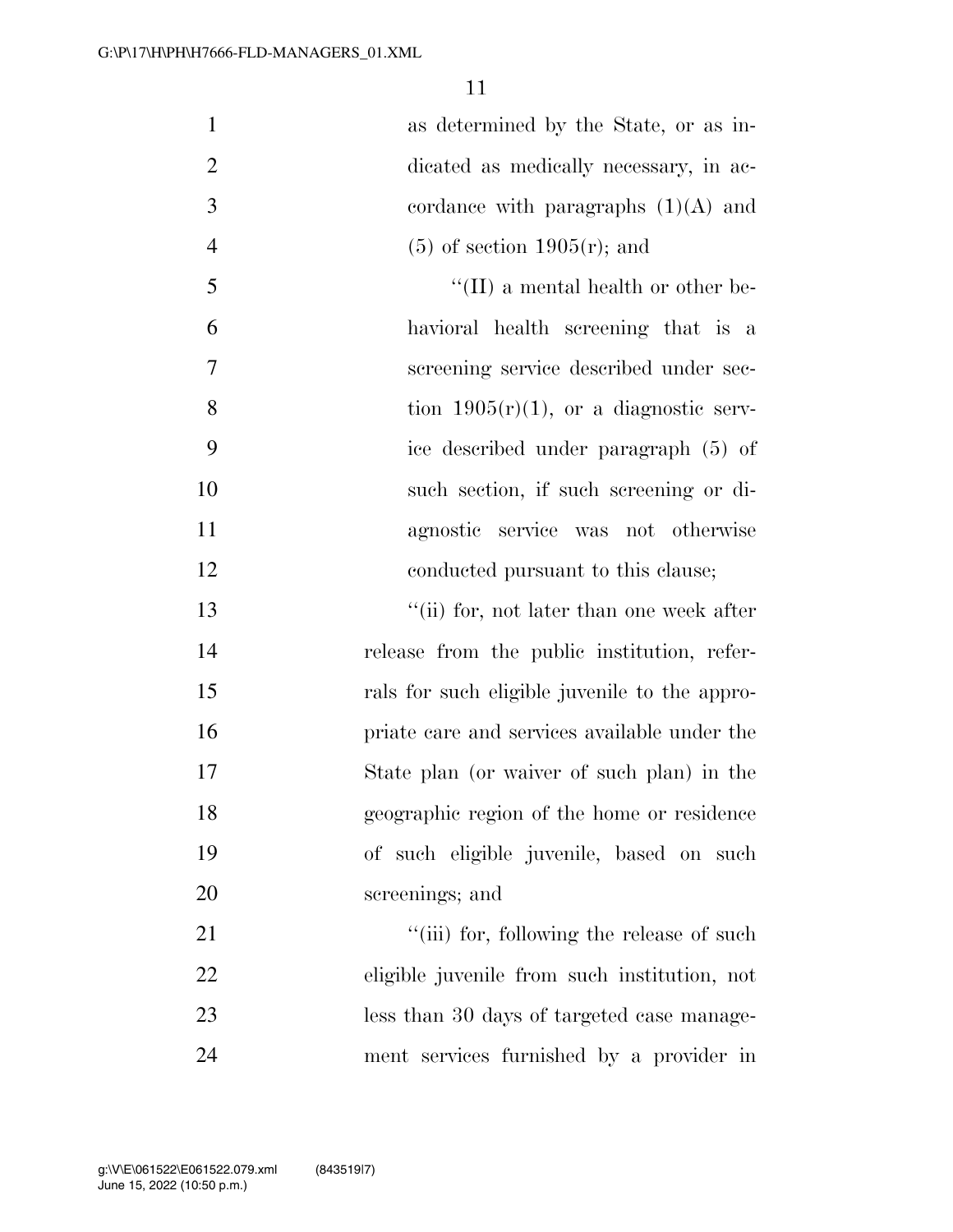| $\mathbf{1}$   | the geographic region of the home or resi-                       |
|----------------|------------------------------------------------------------------|
| $\overline{2}$ | dence of such eligible juvenile."; and                           |
| 3              | (2) in subsection (nn)(3), by striking " $(30)$ "                |
| $\overline{4}$ | and inserting " $(31)$ ".                                        |
| 5              | (b) AUTHORIZATION OF FEDERAL FINANCIAL PAR-                      |
| 6              | TICIPATION.—The subdivision (A) of section $1905(a)$ of          |
|                | 7 the Social Security Act (42 U.S.C. 1396d(a)) following         |
| 8              | paragraph (31) of such section is amended by inserting           |
|                | 9 ", or in the case of an eligible juvenile described in section |
|                | 10 $1902(a)(84)(D)$ with respect to the screenings, diagnostic   |
| 11             | services, referrals, and case management required under          |
| 12             | such subparagraph $(D)$ " after "(except as a patient in a       |
|                | 13 medical institution".                                         |
|                |                                                                  |

 (c) CHIP CONFORMING AMENDMENTS.—Section 15 2110(b) of the Social Security Act  $(42 \text{ U.S.C. } 13977 \text{jj(b)})$ is amended—

17 (1) in paragraph  $(2)(A)$ , by inserting "except as provided in paragraph (7),'' before ''a child who is an inmate of a public institution''; and

 (2) by adding at the end the following new paragraph:

22 "(7) EXCEPTION TO EXCLUSION OF CHILDREN WHO ARE INMATES OF A PUBLIC INSTITUTION.—A child shall not be considered to be described in para-25 graph  $(2)(A)$  if such child is an eligible juvenile (as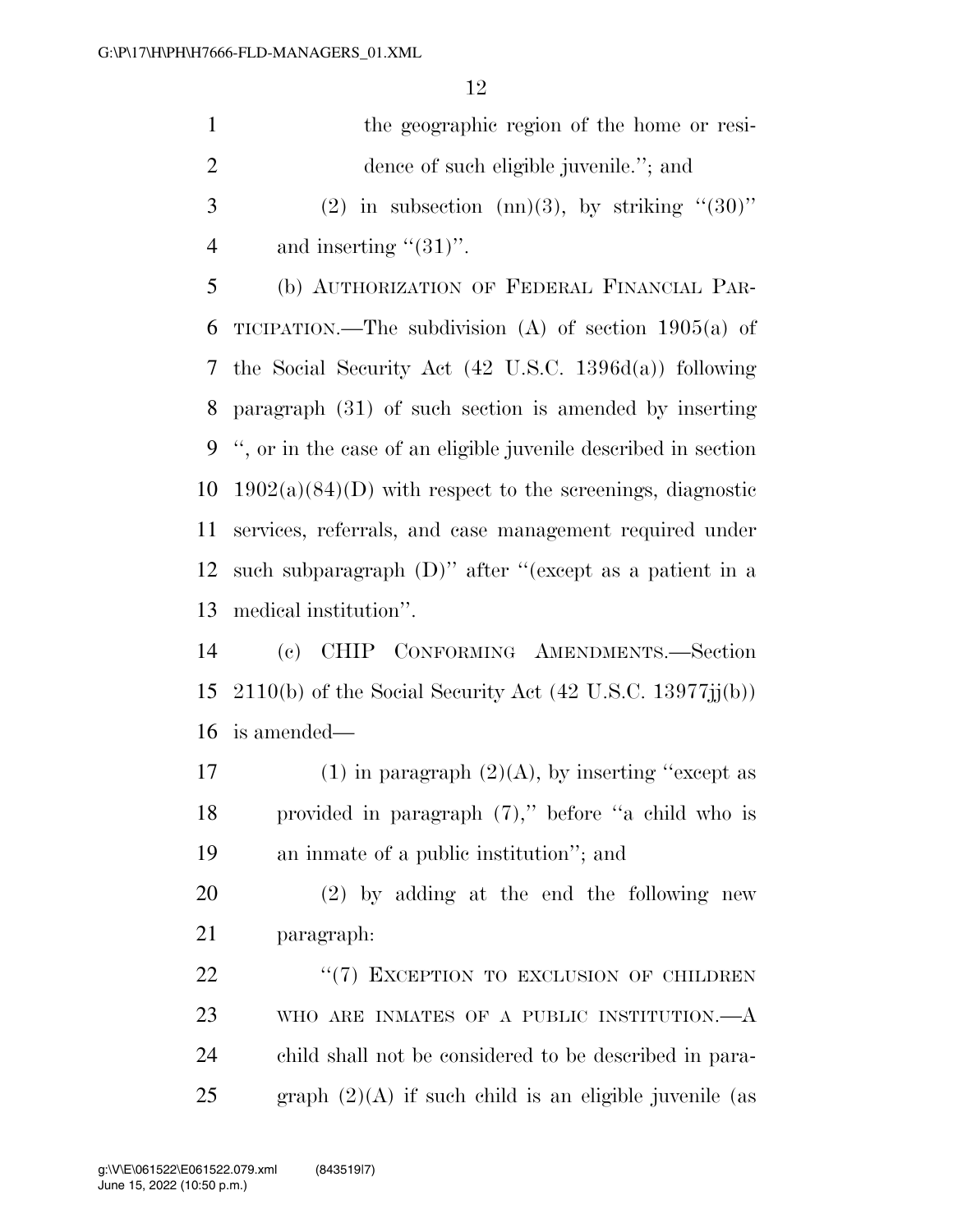1 described in section  $1902(a)(84)(D)$  with respect to the screenings, diagnostic services, referrals, and case management otherwise covered under the State child health plan (or waiver of such plan).''.

# **SEC. 502. GUIDANCE ON REDUCING ADMINISTRATIVE BAR- RIERS TO PROVIDING HEALTH CARE SERV-ICES IN SCHOOLS.**

 (a) IN GENERAL.—Not later than 12 months after the date of enactment of this Act, the Secretary of Health and Human Services shall issue guidance to State Med- icaid agencies, elementary and secondary schools, and school-based health centers on reducing administrative barriers to such schools and centers furnishing medical as- sistance and obtaining payment for such assistance under titles XIX and XXI of the Social Security Act (42 U.S.C. 1396 et seq., 1397aa et seq.).

 (b) CONTENTS OF GUIDANCE.—The guidance issued pursuant to subsection (a) shall—

 (1) include revisions to the May 2003 Medicaid School-Based Administrative Claiming Guide, the 1997 Medicaid and Schools Technical Assistance Guide, and other relevant guidance in effect on the date of enactment of this Act;

 (2) provide information on payment under titles XIX and XXI of the Social Security Act (42 U.S.C.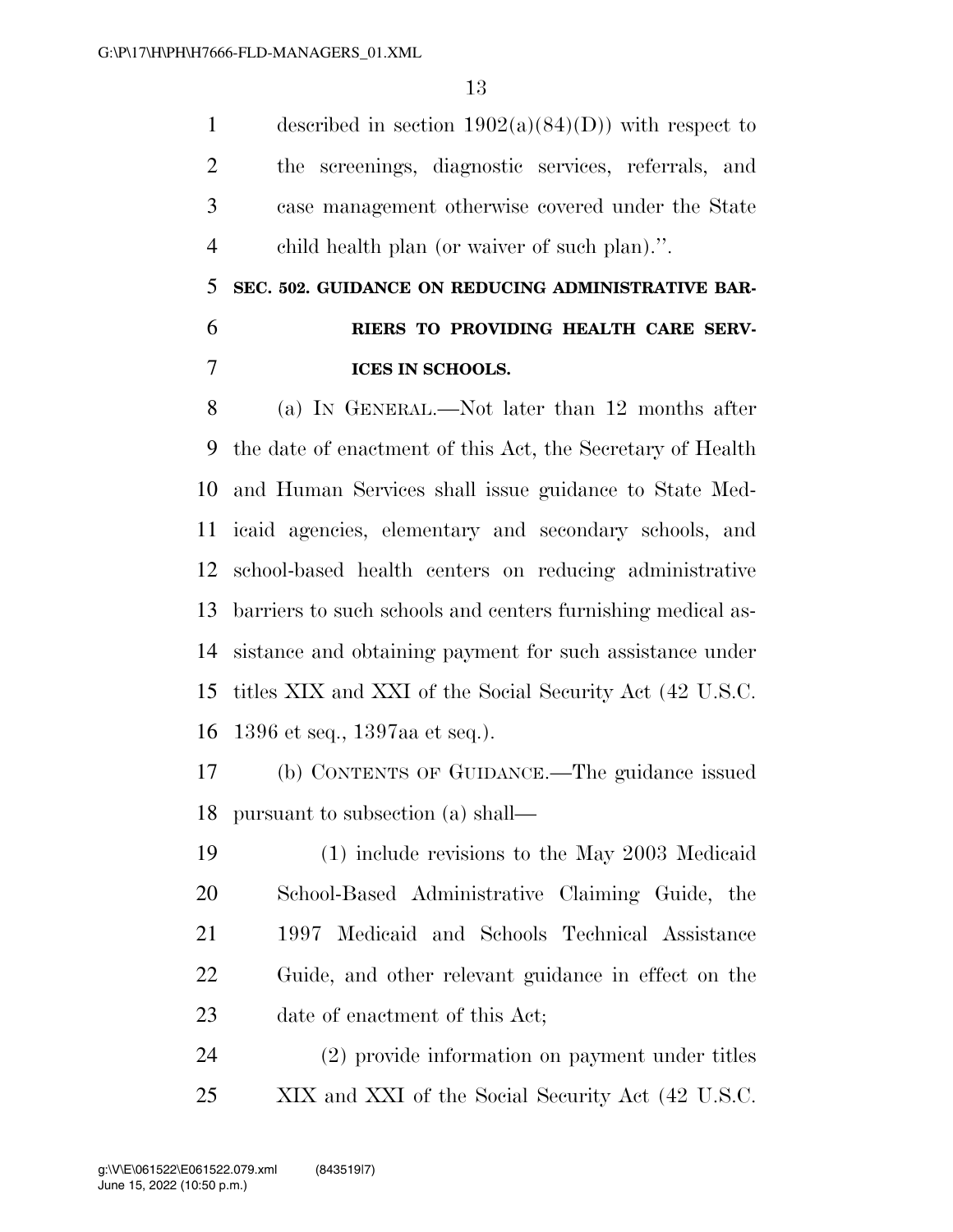| $\mathbf{1}$   | 1396 et seq., 1397aa et seq.) for the provision of                      |
|----------------|-------------------------------------------------------------------------|
| $\overline{2}$ | medical assistance, including such assistance pro-                      |
| 3              | vided in accordance with an individualized education                    |
| $\overline{4}$ | program or under the policy described in the State                      |
| 5              | Medicaid Director letter on payment for services                        |
| 6              | issued on December 15, 2014 $(\#14{\text -}006)$ ;                      |
| 7              | (3) take into account reasons why small and                             |
| 8              | rural local education agencies may not provide med-                     |
| 9              | ical assistance and provide information on best prac-                   |
| 10             | tices to encourage such agencies to provide such as-                    |
| 11             | sistance; and                                                           |
| 12             | (4) include best practices and examples of                              |
| 13             | methods that State Medicaid agencies and local edu-                     |
| 14             | cation agencies have used to pay for, and increase                      |
| 15             | the availability of, medical assistance.                                |
| 16             | (c) DEFINITIONS.—In this Act:                                           |
| 17             | (1) INDIVIDUALIZED EDUCATION PROGRAM.-                                  |
| 18             | The term "individualized education program" has                         |
| 19             | the meaning given such term in section $602(14)$ of                     |
| 20             | the Individuals with Disabilities Education Act (20)                    |
| 21             | U.S.C. $1401(14)$ ).                                                    |
| 22             | SCHOOL-BASED HEALTH<br>(2)<br>CENTER.—The                               |
| 23             | term "school-based health center" has the meaning                       |
| 24             | given such term in section $2110(c)(9)$ of the Social                   |
| 25             | Security Act $(42 \text{ U.S.C. } 1397 \text{jj}(e)(9))$ , and includes |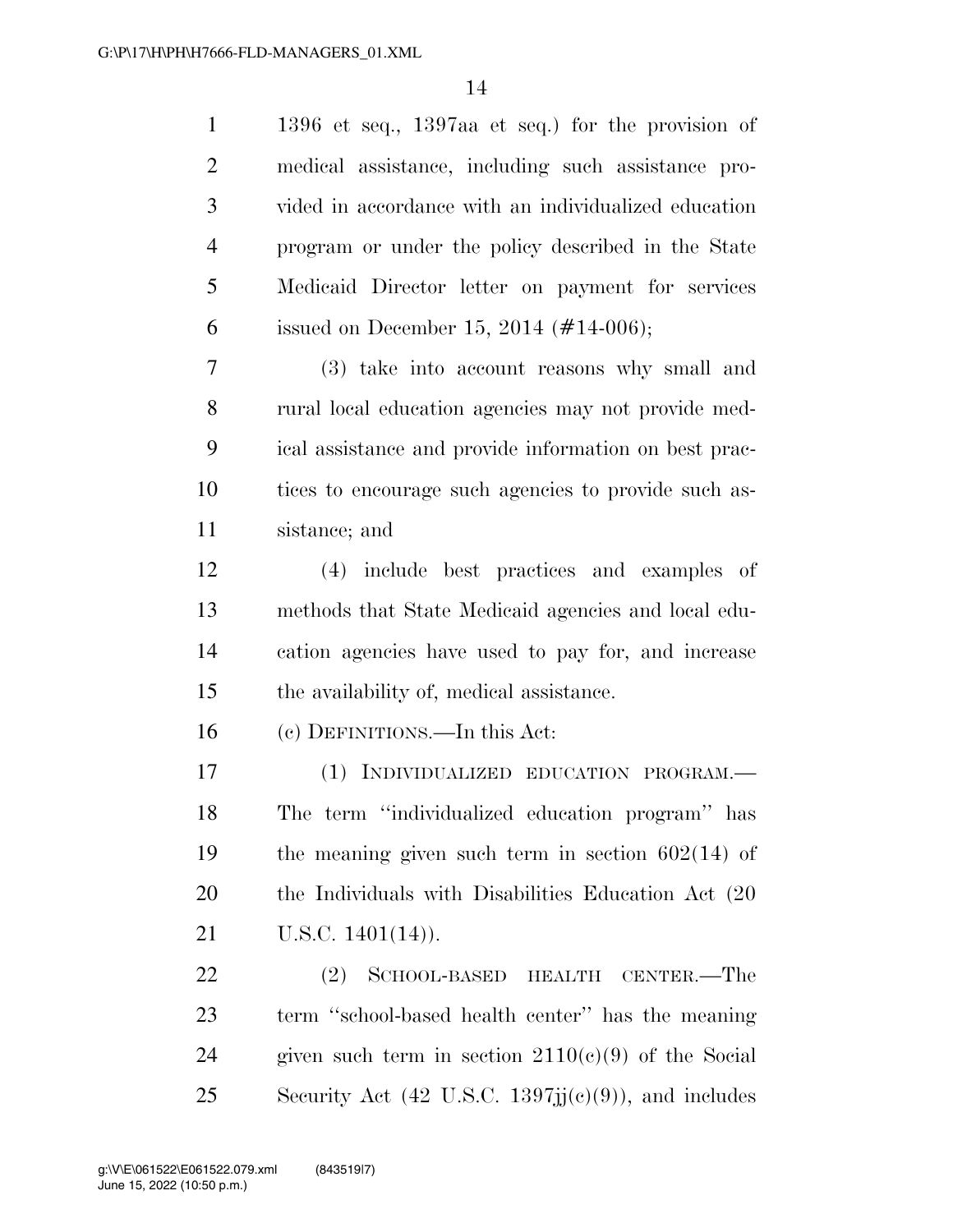an entity that provides Medicaid-covered services in school-based settings for which Federal financial participation is permitted.

 **SEC. 503. GUIDANCE TO STATES ON SUPPORTING PEDI- ATRIC BEHAVIORAL HEALTH SERVICES UNDER MEDICAID AND CHIP.** 

 Not later than 18 months after the date of enactment of this Act, the Secretary of Health and Human Services shall issue guidance to States on how to expand the provi- sion of, and access to, behavioral health services, including mental health services, for children covered under State plans (or waivers of such plans) under title XIX of the Social Security Act (42 U.S.C. 1396 et seq.), or State child health plans (or waivers of such plans) under title XXI of such Act (42 U.S.C. 1397aa et seq.), including a description of best practices for—

(1) expanding access to such services;

 (2) expanding access to such services in under-served communities;

 (3) flexibilities that States may offer for pedi- atric hospitals and other pediatric behavioral health providers to expand access to services; and

 (4) recruitment and retention of providers of such services.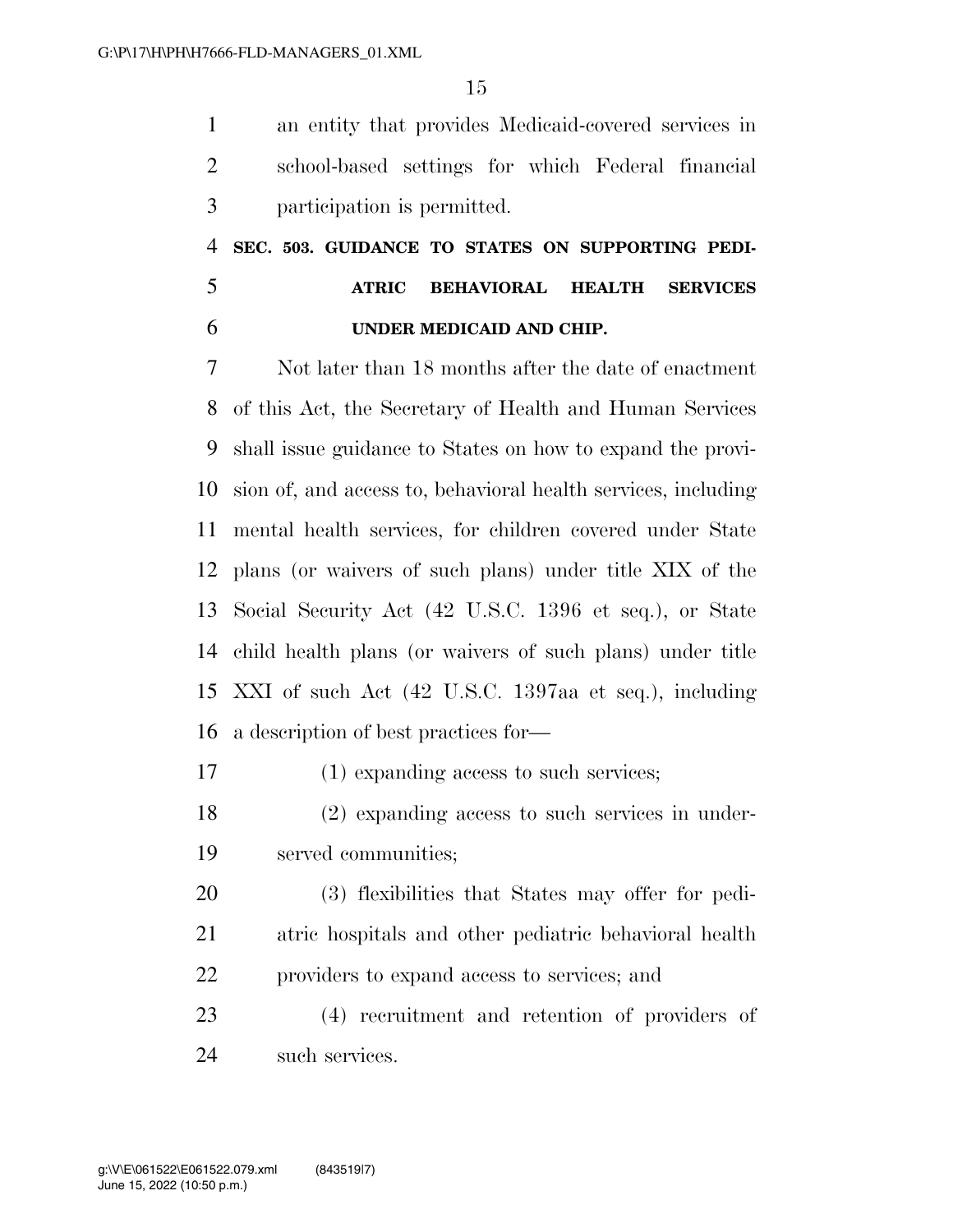### **SEC. 504. ENSURING CHILDREN RECEIVE TIMELY ACCESS TO CARE.**

 (a) GUIDANCE TO STATES ON FLEXIBILITIES TO EN- SURE PROVIDER CAPACITY TO PROVIDE PEDIATRIC BE- HAVIORAL HEALTH, INCLUDING MENTAL HEALTH, CRI- SIS CARE.—Not later than 18 months after the date of enactment of this Act, the Secretary of Health and Human Services shall provide guidance to States on exist- ing flexibilities under State plans (or waivers of such plans) under title XIX of the Social Security Act (42 U.S.C. 1396 et seq.), or State child health plans under title XXI of such Act (42 U.S.C. 1397aa et seq.), to sup- port children experiencing a behavioral health crisis or in need of intensive behavioral health, including mental health, services.

 (b) ENSURING CONSISTENT REVIEW AND STATE IM-17 PLEMENTATION OF EARLY AND PERIODIC SCREENING, DIAGNOSTIC, AND TREATMENT SERVICES.—Section 19 1905 $(r)$  of the Social Security Act  $(42 \text{ U.S.C. } 1396d(r))$  is amended by adding at the end the following: ''Not later than January 1, 2025, and every 5 years thereafter, the Secretary shall review implementation of the requirements of this subsection by States, including such requirements relating to services provided by managed care organiza- tions, prepaid inpatient health plans, prepaid ambulatory health plans, and primary care case managers, to identify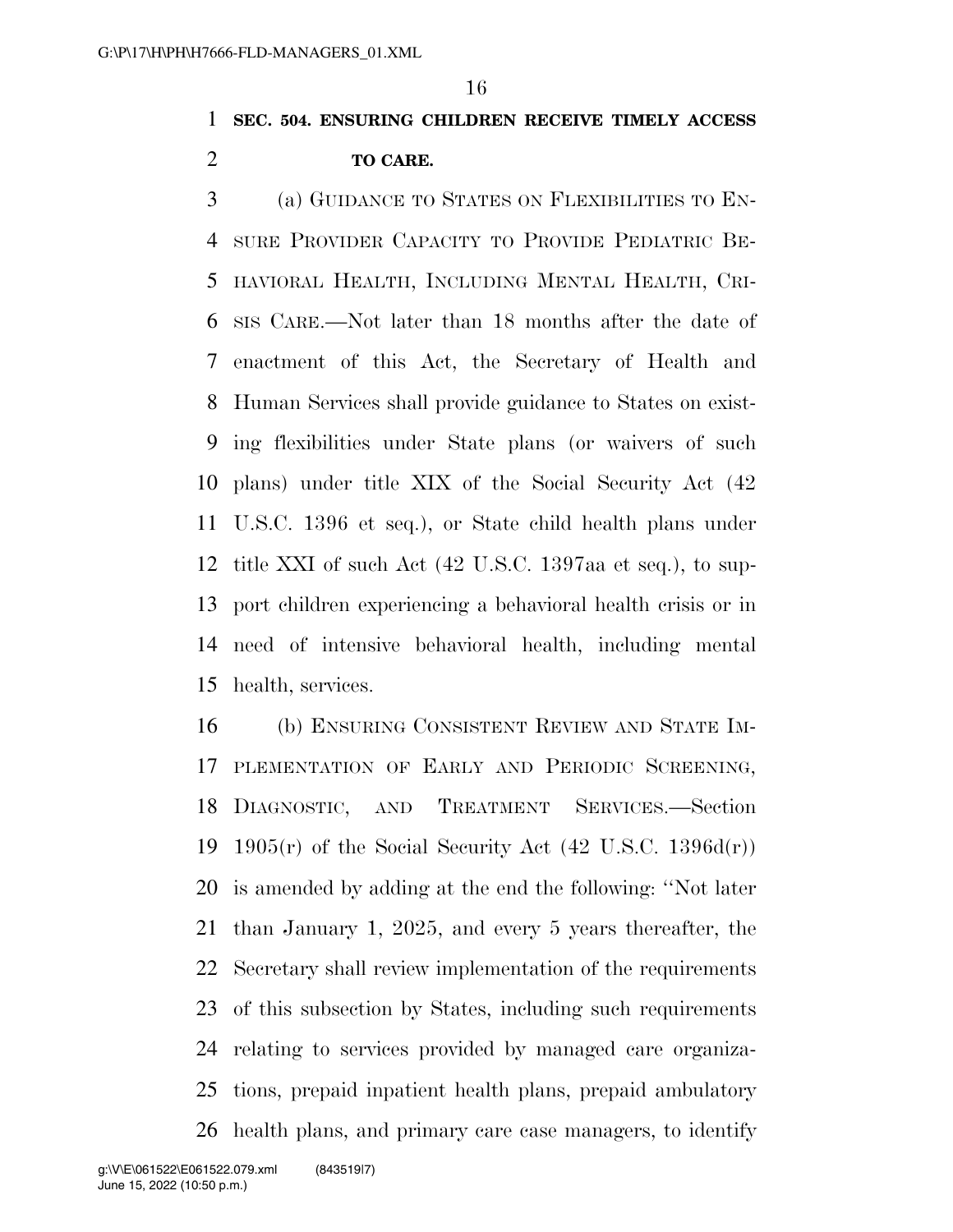and disseminate best practices for ensuring comprehensive coverage of services, to identify gaps and deficiencies in meeting Federal requirements, and to provide guidance to States on addressing identified gaps and disparities and meeting Federal coverage requirements in order to ensure children have access to health services.''.

# **SEC. 505. STRATEGIES TO INCREASE ACCESS TO TELE-HEALTH UNDER MEDICAID AND CHIP.**

 Not later than 1 year after the date of the enactment of this Act, and in the event updates are available, once every five years thereafter, the Secretary of Health and Human Services shall update guidance issued by the Cen- ters for Medicare & Medicaid Services to States, the State Medicaid & CHIP Telehealth Toolkit, or any successor guidance, to describe strategies States may use to over- come existing barriers and increase access to telehealth services under the Medicaid program under title XIX of the Social Security Act (42 U.S.C. 1396 et seq.) and the Children's Health Insurance Program under title XXI of such Act (42 U.S.C. 1397aa et seq.). Such updated guid- ance shall include examples of and promising practices re-garding—

(1) telehealth delivery of covered services;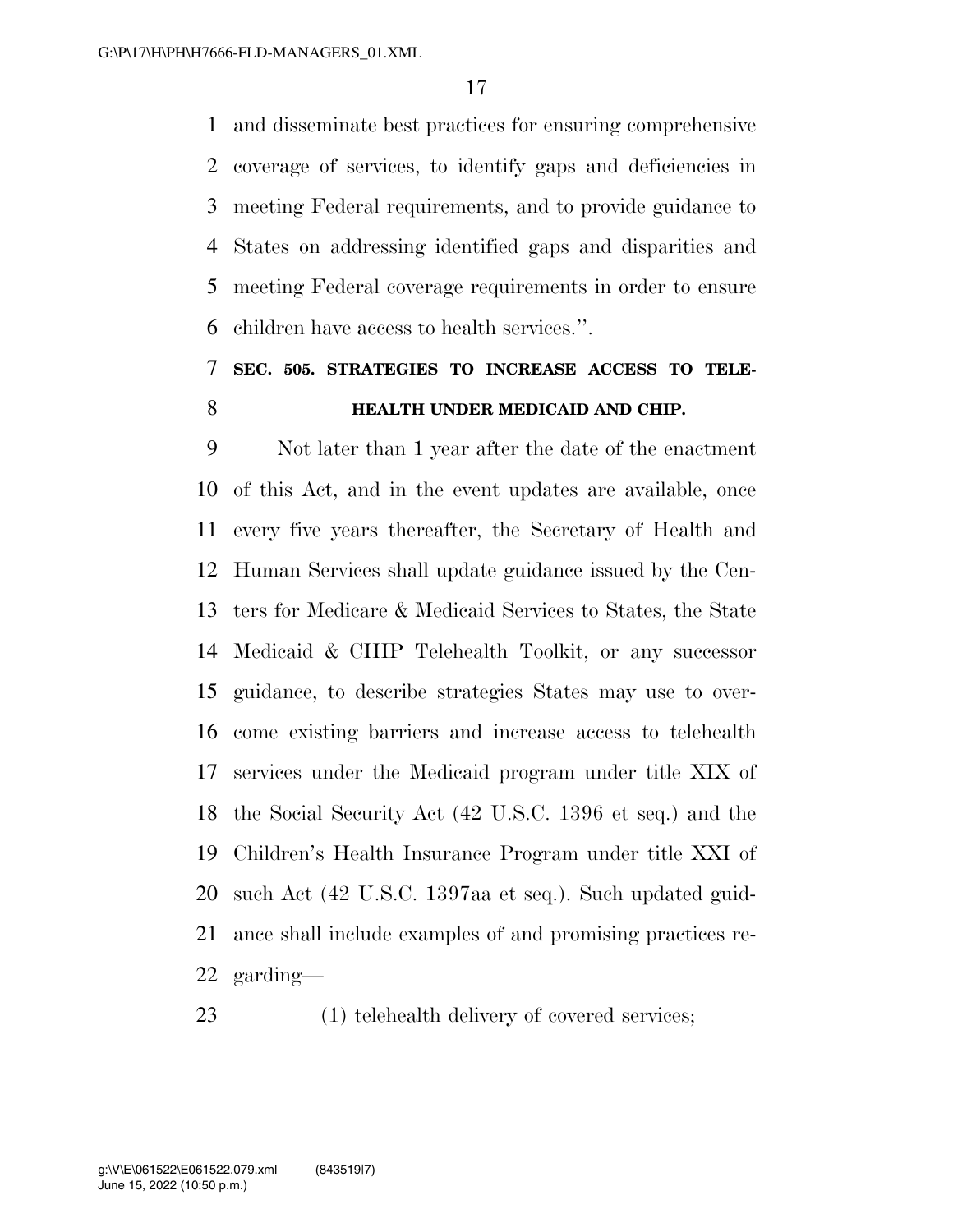(2) recommended voluntary billing codes, modi- fiers, and place-of-service designations for telehealth and other virtual health care services;

 (3) strategies States can use for the simplifica- tion or alignment of provider credentialing and en- rollment protocols with respect to telehealth across States, State Medicaid plans under title XIX, State child health plans under title XXI, Medicaid man- aged care organizations, prepaid inpatient health plans, prepaid ambulatory health plans, and primary care case managers, including during national public health emergencies; and

 (4) strategies States can use to integrate tele- health and other virtual health care services into value-based health care models.

 **SEC. 506. REMOVAL OF LIMITATIONS ON FEDERAL FINAN-CIAL PARTICIPATION FOR INMATES WHO ARE** 

 **ELIGIBLE JUVENILES PENDING DISPOSITION OF CHARGES.** 

(a) MEDICAID.—

21 (1) IN GENERAL.—The subdivision (A) of sec- tion 1905(a) of the Social Security Act (42 U.S.C.  $23 \qquad 1396d(a)$  following paragraph  $(31)$  of such section, as amended by section 501(b), is further amended by inserting '', or, at the option of the State, for an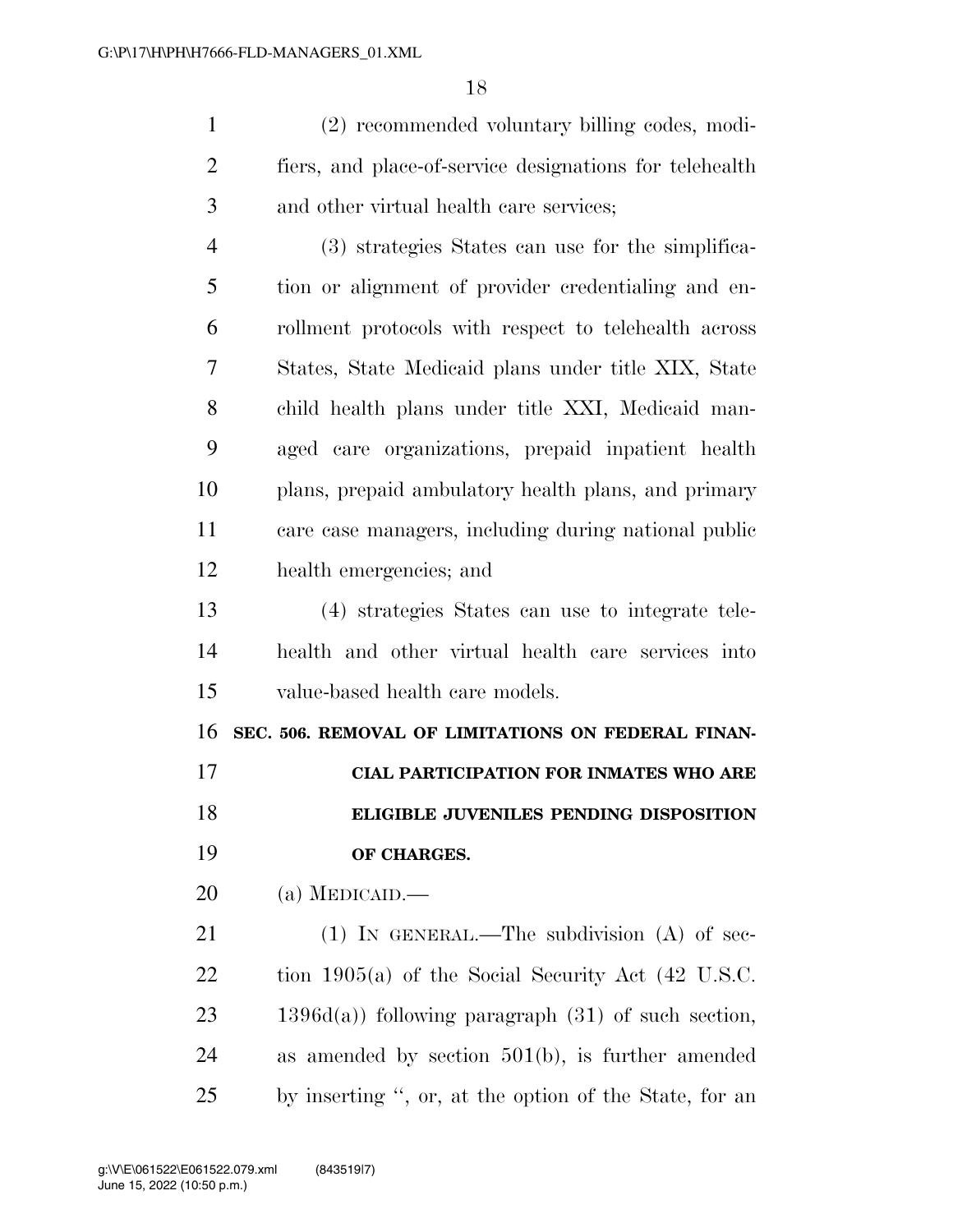individual who is an eligible juvenile (as defined in 2 section  $1902 \text{(nn)}(2)$ , while such individual is an in- mate of a public institution (as defined in section 1902(nn)(3)) pending disposition of charges'' after ''or in the case of an eligible juvenile described in 6 section  $1902(a)(84)(D)$  with respect to the screenings, diagnostic services, referrals, and case management required under such subparagraph 9  $(D)$ ".

 $(2)$  CONFORMING. Section  $1902(a)(84)(A)$  of 11 the Social Security Act  $(42 \text{ U.S.C. } 1396a(a)(84)(A))$  is amended by inserting ''(or in the case of a State electing the option described in the subdivision (A) following paragraph (31) of section 1905(a), during such period beginning after the disposition of charges with respect to such individual)'' after ''is such an inmate''.

 (b) CHIP.—Section 2110(b)(7) of the Social Security 19 Act  $(42 \text{ U.S.C. } 13977\text{ji(b)}(7))$ , as added by section  $501(e)(2)(B)$ , is further amended by inserting "or, at the option of the State, for an individual who is a juvenile, while such individual is an inmate of a public institution pending disposition of charges'' after ''if such child is an 24 eligible juvenile (as described in section  $1902(a)(84)(D)$ ) with respect to screenings, diagnostic services, referrals,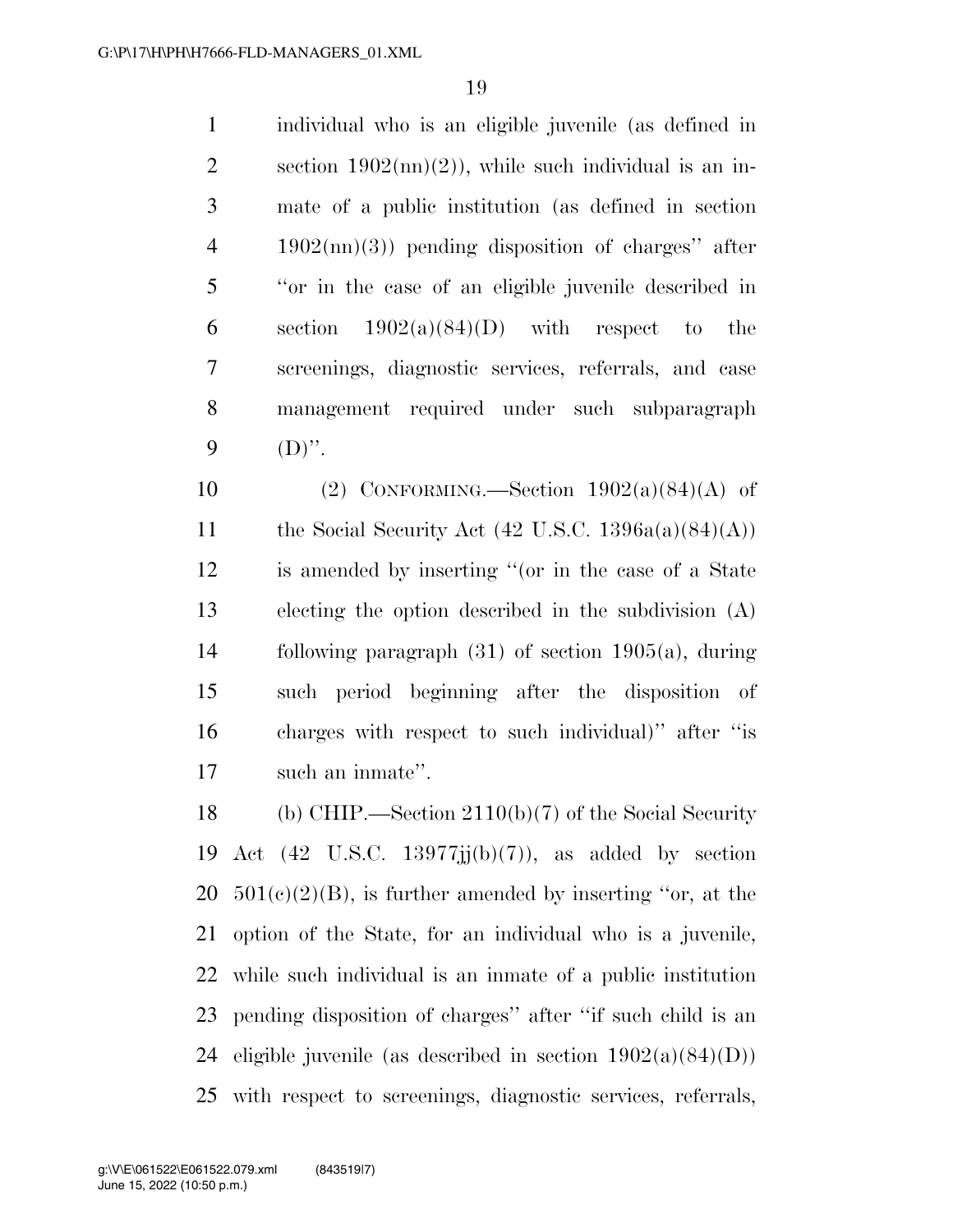and case management otherwise covered under the State child health plan (or waiver of such plan)''.

 (c) EFFECTIVE DATE.—The amendments made by this section shall take effect on the first day of the first calendar quarter that begins after the date that is 18 months after the date of enactment of this Act and shall apply to items and services furnished for periods beginning on or after such date.

# **TITLE VI—MISCELLANEOUS PROVISIONS**

#### **SEC. 601. DETERMINATION OF BUDGETARY EFFECTS.**

 The budgetary effects of this Act, for the purpose of complying with the Statutory Pay-As-You-Go Act of 2010, shall be determined by reference to the latest statement titled ''Budgetary Effects of PAYGO Legislation'' for this Act, submitted for printing in the Congressional Record by the Chairman of the House Budget Committee, pro- vided that such statement has been submitted prior to the vote on passage.

### **SEC. 602. OVERSIGHT OF PHARMACY BENEFIT MANAGER SERVICES.**

 (a) PHSA.—Title XXVII of the Public Health Serv-ice Act (42 U.S.C. 300gg et seq.) is amended—

24 (1) in part D  $(42 \text{ U.S.C. } 300 \text{ gg} - 111 \text{ et seq.}),$ by adding at the end the following new section: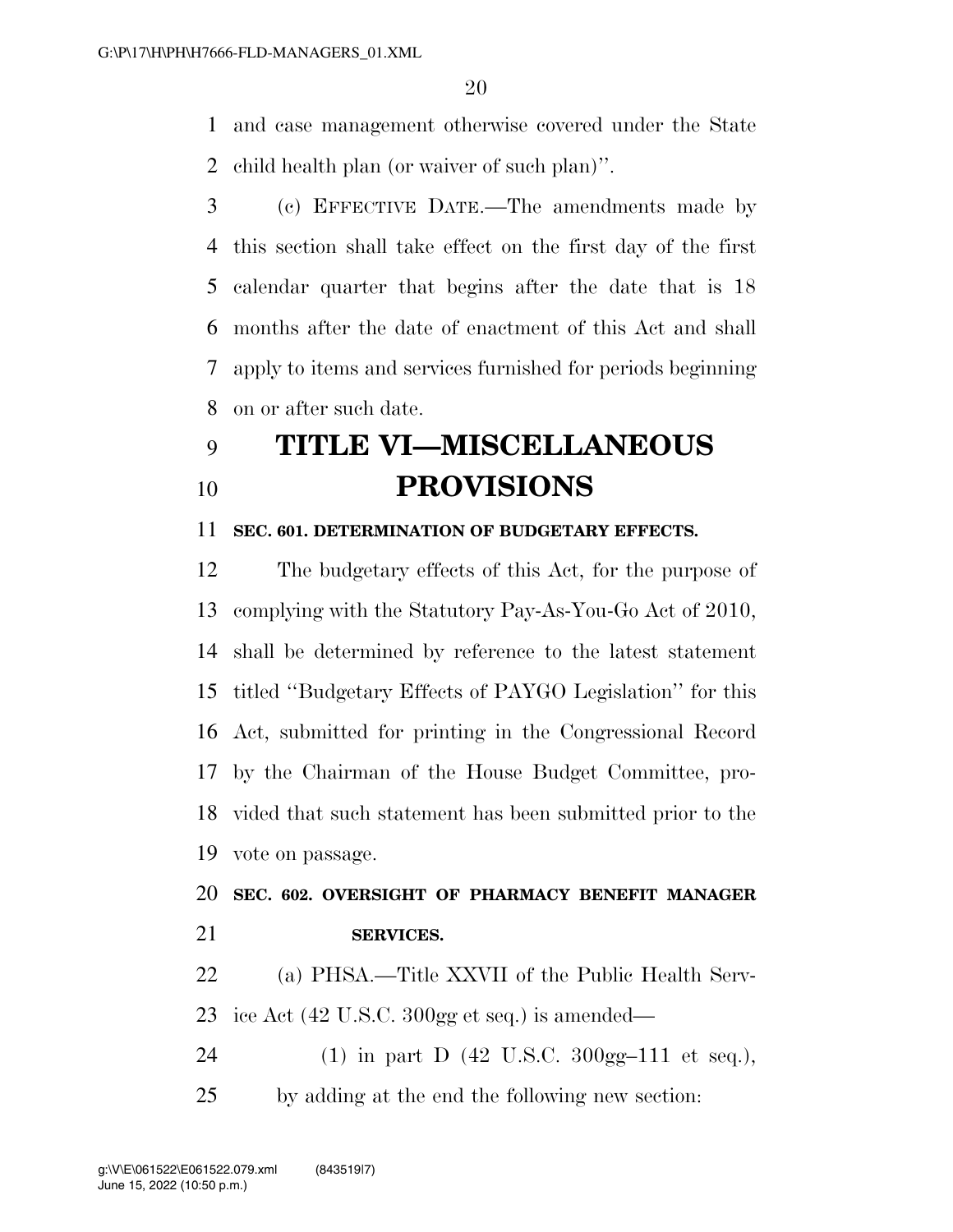### **''SEC. 2799A–11. OVERSIGHT OF PHARMACY BENEFIT MAN-AGER SERVICES.**

 ''(a) IN GENERAL.—For plan years beginning on or after January 1, 2024, a group health plan or health in- surance issuer offering group health insurance coverage or an entity or subsidiary providing pharmacy benefits management services on behalf of such a plan or issuer shall not enter into a contract with a drug manufacturer, distributor, wholesaler, subcontractor, rebate aggregator, or any associated third party that limits the disclosure of information to plan sponsors in such a manner that pre- vents the plan or issuer, or an entity or subsidiary pro- viding pharmacy benefits management services on behalf of a plan or issuer, from making the reports described in subsection (b).

''(b) REPORTS.—

17 "(1) In GENERAL.—For plan years beginning on or after January 1, 2024, not less frequently than once every 6 months, a health insurance issuer offering group health insurance coverage or an enti- ty providing pharmacy benefits management services on behalf of a group health plan or an issuer pro- viding group health insurance coverage shall submit 24 to the plan sponsor (as defined in section  $3(16)(B)$ ) of the Employee Retirement Income Security Act of 1974) of such group health plan or health insurance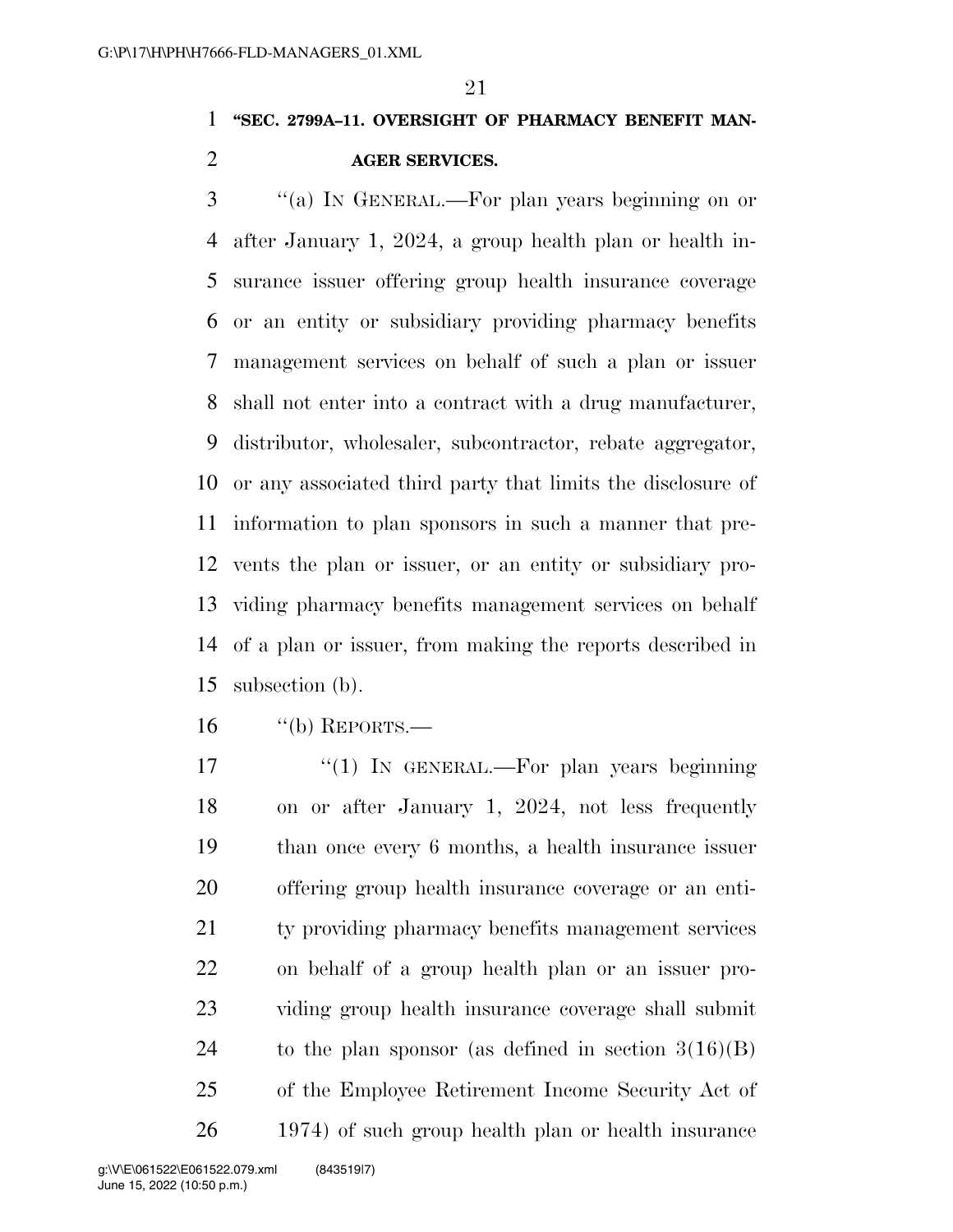coverage a report in accordance with this subsection and make such report available to the plan sponsor in a machine-readable format. Each such report shall include, with respect to the applicable group health plan or health insurance coverage—

 ''(A) as applicable, information collected from drug manufacturers by such issuer or en-8 tity on the total amount of copayment assist- ance dollars paid, or copayment cards applied, that were funded by the drug manufacturer with respect to the participants and bene-ficiaries in such plan or coverage;

13 ''(B) a list of each drug covered by such plan, issuer, or entity providing pharmacy ben- efit management services that was dispensed during the reporting period, including, with re- spect to each such drug during the reporting period—

 ''(i) the brand name, chemical entity, 20 and National Drug Code;

21 ''(ii) the number of participants and beneficiaries for whom the drug was filled during the plan year, the total number of prescription fills for the drug (including original prescriptions and refills), and the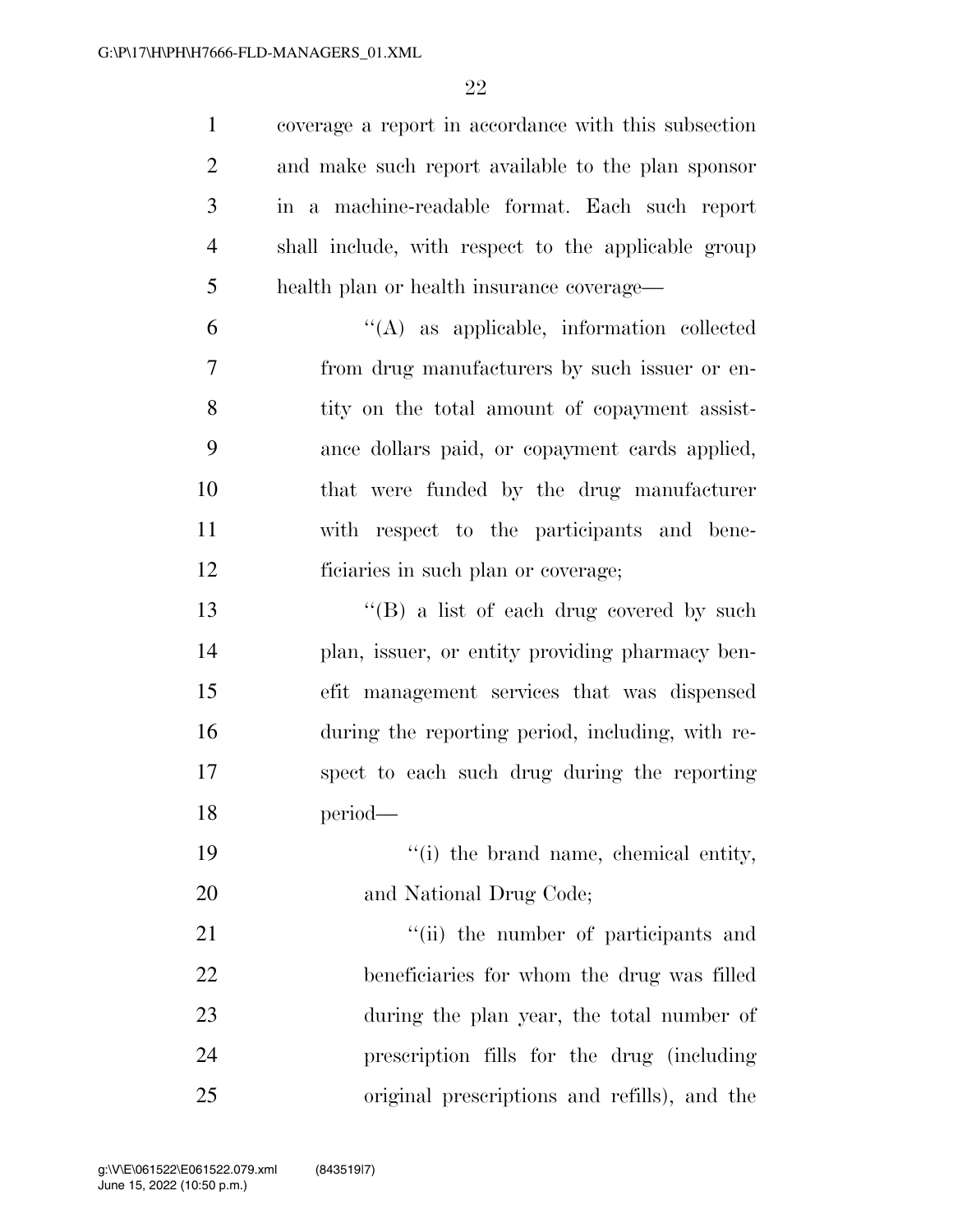| $\mathbf{1}$   | total number of dosage units of the drug    |
|----------------|---------------------------------------------|
| $\overline{2}$ | dispensed across the plan year, including   |
| 3              | whether the dispensing channel was by re-   |
| $\overline{4}$ | tail, mail order, or specialty pharmacy;    |
| 5              | "(iii) the wholesale acquisition cost,      |
| 6              | listed as cost per days supply and cost per |
| $\tau$         | pill, or in the case of a drug in another   |
| 8              | form, per dose;                             |
| 9              | "(iv) the total out-of-pocket spending      |
| 10             | by participants and beneficiaries on such   |
| 11             | drug, including participant and beneficiary |
| 12             | spending through copayments, coinsurance,   |
| 13             | and deductibles; and                        |
| 14             | $f'(v)$ for any drug for which gross        |
| 15             | spending of the group health plan or        |
| 16             | health insurance coverage exceeded          |
| 17             | $$10,000$ during the reporting period—      |
| 18             | $\lq(1)$ a list of all other drugs in       |
| 19             | same therapeutic category<br>the<br>- or    |
| 20             | class, including brand name drugs           |
| 21             | and biological products and generic         |
| 22             | drugs or biosimilar biological products     |
| 23             | that are in the same therapeutic cat-       |
| 24             | egory or class as such drug; and            |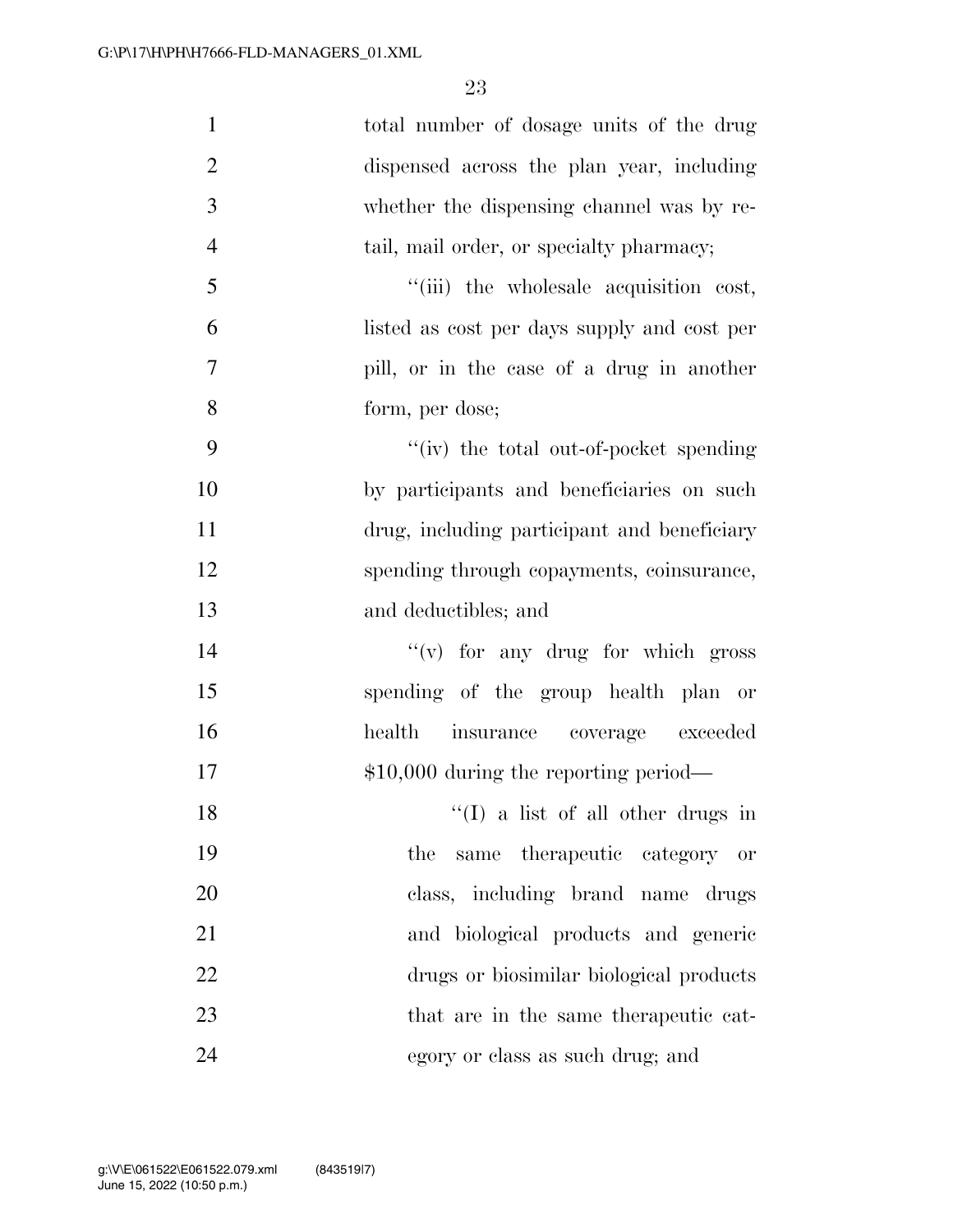| $\mathbf{1}$   | "(II) the rationale for preferred                   |
|----------------|-----------------------------------------------------|
| $\overline{2}$ | formulary placement of such drug in                 |
| 3              | that the rapeutic category or class, if             |
| $\overline{4}$ | applicable;                                         |
| 5              | $\lq\lq$ (C) a list of each therapeutic category or |
| 6              | class of drugs that were dispensed under the        |
| $\overline{7}$ | health plan or health insurance coverage during     |
| 8              | the reporting period, and, with respect to each     |
| 9              | such the rapeutic category or class of drugs,       |
| 10             | during the reporting period—                        |
| 11             | "(i) total gross spending by the plan,              |
| 12             | before manufacturer rebates, fees, or other         |
| 13             | manufacturer remuneration;                          |
| 14             | "(ii) the number of participants and                |
| 15             | beneficiaries who filled a prescription for a       |
| 16             | drug in that category or class;                     |
| 17             | "(iii) if applicable to that category or            |
| 18             | class, a description of the formulary tiers         |
| 19             | and utilization mechanisms (such as prior           |
| 20             | authorization or step therapy) employed             |
| 21             | for drugs in that category or class;                |
| 22             | "(iv) the total out-of-pocket spending              |
| 23             | by participants and beneficiaries, including        |
| 24             | beneficiary spending<br>participant<br>and          |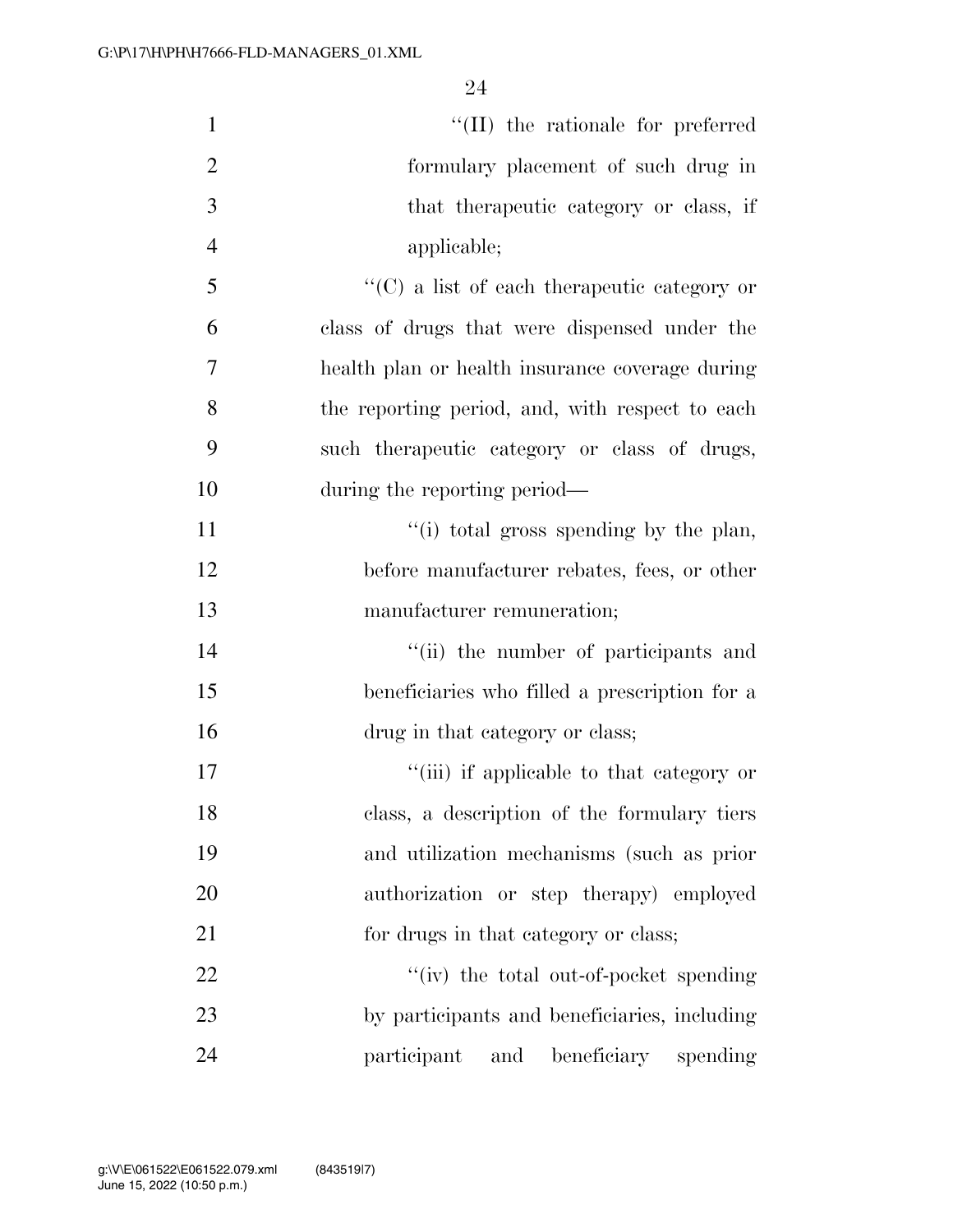| $\mathbf{1}$   | through copayments, coinsurance, and        |
|----------------|---------------------------------------------|
| $\overline{2}$ | deductibles; and                            |
| 3              | $f'(v)$ for each therapeutic category or    |
| $\overline{4}$ | class under which 3 or more drugs are in-   |
| 5              | cluded on the formulary of such plan or     |
| 6              | coverage-                                   |
| $\tau$         | "(I) the amount received, or ex-            |
| 8              | pected to be received, from drug man-       |
| 9              | ufacturers in rebates, fees, alternative    |
| 10             | discounts, or other remuneration—           |
| 11             | "(aa) that has been paid, or                |
| 12             | is to be paid, by drug manufac-             |
| 13             | turers for claims incurred during           |
| 14             | the reporting period; or                    |
| 15             | "(bb) that is related to utili-             |
| 16             | zation of drugs, in such thera-             |
| 17             | peutic category or class;                   |
| 18             | $\lq\lq$ (II) the total net spending, after |
| 19             | deducting rebates, price concessions,       |
| 20             | alternative discounts or other remu-        |
| 21             | neration from drug manufacturers, by        |
| 22             | the health plan or health insurance         |
| 23             | coverage on that category or class of       |
| 24             | drugs; and                                  |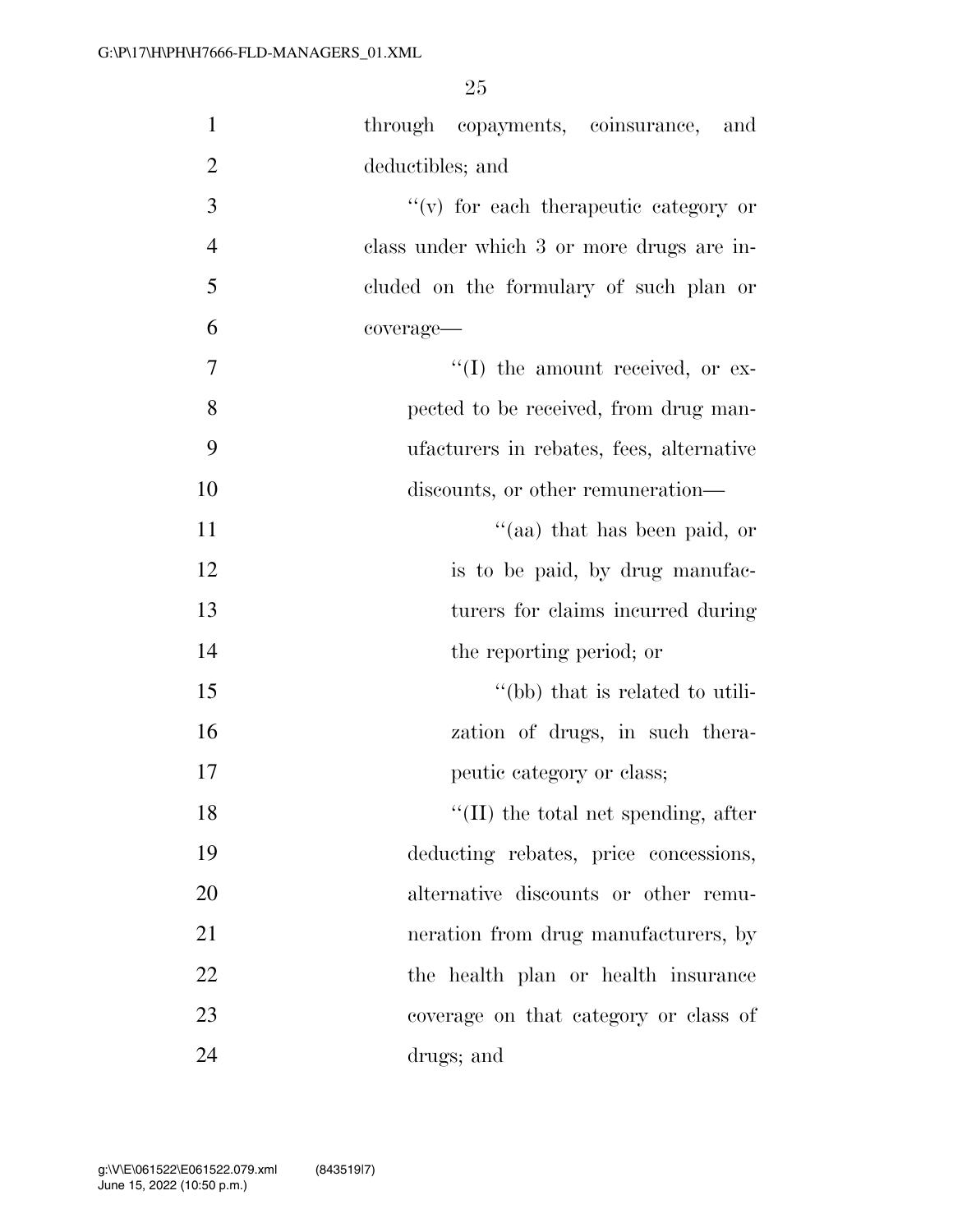| $\mathbf{1}$   | "(III) the net price per course of                |
|----------------|---------------------------------------------------|
| $\overline{2}$ | treatment or single fill, such as a 30-           |
| 3              | day supply or 90-day supply, incurred             |
| $\overline{4}$ | by the health plan or health insurance            |
| 5              | coverage and its participants and                 |
| 6              | beneficiaries, after manufacturer re-             |
| 7              | bates, fees, and other remuneration               |
| 8              | for drugs dispensed within such thera-            |
| 9              | peutic category or class during the re-           |
| 10             | porting period;                                   |
| 11             | "(D) total gross spending on prescription         |
| 12             | drugs by the plan or coverage during the re-      |
| 13             | porting period, before rebates and other manu-    |
| 14             | facturer fees or remuneration;                    |
| 15             | $\lq\lq(E)$ total amount received, or expected to |
| 16             | be received, by the health plan or health insur-  |
| 17             | ance coverage in drug manufacturer rebates,       |
| 18             | fees, alternative discounts, and all other remu-  |
| 19             | neration received from the manufacturer or any    |
| 20             | third party, other than the plan sponsor, re-     |
| 21             | lated to utilization of drug or drug spending     |
| 22             | under that health plan or health insurance cov-   |
| 23             | erage during the reporting period;                |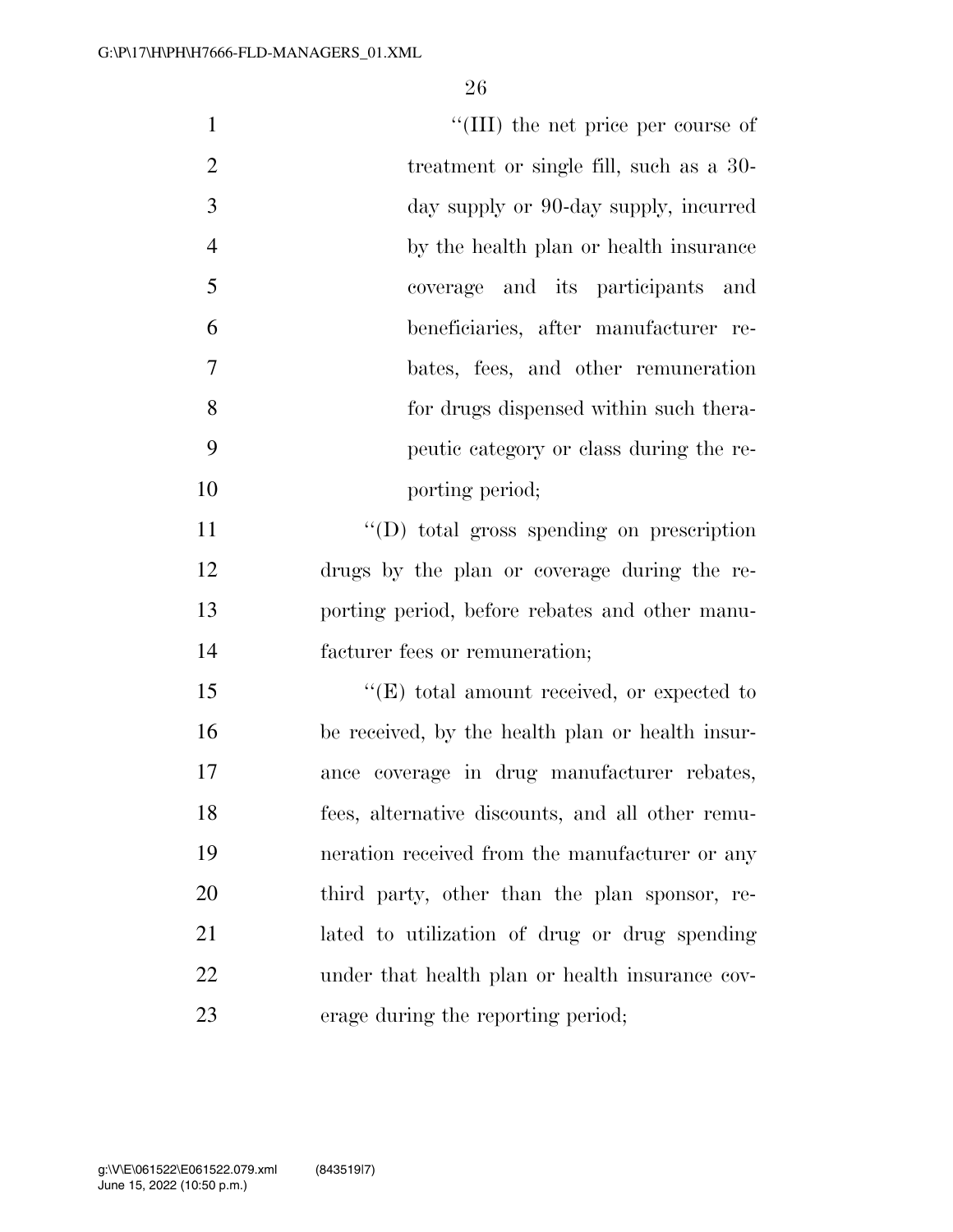''(F) the total net spending on prescription drugs by the health plan or health insurance coverage during the reporting period; and

 ''(G) amounts paid directly or indirectly in rebates, fees, or any other type of remuneration to brokers, consultants, advisors, or any other individual or firm who referred the group health plan's or health insurance issuer's business to the pharmacy benefit manager.

 ''(2) PRIVACY REQUIREMENTS.—Health insur- ance issuers offering group health insurance cov- erage and entities providing pharmacy benefits man- agement services on behalf of a group health plan shall provide information under paragraph (1) in a manner consistent with the privacy, security, and breach notification regulations promulgated under section 264(c) of the Health Insurance Portability and Accountability Act of 1996, and shall restrict the use and disclosure of such information according to such privacy regulations.

21 "(3) DISCLOSURE AND REDISCLOSURE.—

22 "(A) LIMITATION TO BUSINESS ASSOCI- ATES.—A group health plan receiving a report under paragraph (1) may disclose such informa-tion only to business associates of such plan as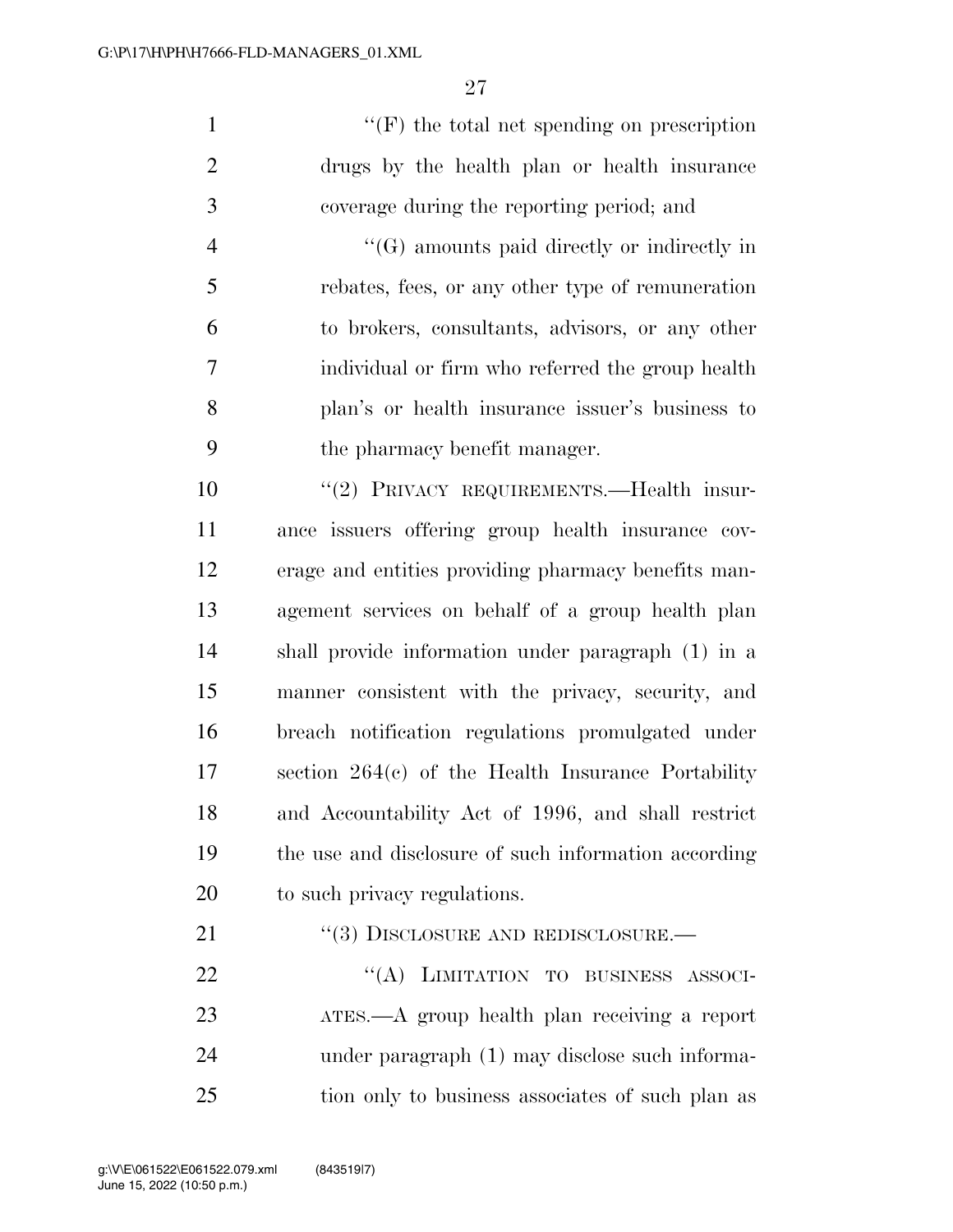defined in section 160.103 of title 45, Code of Federal Regulations (or successor regulations).

3 "(B) CLARIFICATION REGARDING PUBLIC DISCLOSURE OF INFORMATION.—Nothing in this section prevents a health insurance issuer offering group health insurance coverage or an entity providing pharmacy benefits management services on behalf of a group health plan from placing reasonable restrictions on the public dis- closure of the information contained in a report described in paragraph (1), except that such issuer or entity may not restrict disclosure of such report to the Department of Health and Human Services, the Department of Labor, the Department of the Treasury, or applicable State agencies.

17 "'(C) LIMITED FORM OF REPORT.—The Secretary shall define through rulemaking a limited form of the report under paragraph (1) required of plan sponsors who are drug manu- facturers, drug wholesalers, or other direct par- ticipants in the drug supply chain, in order to prevent anti-competitive behavior.

24 "(4) REPORT TO GAO.—A health insurance issuer offering group health insurance coverage or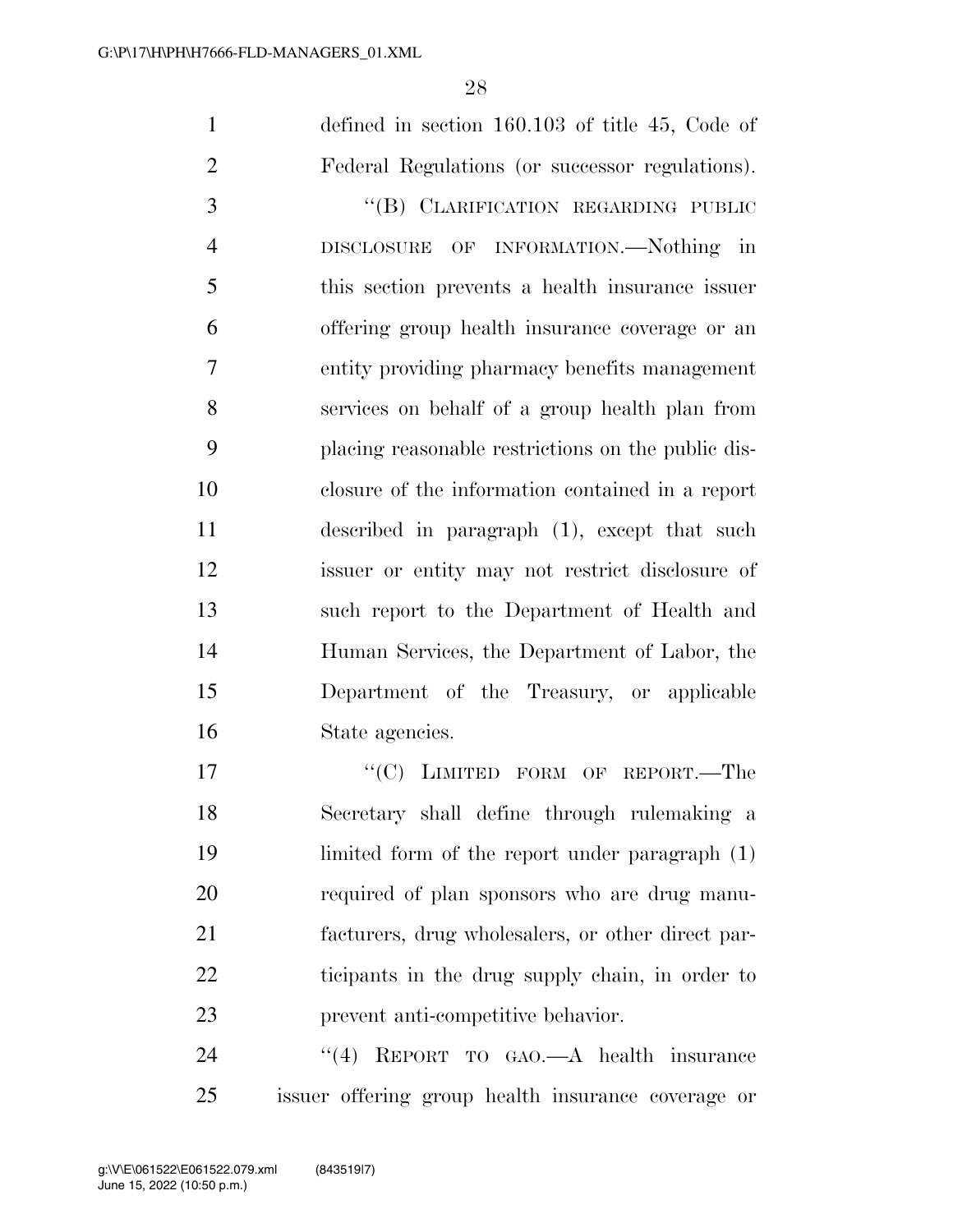| $\mathbf{1}$   | an entity providing pharmacy benefits management         |
|----------------|----------------------------------------------------------|
| $\overline{2}$ | services on behalf of a group health plan shall sub-     |
| 3              | mit to the Comptroller General of the United States      |
| $\overline{4}$ | each of the first 4 reports submitted to a plan spon-    |
| 5              | sor under paragraph (1) with respect to such cov-        |
| 6              | erage or plan, and other such reports as requested,      |
| 7              | in accordance with the privacy requirements under        |
| 8              | paragraph $(2)$ , the disclosure and redisclosure stand- |
| 9              | ards under paragraph (3), the standards specified        |
| 10             | pursuant to paragraph (5), and such other informa-       |
| 11             | tion that the Comptroller General determines nec-        |
| 12             | essary to carry out the study under section $602(d)$     |
| 13             | of the Restoring Hope for Mental Health and Well-        |
| 14             | Being Act of 2022.                                       |
| 15             | " $(5)$ STANDARD FORMAT.—Not later than June             |
| 16             | 1, 2023, the Secretary shall specify through rule-       |
| 17             | making standards for health insurance issuers and        |
| 18             | entities required to submit reports under paragraph      |
| 19             | (4) to submit such reports in a standard format.         |
| 20             | $``(c)$ ENFORCEMENT.—                                    |
| 21             | " $(1)$ In GENERAL.—The Secretary, in consulta-          |
| 22             | tion with the Secretary of Labor and the Secretary       |
| 23             | of the Treasury, shall enforce this section.             |

24 "(2) FAILURE TO PROVIDE TIMELY INFORMA-TION.—A health insurance issuer or an entity pro-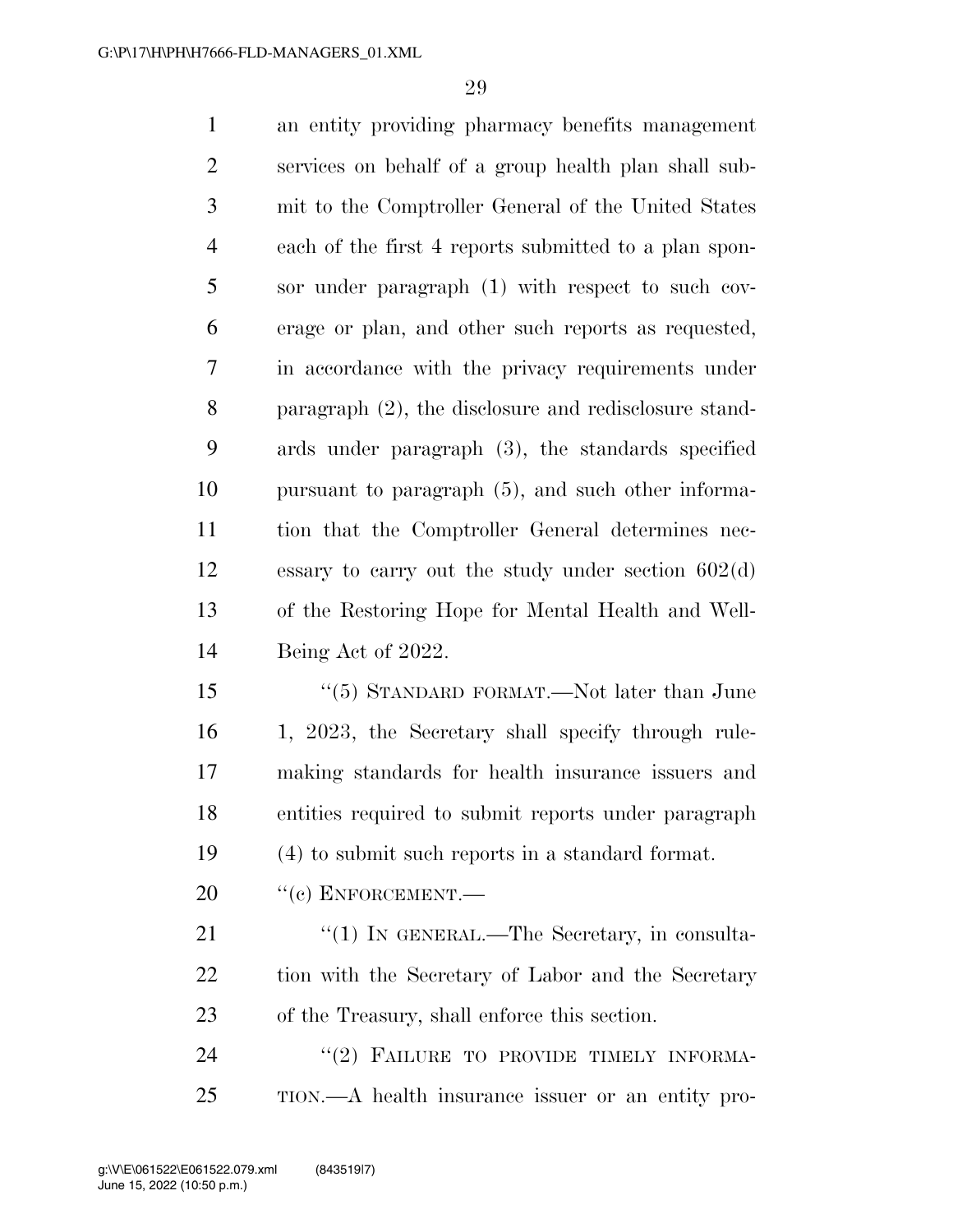viding pharmacy benefit management services that violates subsection (a) or fails to provide information required under subsection (b), or a drug manufac- turer that fails to provide information under sub-5 section  $(b)(1)(A)$  in a timely manner, shall be sub- ject to a civil monetary penalty in the amount of \$10,000 for each day during which such violation continues or such information is not disclosed or re-ported.

 $(3)$  FALSE INFORMATION.—A health insurance issuer, entity providing pharmacy benefit manage- ment services, or drug manufacturer that knowingly provides false information under this section shall be subject to a civil money penalty in an amount not to exceed \$100,000 for each item of false informa-16 tion. Such civil money penalty shall be in addition to other penalties as may be prescribed by law.

18 ''(4) PROCEDURE.—The provisions of section 1128A of the Social Security Act, other than sub- section (a) and (b) and the first sentence of sub- section (c)(1) of such section shall apply to civil monetary penalties under this subsection in the same manner as such provisions apply to a penalty or proceeding under section 1128A of the Social Se-curity Act.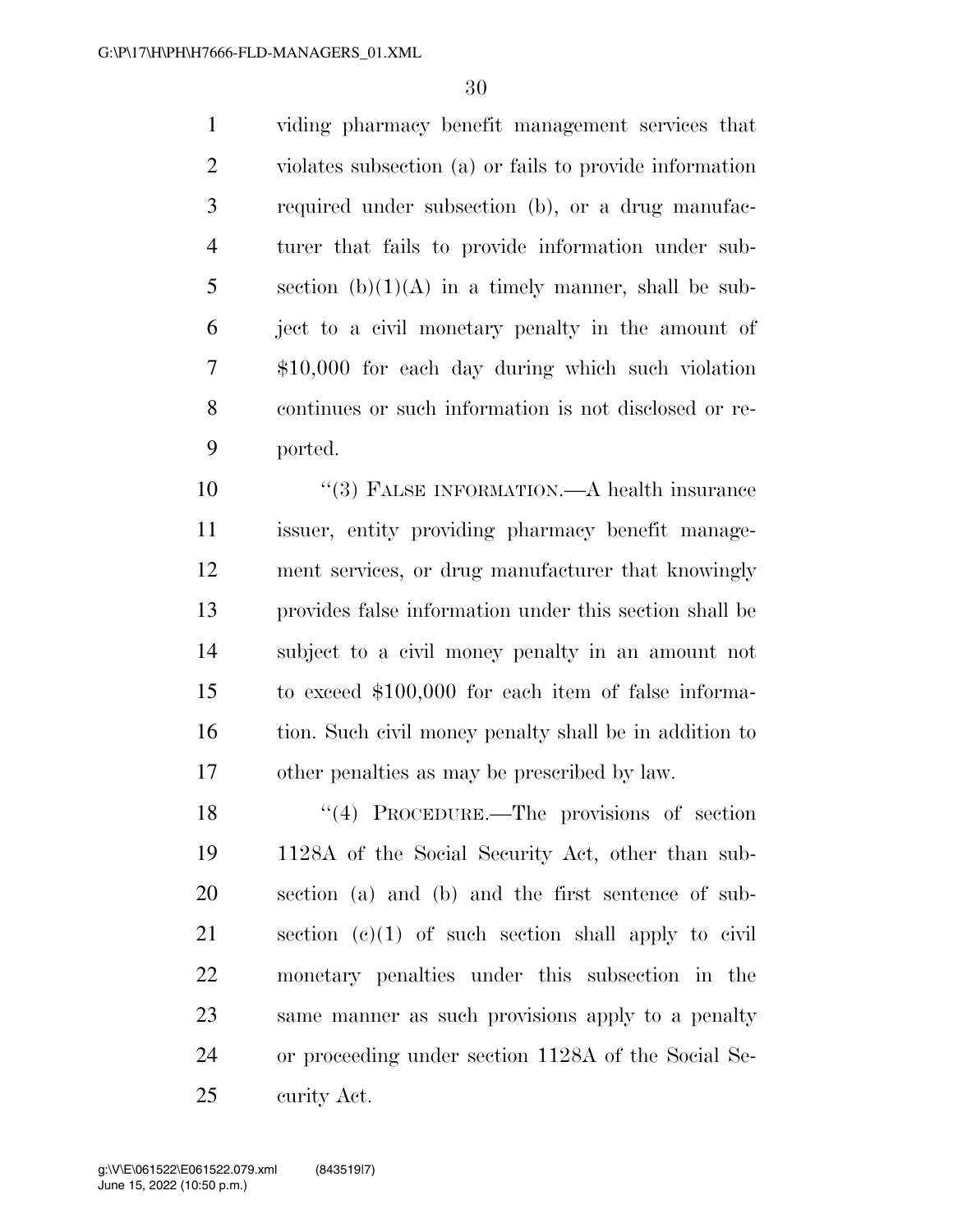1 ''(5) WAIVERS.—The Secretary may waive pen- alties under paragraph (2), or extend the period of time for compliance with a requirement of this sec- tion, for an entity in violation of this section that has made a good-faith effort to comply with this sec-tion.

 ''(d) RULE OF CONSTRUCTION.—Nothing in this sec- tion shall be construed to permit a health insurance issuer, group health plan, or other entity to restrict disclosure to, or otherwise limit the access of, the Department of Health and Human Services to a report described in subsection (b)(1) or information related to compliance with sub-section (a) by such issuer, plan, or entity.

 ''(e) DEFINITION.—In this section, the term 'whole- sale acquisition cost' has the meaning given such term in 16 section  $1847A(c)(6)(B)$  of the Social Security Act."; and

(2) in section 2723 (42 U.S.C. 300gg–22)—

- 18 (A) in subsection  $(a)$ —
- (i) in paragraph (1), by inserting 20 "(other than subsections (a) and (b) of 21 section 2799A–11)" after "part  $D$ "; and
- (ii) in paragraph (2), by inserting 23 "(other than subsections (a) and (b) of 24 section 2799A–11)" after "part D"; and (B) in subsection (b)—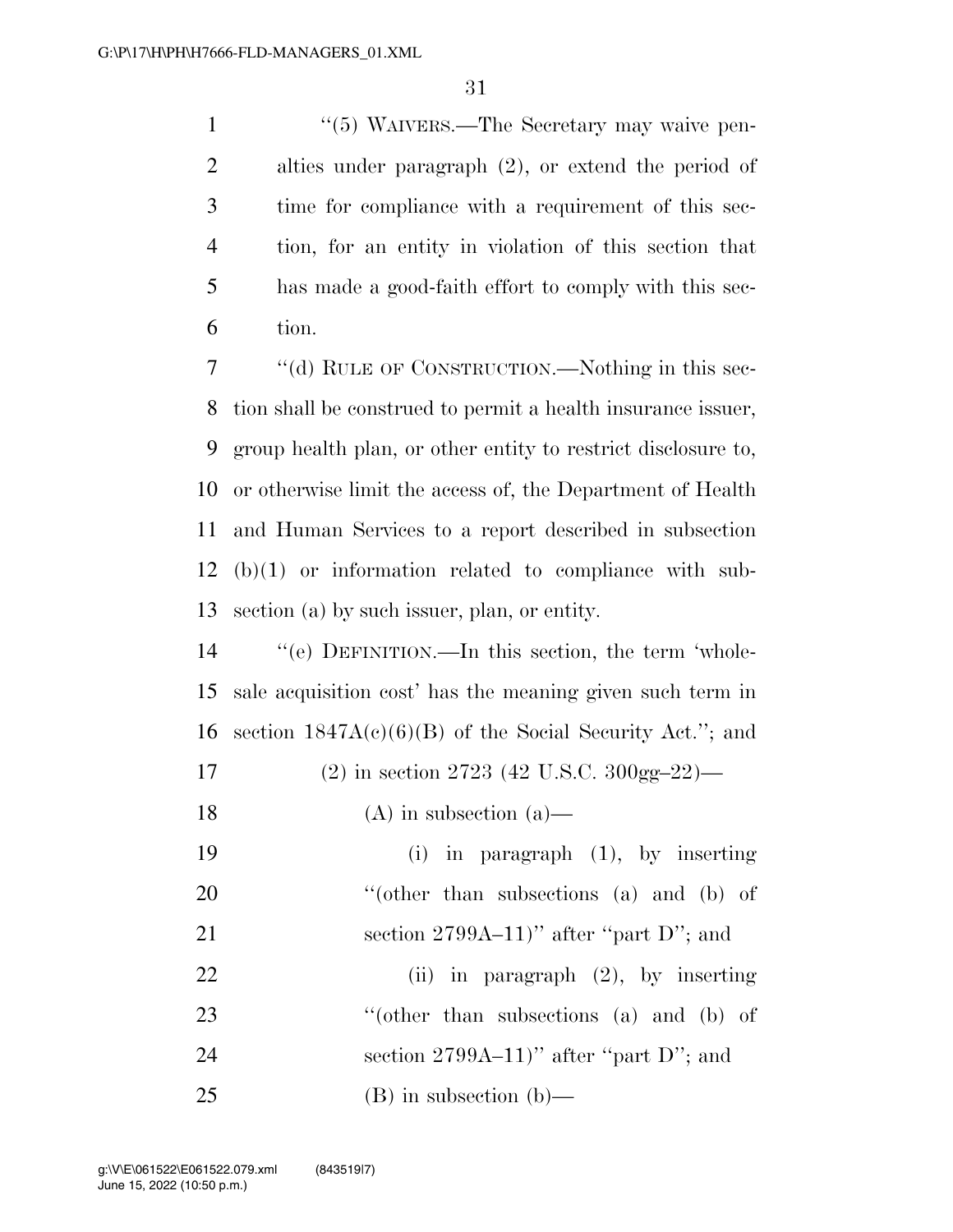| $\mathbf{1}$   | $(i)$ in paragraph $(1)$ , by inserting                       |
|----------------|---------------------------------------------------------------|
| $\overline{2}$ | "(other than subsections $(a)$ and $(b)$ of                   |
| 3              | section $2799A-11$ " after "part D";                          |
| $\overline{4}$ | (ii) in paragraph $(2)(A)$ , by inserting                     |
| 5              | "(other than subsections (a) and (b) of                       |
| 6              | section $2799A-11$ " after "part D"; and                      |
| 7              | (iii) in paragraph $(2)(C)(ii)$ , by insert-                  |
| 8              | ing "(other than subsections (a) and (b) of                   |
| 9              | section $2799A-11$ " after "part D".                          |
| 10             | $(b)$ ERISA.—                                                 |
| 11             | $(1)$ IN GENERAL.—Subtitle B of title I of the                |
| 12             | Employee Retirement Income Security Act of 1974               |
| 13             | $(29 \text{ U.S.C. } 1021 \text{ et seq.})$ is amended—       |
| 14             | (A) in subpart B of part $7$ (29 U.S.C.                       |
| 15             | $1185$ et seq.), by adding at the end the fol-                |
| 16             | lowing:                                                       |
| 17             | "SEC. 726. OVERSIGHT OF PHARMACY BENEFIT MANAGER              |
| 18             | <b>SERVICES.</b>                                              |
| 19             | "(a) IN GENERAL.—For plan years beginning on or               |
| 20             | after January 1, 2024, a group health plan (or health in-     |
| 21             | surance issuer offering group health insurance coverage       |
| 22             | in connection with such a plan) or an entity or subsidiary    |
| 23             | providing pharmacy benefits management services on be-        |
| 24             | half of such a plan or issuer shall not enter into a contract |
| 25             | with a drug manufacturer, distributor, wholesaler, subcon-    |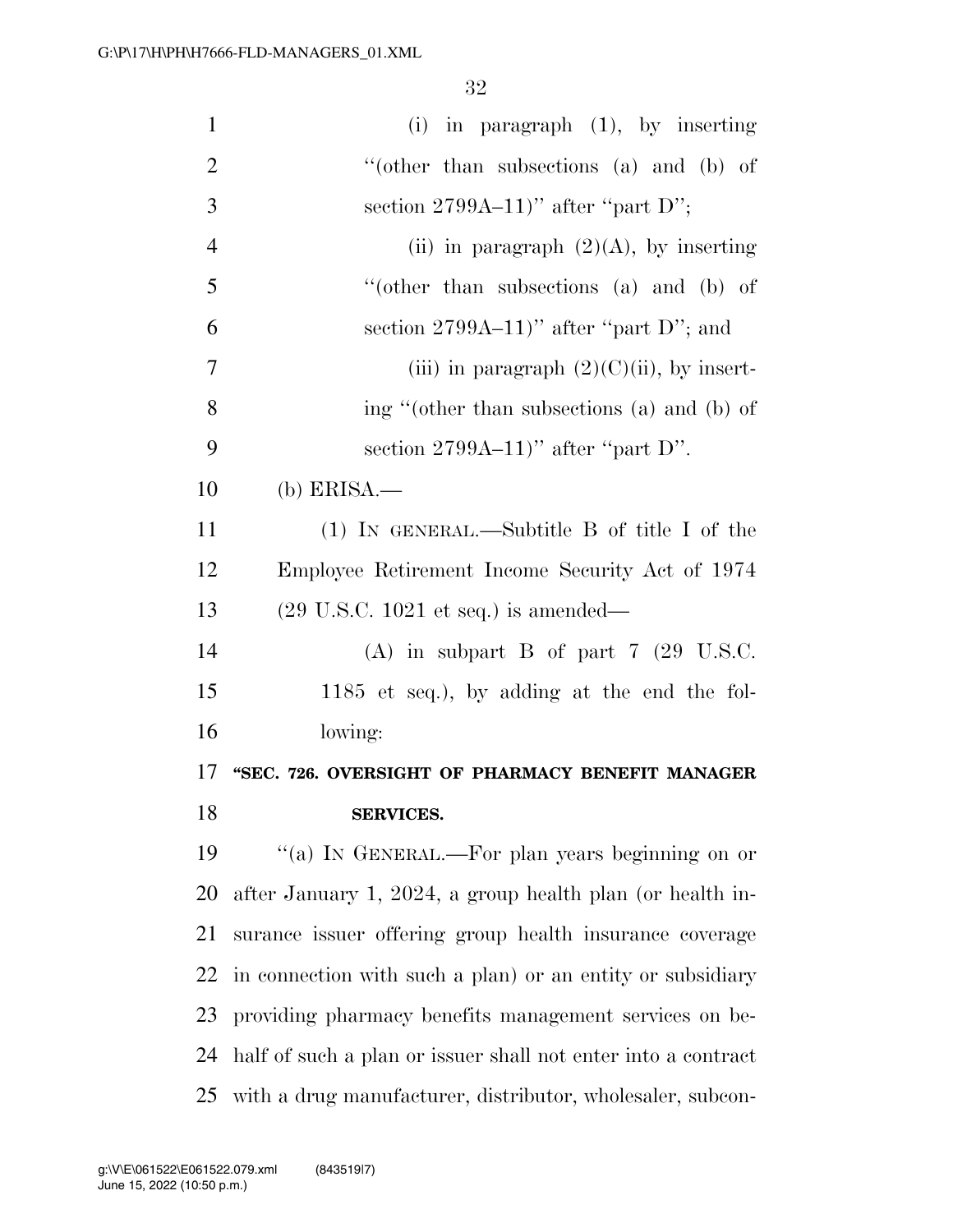tractor, rebate aggregator, or any associated third party that limits the disclosure of information to plan sponsors in such a manner that prevents the plan or issuer, or an entity or subsidiary providing pharmacy benefits manage- ment services on behalf of a plan or issuer, from making the reports described in subsection (b).

 $\frac{7}{100}$  ''(b) REPORTS.—

8 "(1) In GENERAL.—For plan years beginning on or after January 1, 2024, not less frequently than once every 6 months, a health insurance issuer offering group health insurance coverage or an enti- ty providing pharmacy benefits management services on behalf of a group health plan or an issuer pro- viding group health insurance coverage shall submit 15 to the plan sponsor (as defined in section  $3(16)(B)$ ) of such group health plan or group health insurance coverage a report in accordance with this subsection and make such report available to the plan sponsor in a machine-readable format. Each such report shall include, with respect to the applicable group health plan or health insurance coverage—

22 "'(A) as applicable, information collected from drug manufacturers by such issuer or en-24 tity on the total amount of copayment assist-ance dollars paid, or copayment cards applied,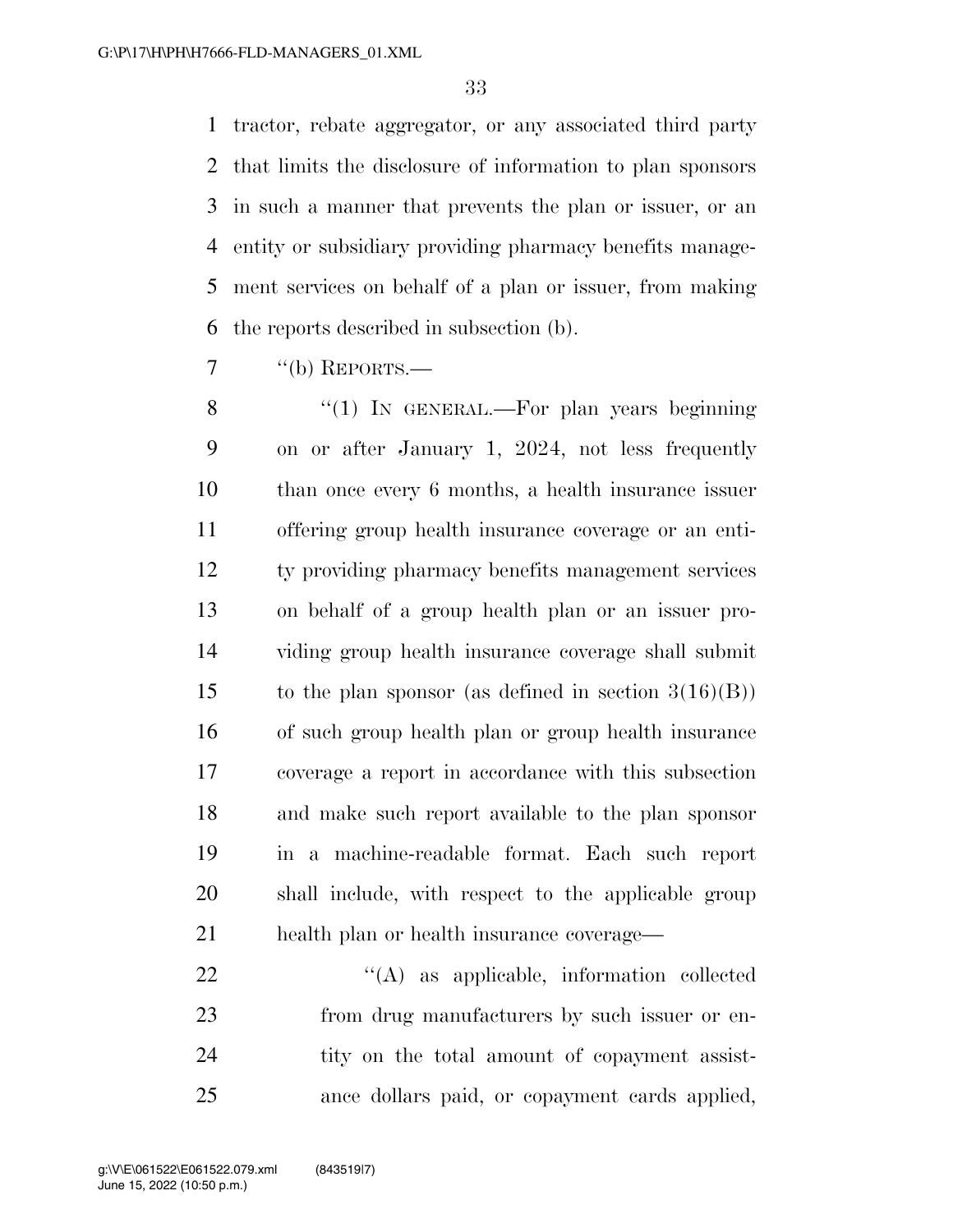| $\mathbf{1}$   | that were funded by the drug manufacturer        |
|----------------|--------------------------------------------------|
| $\overline{2}$ | with respect to the participants and bene-       |
| 3              | ficiaries in such plan or coverage;              |
| $\overline{4}$ | "(B) a list of each drug covered by such         |
| 5              | plan, issuer, or entity providing pharmacy ben-  |
| 6              | efit management services that was dispensed      |
| $\tau$         | during the reporting period, including, with re- |
| 8              | spect to each such drug during the reporting     |
| 9              | period-                                          |
| 10             | "(i) the brand name, chemical entity,            |
| 11             | and National Drug Code;                          |
| 12             | "(ii) the number of participants and             |
| 13             | beneficiaries for whom the drug was filled       |
| 14             | during the plan year, the total number of        |
| 15             | prescription fills for the drug (including       |
| 16             | original prescriptions and refills), and the     |
| 17             | total number of dosage units of the drug         |
| 18             | dispensed across the plan year, including        |
| 19             | whether the dispensing channel was by re-        |
| 20             | tail, mail order, or specialty pharmacy;         |
| 21             | "(iii) the wholesale acquisition cost,           |
| 22             | listed as cost per days supply and cost per      |
| 23             | pill, or in the case of a drug in another        |
| 24             | form, per dose;                                  |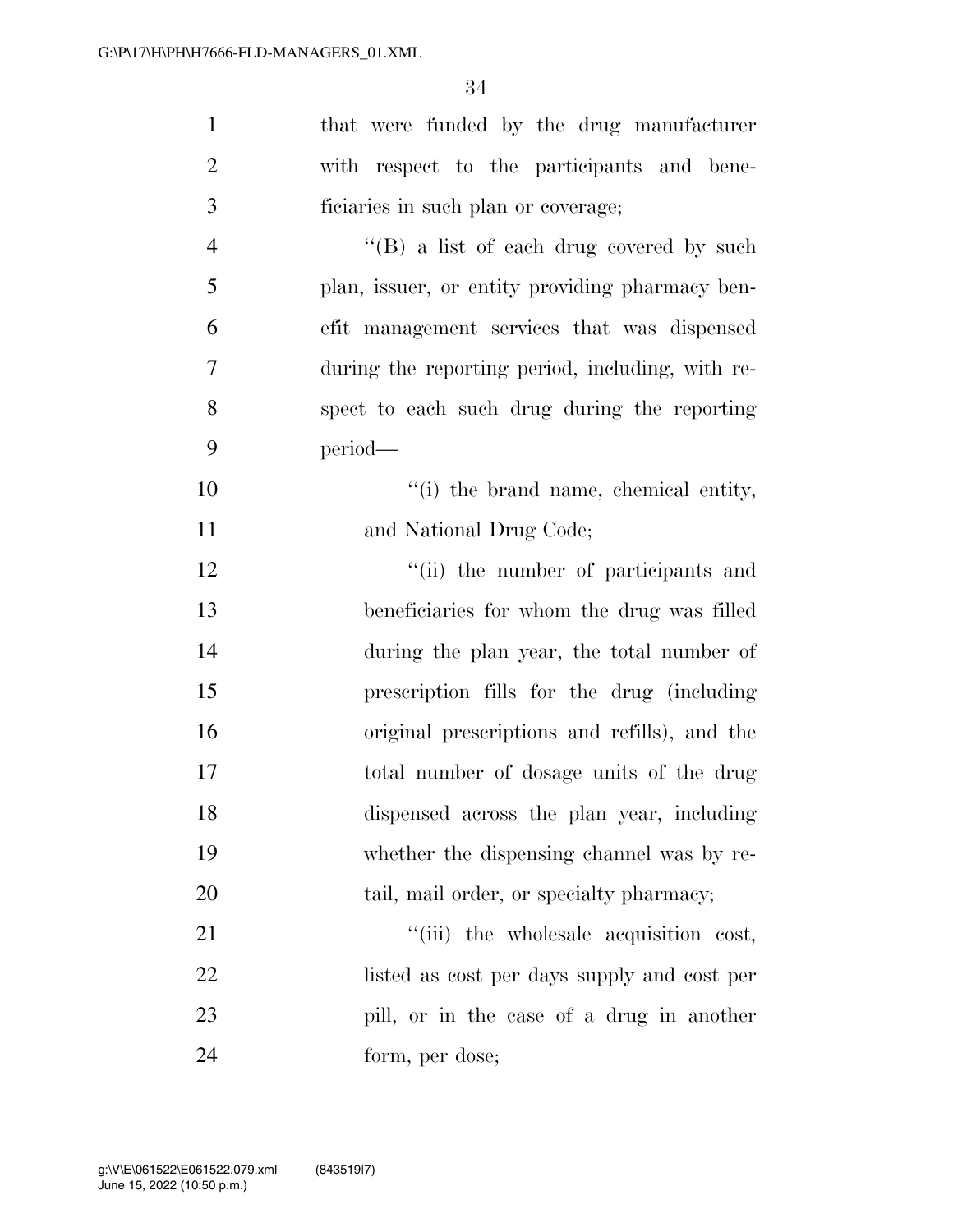| $\mathbf{1}$   | "(iv) the total out-of-pocket spending              |
|----------------|-----------------------------------------------------|
| $\overline{2}$ | by participants and beneficiaries on such           |
| 3              | drug, including participant and beneficiary         |
| $\overline{4}$ | spending through copayments, coinsurance,           |
| 5              | and deductibles; and                                |
| 6              | $f'(v)$ for any drug for which gross                |
| 7              | spending of the group health plan or                |
| 8              | health<br>insurance coverage exceeded               |
| 9              | $$10,000$ during the reporting period—              |
| 10             | $\lq\lq$ (I) a list of all other drugs in           |
| 11             | same therapeutic category or<br>the                 |
| 12             | class, including brand name drugs                   |
| 13             | and biological products and generic                 |
| 14             | drugs or biosimilar biological products             |
| 15             | that are in the same therapeutic cat-               |
| 16             | egory or class as such drug; and                    |
| 17             | $\lq\lq$ (II) the rationale for preferred           |
| 18             | formulary placement of such drug in                 |
| 19             | that the rapeutic category or class, if             |
| 20             | applicable;                                         |
| 21             | $\lq\lq$ (C) a list of each therapeutic category or |
| 22             | class of drugs that were dispensed under the        |
| 23             | health plan or health insurance coverage during     |
| 24             | the reporting period, and, with respect to each     |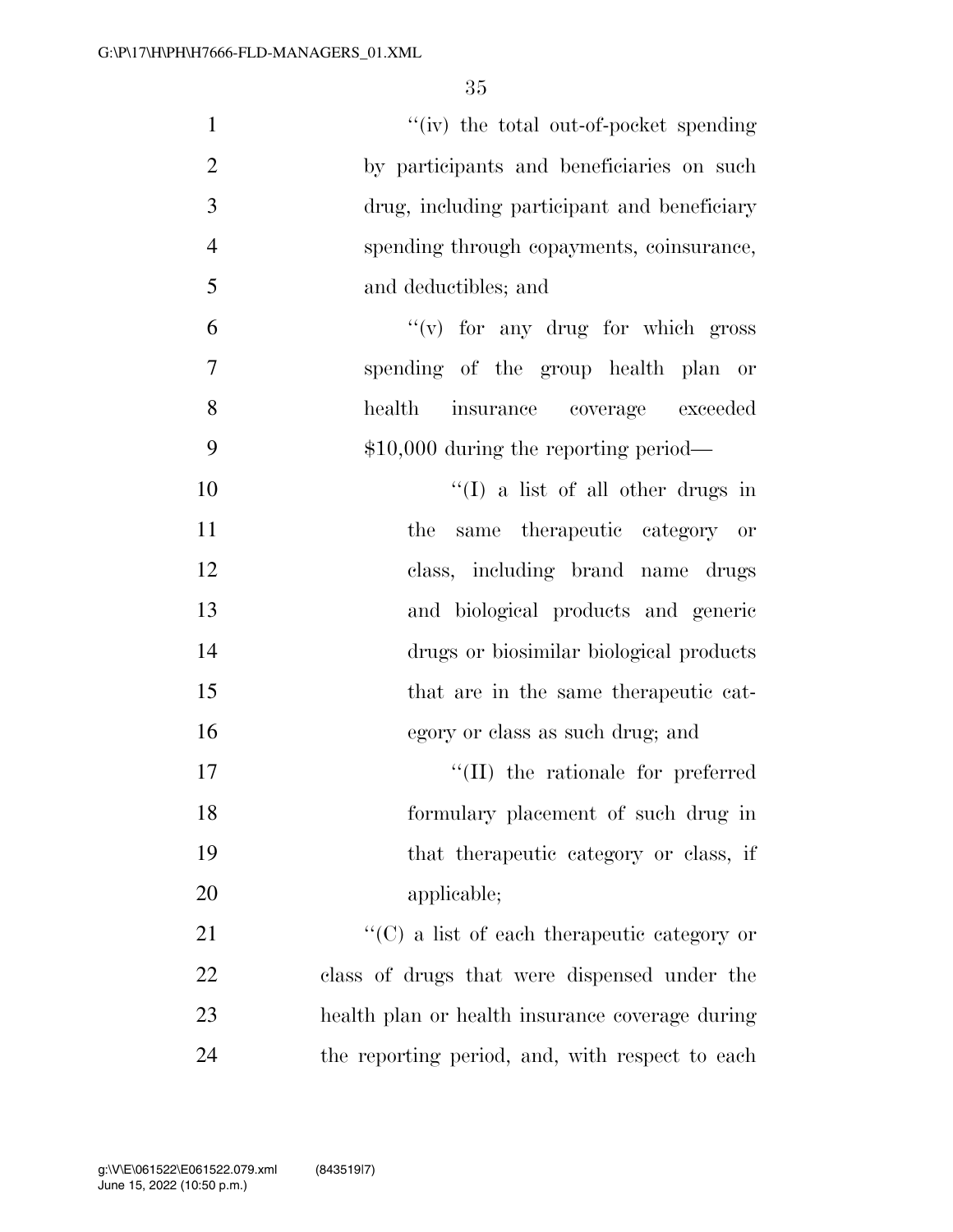| $\mathbf{1}$   | such the rapeutic category or class of drugs, |
|----------------|-----------------------------------------------|
| $\overline{2}$ | during the reporting period—                  |
| 3              | "(i) total gross spending by the plan,        |
| $\overline{4}$ | before manufacturer rebates, fees, or other   |
| 5              | manufacturer remuneration;                    |
| 6              | "(ii) the number of participants and          |
| 7              | beneficiaries who filled a prescription for a |
| 8              | drug in that category or class;               |
| 9              | "(iii) if applicable to that category or      |
| 10             | class, a description of the formulary tiers   |
| 11             | and utilization mechanisms (such as prior     |
| 12             | authorization or step therapy) employed       |
| 13             | for drugs in that category or class;          |
| 14             | "(iv) the total out-of-pocket spending        |
| 15             | by participants and beneficiaries, including  |
| 16             | participant and beneficiary spending          |
| 17             | through copayments, coinsurance, and          |
| 18             | deductibles; and                              |
| 19             | $f'(v)$ for each therapeutic category or      |
| 20             | class under which 3 or more drugs are in-     |
| 21             | cluded on the formulary of such plan or       |
| 22             | coverage-                                     |
| 23             | $\lq\lq$ the amount received, or ex-          |
| 24             | pected to be received, from drug man-         |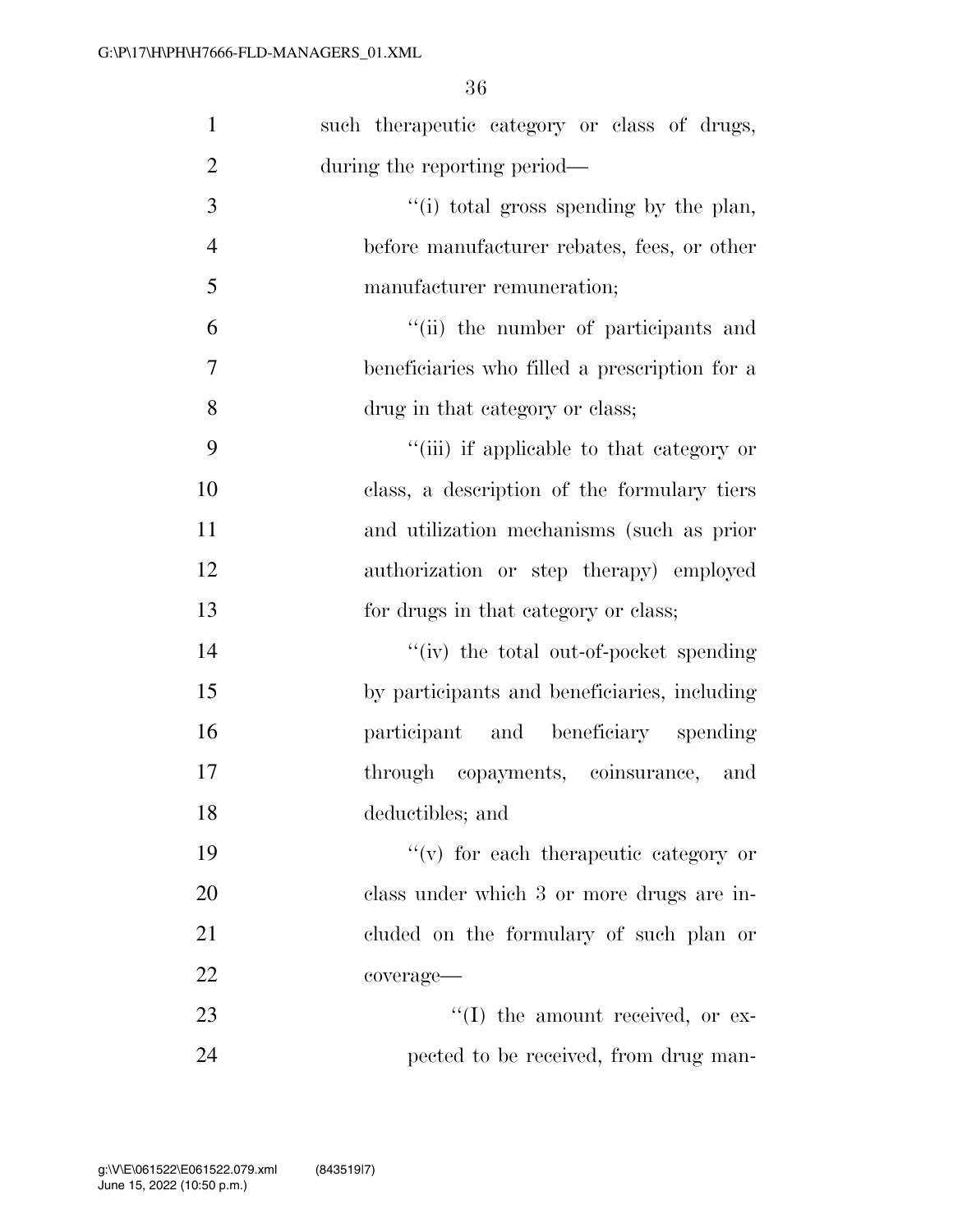| $\mathbf{1}$   | ufacturers in rebates, fees, alternative |
|----------------|------------------------------------------|
| $\overline{2}$ | discounts, or other remuneration—        |
| 3              | "(aa) that has been paid, or             |
| $\overline{4}$ | is to be paid, by drug manufac-          |
| 5              | turers for claims incurred during        |
| 6              | the reporting period; or                 |
| 7              | "(bb) that is related to utili-          |
| 8              | zation of drugs, in such thera-          |
| 9              | peutic category or class;                |
| 10             | $\lq$ (II) the total net spending, after |
| 11             | deducting rebates, price concessions,    |
| 12             | alternative discounts or other remu-     |
| 13             | neration from drug manufacturers, by     |
| 14             | the health plan or health insurance      |
| 15             | coverage on that category or class of    |
| 16             | drugs; and                               |
| 17             | "(III) the net price per course of       |
| 18             | treatment or single fill, such as a 30-  |
| 19             | day supply or 90-day supply, incurred    |
| 20             | by the health plan or health insurance   |
| 21             | coverage and its participants and        |
| 22             | beneficiaries, after manufacturer re-    |
| 23             | bates, fees, and other remuneration      |
| 24             | for drugs dispensed within such thera-   |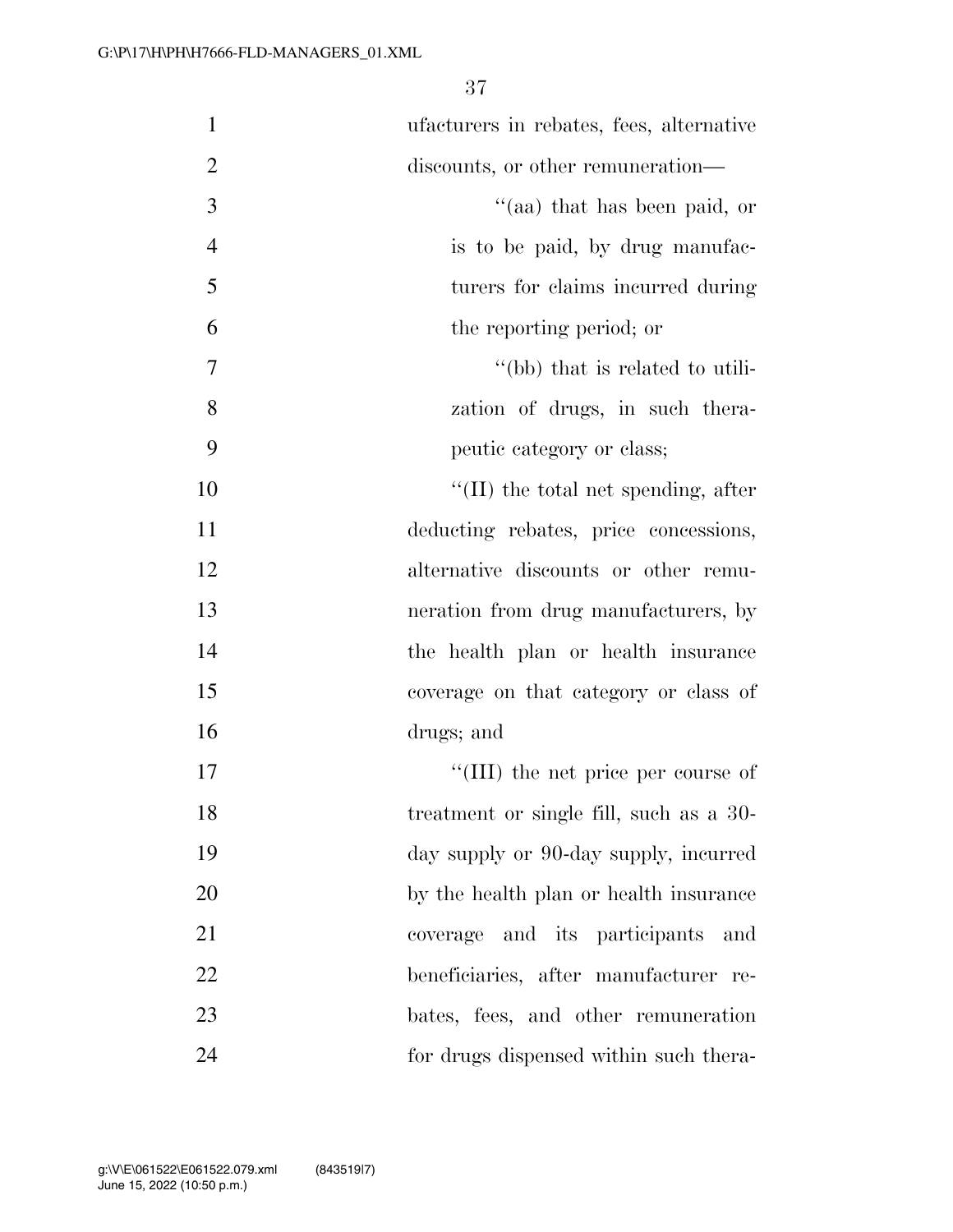| $\mathbf{1}$   | peutic category or class during the re-            |
|----------------|----------------------------------------------------|
| $\overline{2}$ | porting period;                                    |
| 3              | $\lq\lq$ total gross spending on prescription      |
| $\overline{4}$ | drugs by the plan or coverage during the re-       |
| 5              | porting period, before rebates and other manu-     |
| 6              | facturer fees or remuneration;                     |
| 7              | $\lq\lq(E)$ total amount received, or expected to  |
| 8              | be received, by the health plan or health insur-   |
| 9              | ance coverage in drug manufacturer rebates,        |
| 10             | fees, alternative discounts, and all other remu-   |
| 11             | neration received from the manufacturer or any     |
| 12             | third party, other than the plan sponsor, re-      |
| 13             | lated to utilization of drug or drug spending      |
| 14             | under that health plan or health insurance cov-    |
| 15             | erage during the reporting period;                 |
| 16             | $\lq\lq(F)$ the total net spending on prescription |
| 17             | drugs by the health plan or health insurance       |
| 18             | coverage during the reporting period; and          |
| 19             | $\lq\lq(G)$ amounts paid directly or indirectly in |
| 20             | rebates, fees, or any other type of remuneration   |
| 21             | to brokers, consultants, advisors, or any other    |
| 22             | individual or firm who referred the group health   |
| 23             | plan's or health insurance issuer's business to    |
| 24             | the pharmacy benefit manager.                      |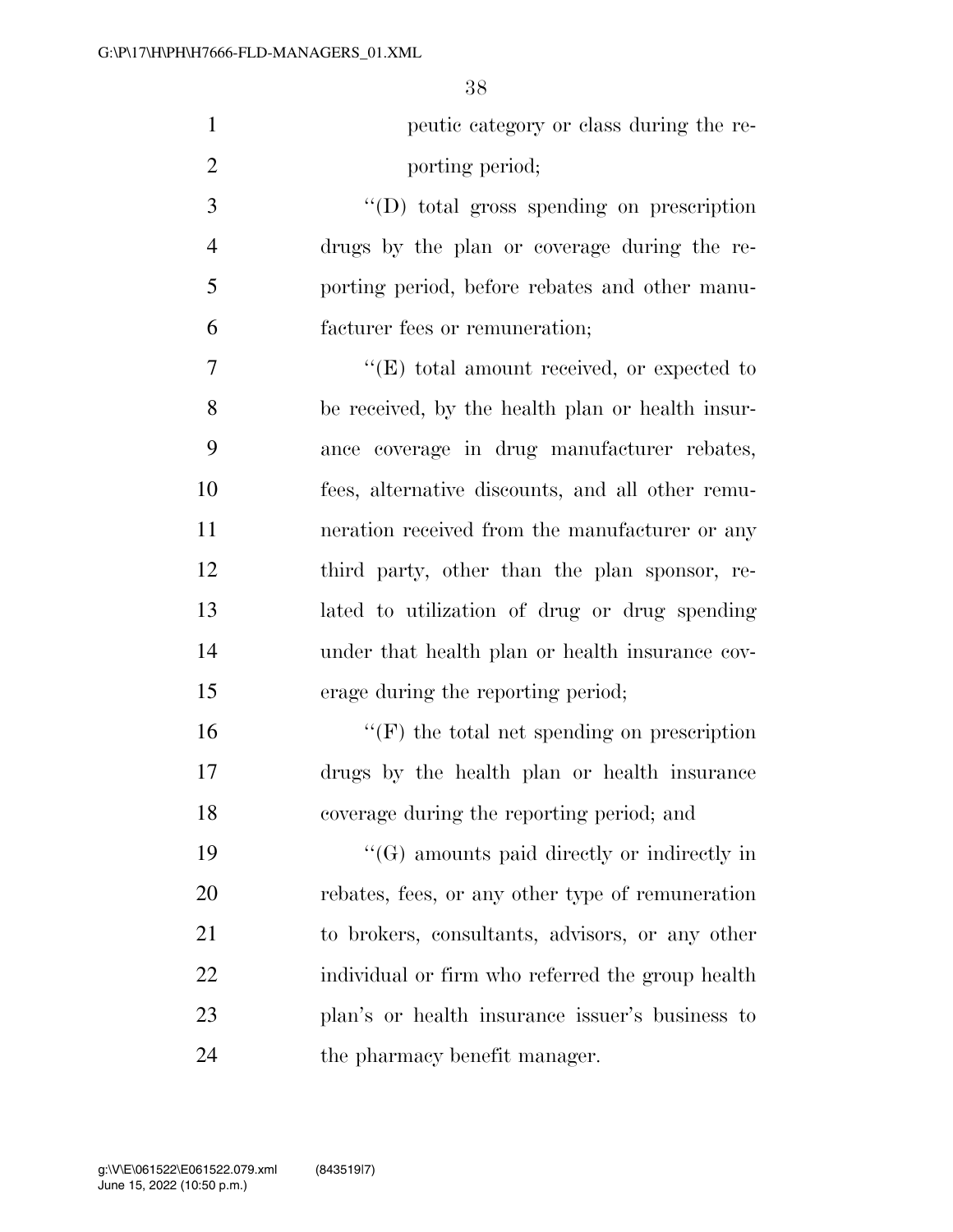| $\mathbf{1}$   | "(2) PRIVACY REQUIREMENTS.—Health insur-             |
|----------------|------------------------------------------------------|
| $\overline{2}$ | ance issuers offering group health insurance cov-    |
| 3              | erage and entities providing pharmacy benefits man-  |
| $\overline{4}$ | agement services on behalf of a group health plan    |
| 5              | shall provide information under paragraph (1) in a   |
| 6              | manner consistent with the privacy, security, and    |
| 7              | breach notification regulations promulgated under    |
| 8              | section $264(c)$ of the Health Insurance Portability |
| 9              | and Accountability Act of 1996, and shall restrict   |
| 10             | the use and disclosure of such information according |
| 11             | to such privacy regulations.                         |
| 12             | $``(3)$ DISCLOSURE AND REDISCLOSURE.—                |
| 13             | "(A) LIMITATION TO BUSINESS ASSOCI-                  |
| 14             | ATES.—A group health plan receiving a report         |
| 15             | under paragraph (1) may disclose such informa-       |
| 16             | tion only to business associates of such plan as     |
| 17             | defined in section $160.103$ of title 45, Code of    |
| 18             | Federal Regulations (or successor regulations).      |
| 19             | "(B) CLARIFICATION REGARDING PUBLIC                  |
| 20             | OF INFORMATION.—Nothing in<br>${\bf DISCLOSURE}$     |
| 21             | this section prevents a health insurance issuer      |
| 22             | offering group health insurance coverage or an       |
| 23             | entity providing pharmacy benefits management        |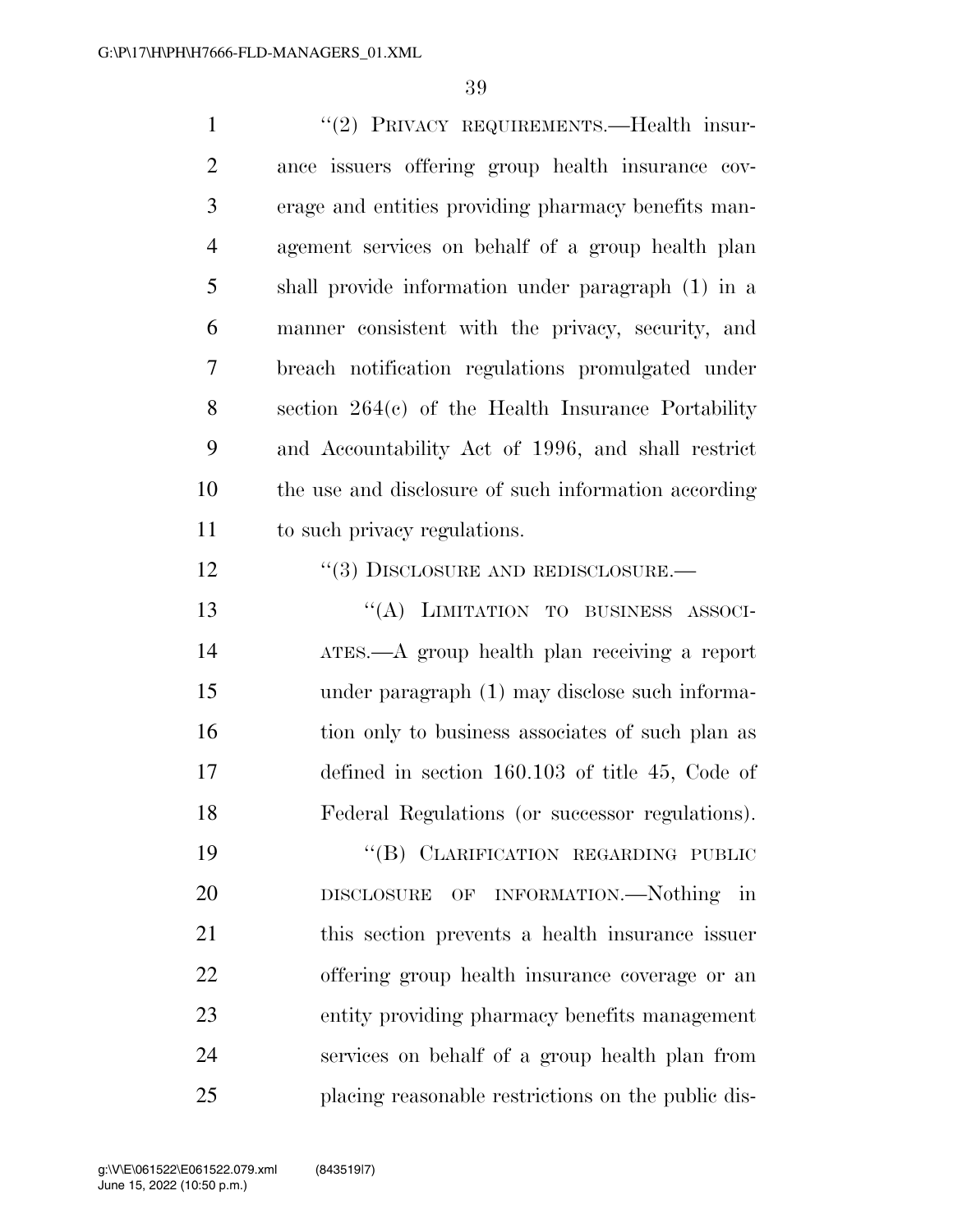closure of the information contained in a report described in paragraph (1), except that such issuer or entity may not restrict disclosure of such report to the Department of Health and Human Services, the Department of Labor, the Department of the Treasury, or applicable State agencies.

8 "(C) LIMITED FORM OF REPORT.—The Secretary shall define through rulemaking a limited form of the report under paragraph (1) required of plan sponsors who are drug manu- facturers, drug wholesalers, or other direct par- ticipants in the drug supply chain, in order to prevent anti-competitive behavior.

 ''(4) REPORT TO GAO.—A health insurance issuer offering group health insurance coverage or an entity providing pharmacy benefits management services on behalf of a group health plan shall sub- mit to the Comptroller General of the United States each of the first 4 reports submitted to a plan spon- sor under paragraph (1) with respect to such cov- erage or plan, and other such reports as requested, in accordance with the privacy requirements under paragraph (2), the disclosure and redisclosure stand-ards under paragraph (3), the standards specified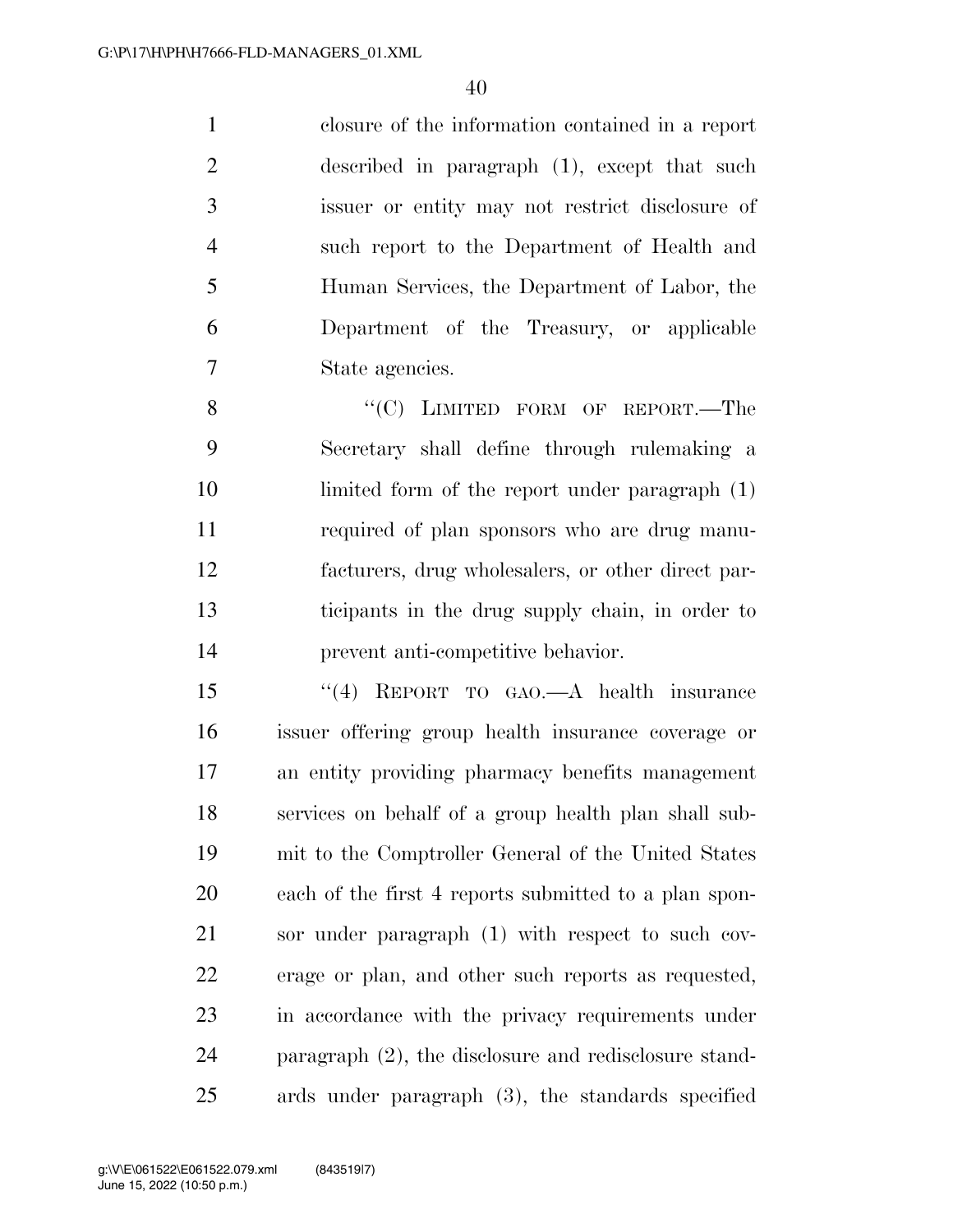pursuant to paragraph (5), and such other informa- tion that the Comptroller General determines nec- essary to carry out the study under section 602(d) of the Restoring Hope for Mental Health and Well-Being Act of 2022.

 ''(5) STANDARD FORMAT.—Not later than June 1, 2023, the Secretary shall specify through rule- making standards for health insurance issuers and entities required to submit reports under paragraph (4) to submit such reports in a standard format.

11 "(c) ENFORCEMENT.—

12 "(1) IN GENERAL.—The Secretary, in consulta- tion with the Secretary of Health and Human Serv- ices and the Secretary of the Treasury, shall enforce this section.

16 "(2) FAILURE TO PROVIDE TIMELY INFORMA- TION.—A health insurance issuer or an entity pro- viding pharmacy benefit management services that violates subsection (a) or fails to provide information required under subsection (b), or a drug manufac- turer that fails to provide information under sub-22 section  $(b)(1)(A)$  in a timely manner, shall be sub- ject to a civil monetary penalty in the amount of \$10,000 for each day during which such violation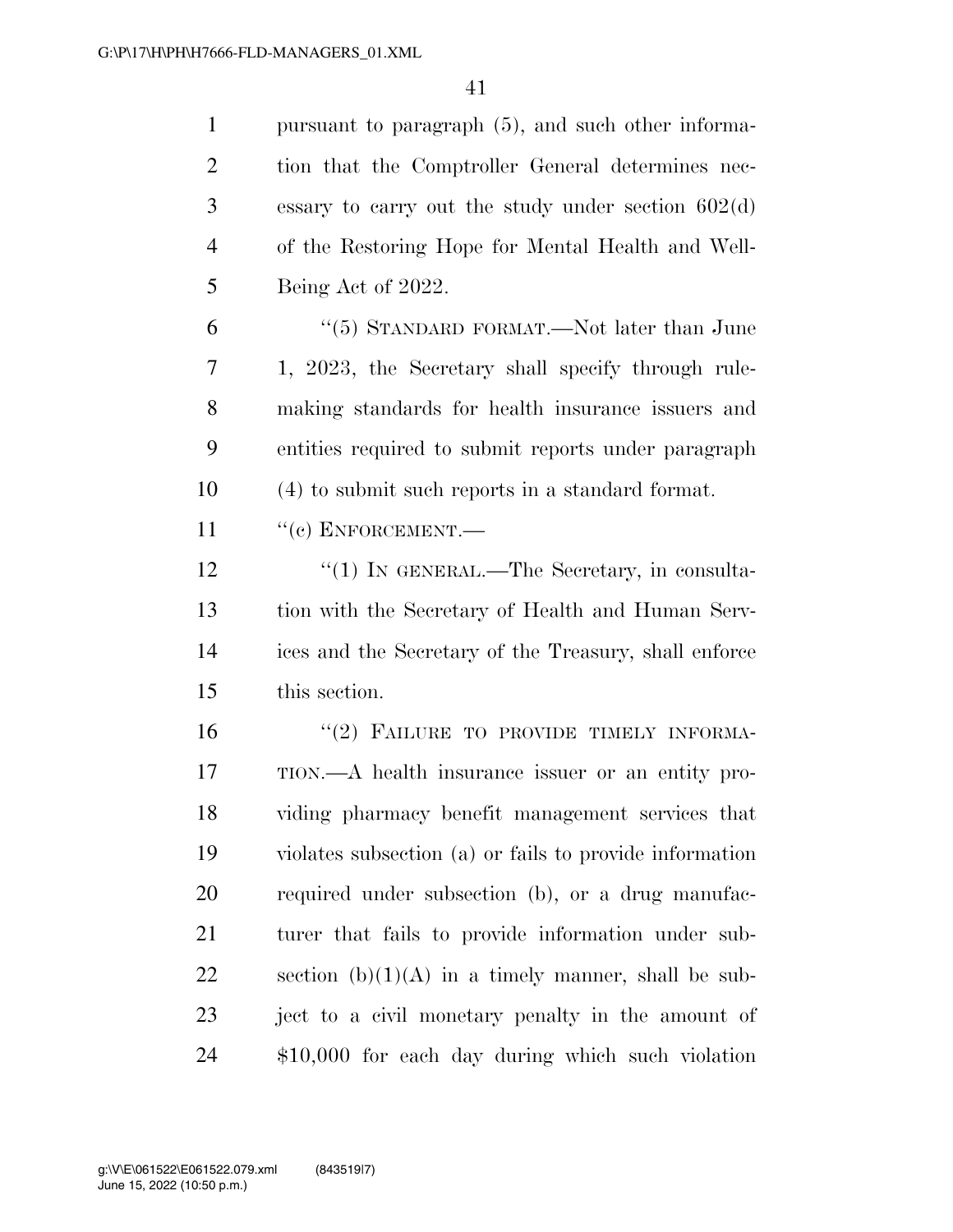continues or such information is not disclosed or re-ported.

 ''(3) FALSE INFORMATION.—A health insurance issuer, entity providing pharmacy benefit manage- ment services, or drug manufacturer that knowingly provides false information under this section shall be subject to a civil money penalty in an amount not to exceed \$100,000 for each item of false informa- tion. Such civil money penalty shall be in addition to other penalties as may be prescribed by law.

11 ''(4) PROCEDURE.—The provisions of section 1128A of the Social Security Act, other than sub- section (a) and (b) and the first sentence of sub- section (c)(1) of such section shall apply to civil monetary penalties under this subsection in the same manner as such provisions apply to a penalty or proceeding under section 1128A of the Social Se-curity Act.

 ''(5) WAIVERS.—The Secretary may waive pen- alties under paragraph (2), or extend the period of 21 time for compliance with a requirement of this sec- tion, for an entity in violation of this section that has made a good-faith effort to comply with this sec-tion.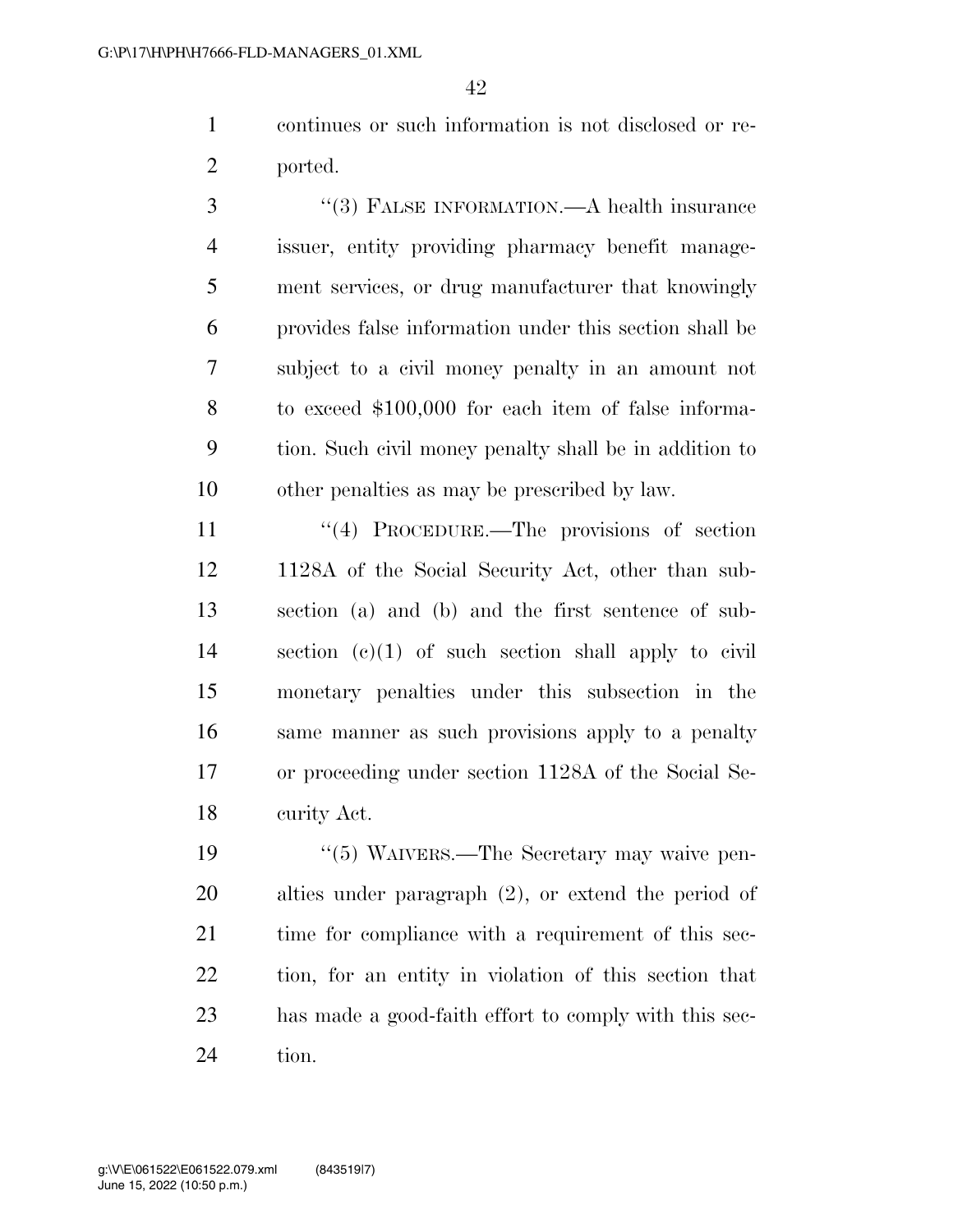''(d) RULE OF CONSTRUCTION.—Nothing in this sec- tion shall be construed to permit a health insurance issuer, group health plan, or other entity to restrict disclosure to, or otherwise limit the access of, the Department of Labor 5 to a report described in subsection  $(b)(1)$  or information related to compliance with subsection (a) by such issuer, plan, or entity.

 ''(e) DEFINITION.—In this section, the term 'whole- sale acquisition cost' has the meaning given such term in 10 section  $1847A(c)(6)(B)$  of the Social Security Act."; and 11 (B) in section  $502(b)(3)$  (29 U.S.C.

- $12 \t1132(b)(3)$ , by inserting "(other than section 13 726)'' after "part 7".
- (2) CLERICAL AMENDMENT.—The table of con- tents in section 1 of the Employee Retirement In- come Security Act of 1974 (29 U.S.C. 1001 et seq.) is amended by inserting after the item relating to section 725 the following new item:

''Sec. 726. Oversight of pharmacy benefit manager services.''.

- (c) IRC.—
- (1) IN GENERAL.—Subchapter B of chapter 21 100 of the Internal Revenue Code of 1986 is amend-ed by adding at the end the following: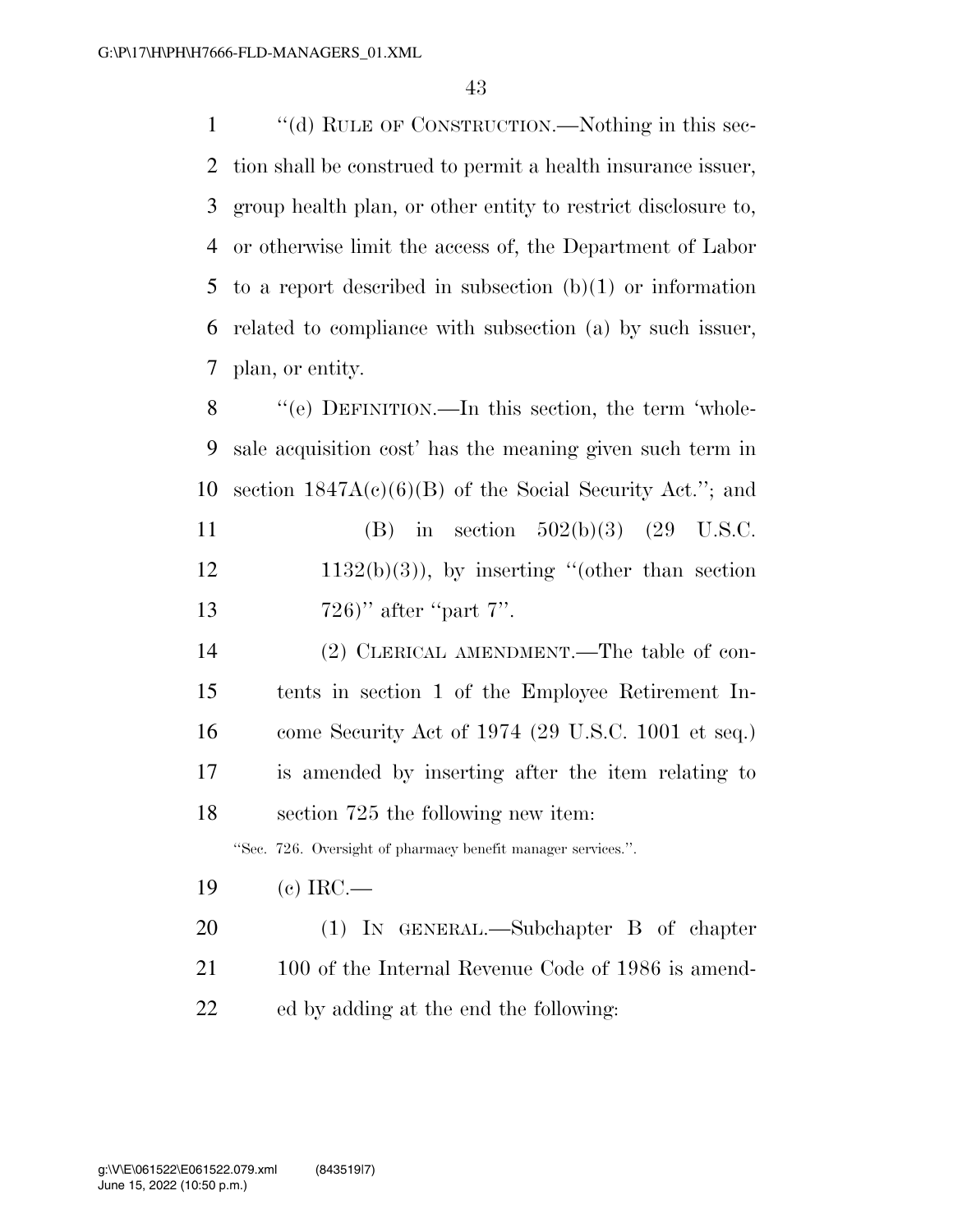### **''SEC. 9826. OVERSIGHT OF PHARMACY BENEFIT MANAGER SERVICES.**

 ''(a) IN GENERAL.—For plan years beginning on or after January 1, 2024, a group health plan or an entity or subsidiary providing pharmacy benefits management services on behalf of such a plan shall not enter into a contract with a drug manufacturer, distributor, whole- saler, subcontractor, rebate aggregator, or any associated third party that limits the disclosure of information to plan sponsors in such a manner that prevents the plan, or an entity or subsidiary providing pharmacy benefits management services on behalf of a plan, from making the reports described in subsection (b).

''(b) REPORTS.—

 ''(1) IN GENERAL.—For plan years beginning on or after January 1, 2024, not less frequently than once every 6 months, an entity providing phar- macy benefits management services on behalf of a group health plan shall submit to the plan sponsor 20 (as defined in section  $3(16)(B)$  of the Employee Re- tirement Income Security Act of 1974) of such group health plan a report in accordance with this subsection and make such report available to the plan sponsor in a machine-readable format. Each such report shall include, with respect to the applica-ble group health plan—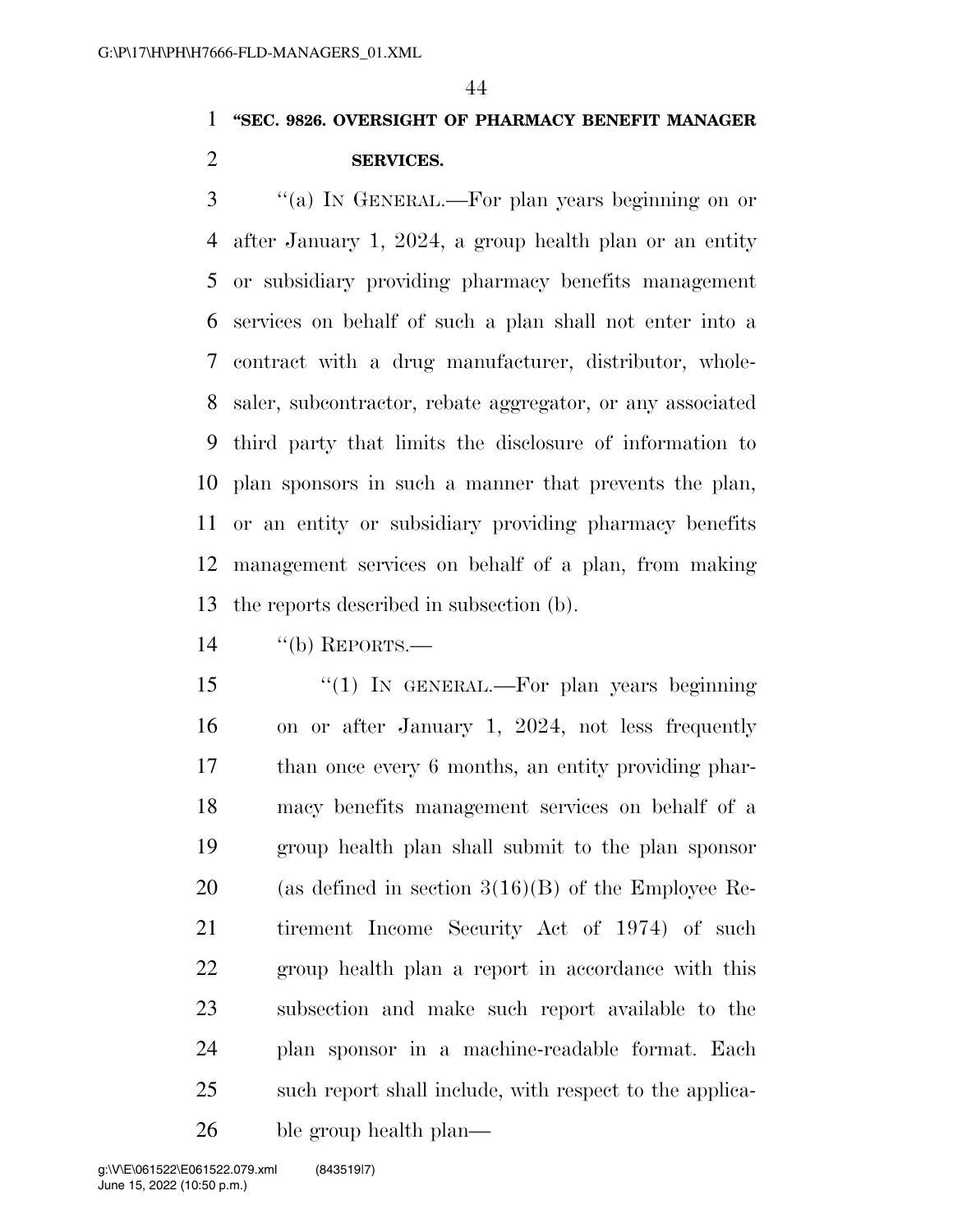| $\mathbf{1}$   | $\lq\lq$ as applicable, information collected     |
|----------------|---------------------------------------------------|
| $\overline{2}$ | from drug manufacturers by such entity on the     |
| 3              | total amount of copayment assistance dollars      |
| $\overline{4}$ | paid, or copayment cards applied, that were       |
| 5              | funded by the drug manufacturer with respect      |
| 6              | to the participants and beneficiaries in such     |
| 7              | plan;                                             |
| 8              | "(B) a list of each drug covered by such          |
| 9              | plan or entity providing pharmacy benefit man-    |
| 10             | agement services that was dispensed during the    |
| 11             | reporting period, including, with respect to each |
| 12             | such drug during the reporting period—            |
| 13             | "(i) the brand name, chemical entity,             |
| 14             | and National Drug Code;                           |
| 15             | "(ii) the number of participants and              |
| 16             | beneficiaries for whom the drug was filled        |
| 17             | during the plan year, the total number of         |
| 18             | prescription fills for the drug (including        |
| 19             | original prescriptions and refills), and the      |
| 20             | total number of dosage units of the drug          |
| 21             | dispensed across the plan year, including         |
| 22             | whether the dispensing channel was by re-         |
| 23             | tail, mail order, or specialty pharmacy;          |
| 24             | "(iii) the wholesale acquisition cost,            |
| 25             | listed as cost per days supply and cost per       |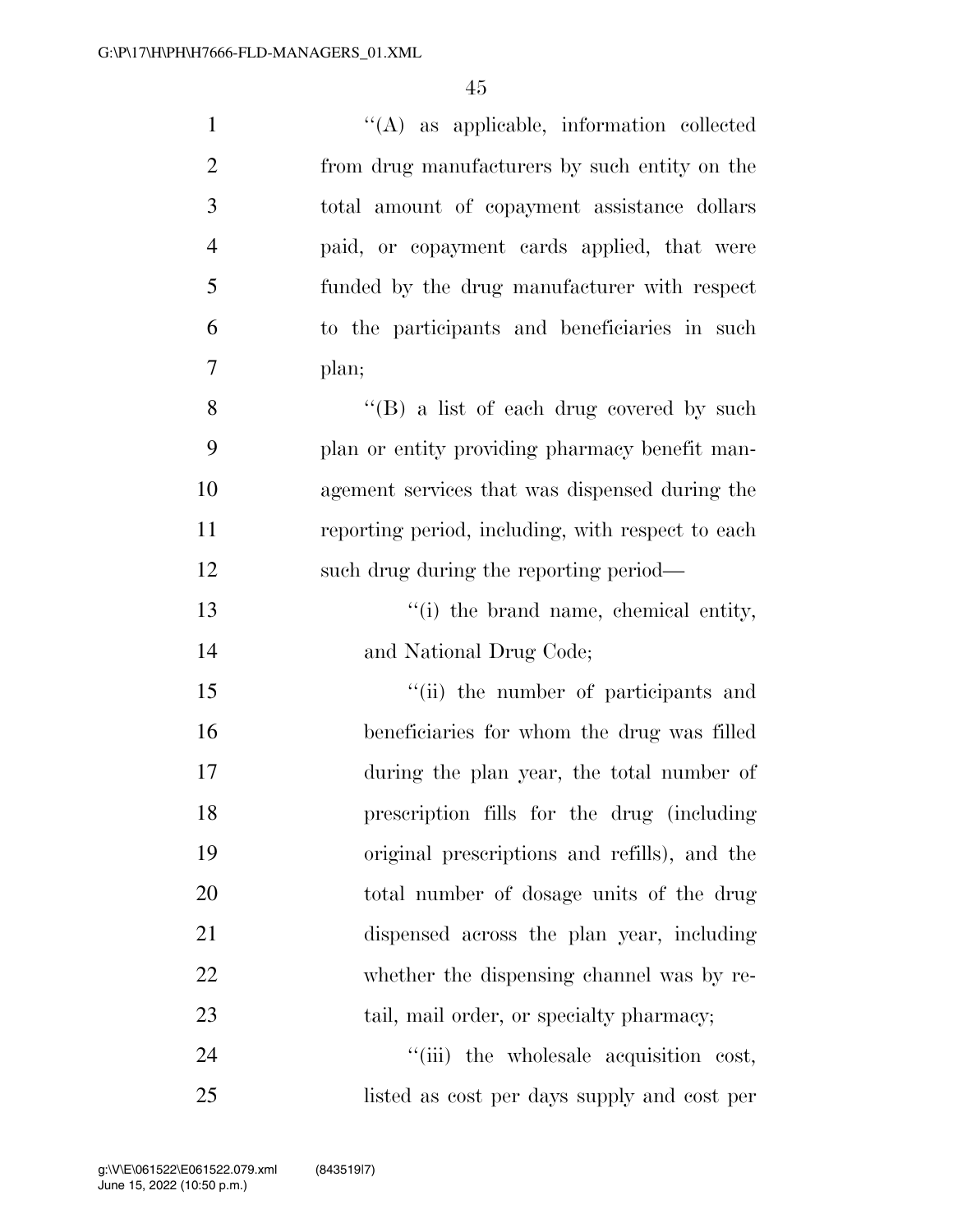| $\mathbf{1}$   | pill, or in the case of a drug in another           |
|----------------|-----------------------------------------------------|
| $\overline{2}$ | form, per dose;                                     |
| 3              | $``(iv)$ the total out-of-pocket spending           |
| $\overline{4}$ | by participants and beneficiaries on such           |
| 5              | drug, including participant and beneficiary         |
| 6              | spending through copayments, coinsurance,           |
| 7              | and deductibles; and                                |
| 8              | $f'(v)$ for any drug for which gross                |
| 9              | spending of the group health plan exceeded          |
| 10             | $$10,000$ during the reporting period—              |
| 11             | $\lq\lq$ (I) a list of all other drugs in           |
| 12             | same therapeutic category or<br>the                 |
| 13             | class, including brand name drugs                   |
| 14             | and biological products and generic                 |
| 15             | drugs or biosimilar biological products             |
| 16             | that are in the same therapeutic cat-               |
| 17             | egory or class as such drug; and                    |
| 18             | $\lq\lq$ (II) the rationale for preferred           |
| 19             | formulary placement of such drug in                 |
| $20\,$         | that the rapeutic category or class, if             |
| 21             | applicable;                                         |
| 22             | $\lq\lq$ (C) a list of each therapeutic category or |
| 23             | class of drugs that were dispensed under the        |
| 24             | health plan during the reporting period, and,       |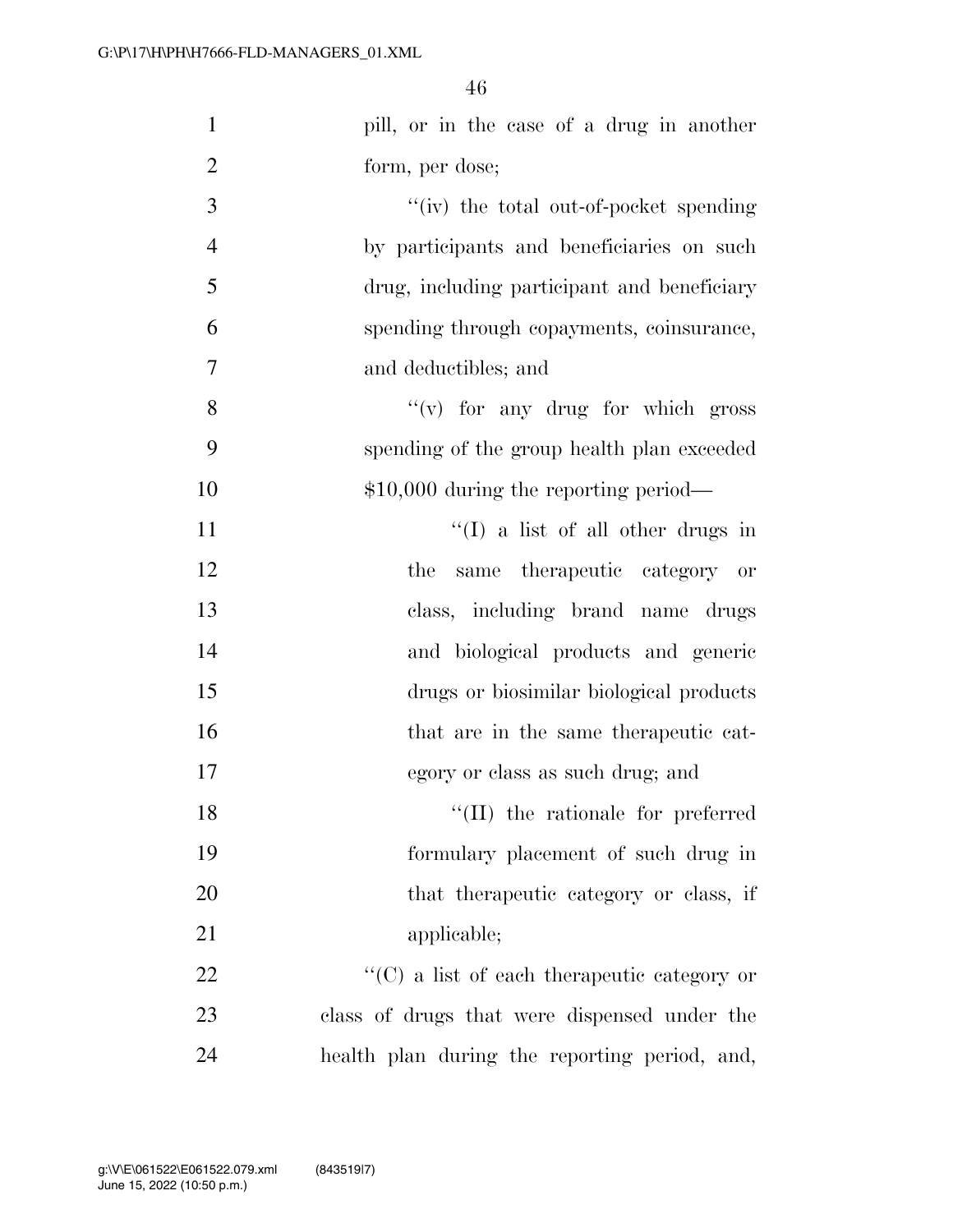| $\mathbf{1}$   | with respect to each such the rapeutic category |
|----------------|-------------------------------------------------|
| $\overline{2}$ | or class of drugs, during the reporting period— |
| 3              | "(i) total gross spending by the plan,          |
| $\overline{4}$ | before manufacturer rebates, fees, or other     |
| 5              | manufacturer remuneration;                      |
| 6              | "(ii) the number of participants and            |
| 7              | beneficiaries who filled a prescription for a   |
| 8              | drug in that category or class;                 |
| 9              | "(iii) if applicable to that category or        |
| 10             | class, a description of the formulary tiers     |
| 11             | and utilization mechanisms (such as prior       |
| 12             | authorization or step therapy) employed         |
| 13             | for drugs in that category or class;            |
| 14             | "(iv) the total out-of-pocket spending          |
| 15             | by participants and beneficiaries, including    |
| 16             | participant and beneficiary spending            |
| 17             | through copayments, coinsurance,<br>and         |
| 18             | deductibles; and                                |
| 19             | $f'(v)$ for each therapeutic category or        |
| 20             | class under which 3 or more drugs are in-       |
| 21             | cluded on the formulary of such plan—           |
| 22             | $\lq\lq$ the amount received, or ex-            |
| 23             | pected to be received, from drug man-           |
| 24             | ufacturers in rebates, fees, alternative        |
| 25             | discounts, or other remuneration—               |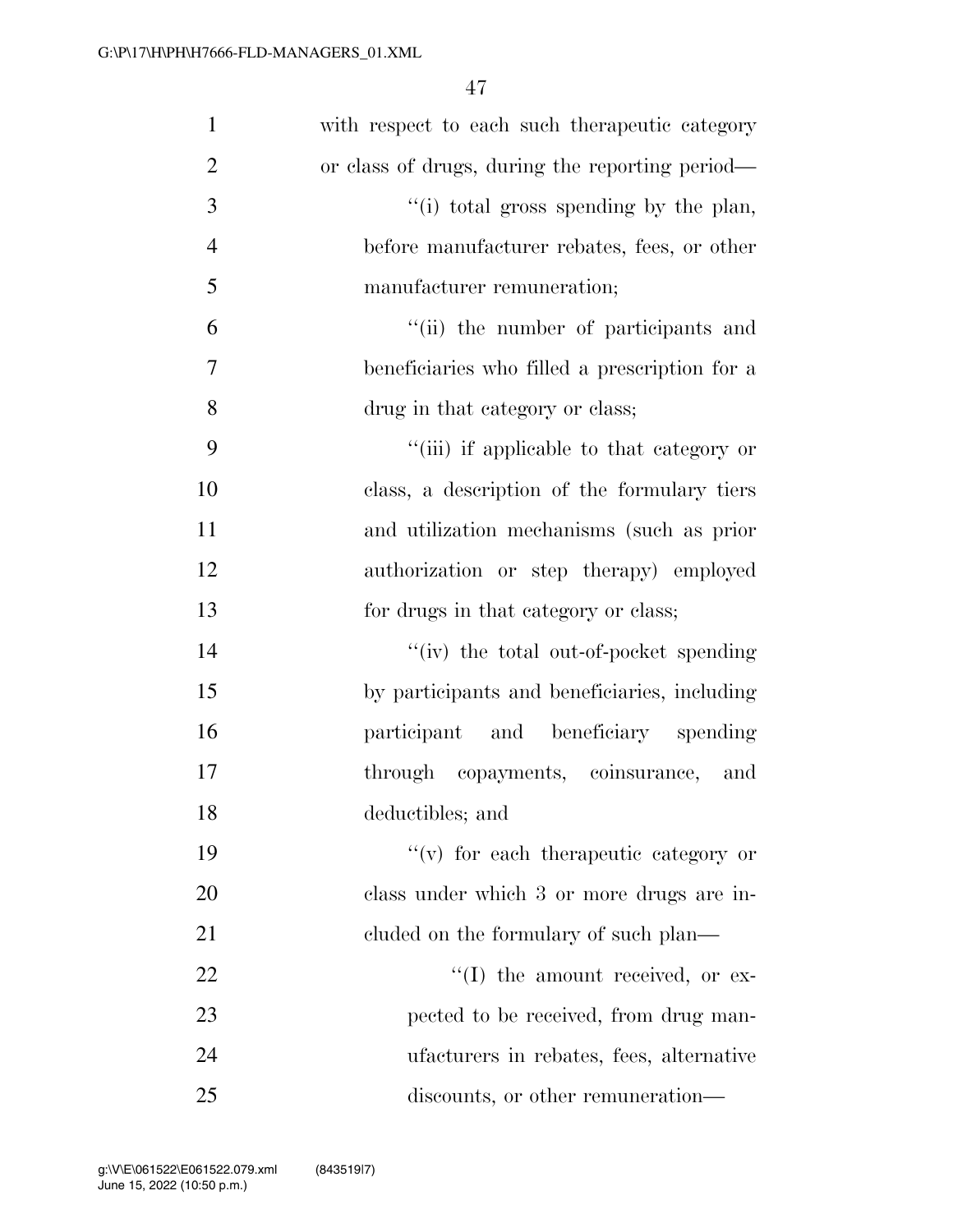| $\mathbf{1}$   | "(aa) that has been paid, or                   |
|----------------|------------------------------------------------|
| $\overline{2}$ | is to be paid, by drug manufac-                |
| 3              | turers for claims incurred during              |
| $\overline{4}$ | the reporting period; or                       |
| 5              | "(bb) that is related to utili-                |
| 6              | zation of drugs, in such thera-                |
| 7              | peutic category or class;                      |
| 8              | $\lq\lq$ (II) the total net spending, after    |
| 9              | deducting rebates, price concessions,          |
| 10             | alternative discounts or other remu-           |
| 11             | neration from drug manufacturers, by           |
| 12             | the health plan on that category or            |
| 13             | class of drugs; and                            |
| 14             | "(III) the net price per course of             |
| 15             | treatment or single fill, such as a 30-        |
| 16             | day supply or 90-day supply, incurred          |
| 17             | by the health plan and its participants        |
| 18             | and beneficiaries, after manufacturer          |
| 19             | rebates, fees, and other remuneration          |
| 20             | for drugs dispensed within such thera-         |
| 21             | peutic category or class during the re-        |
| 22             | porting period;                                |
| 23             | $\lq\lq$ total gross spending on prescription  |
| 24             | drugs by the plan during the reporting period, |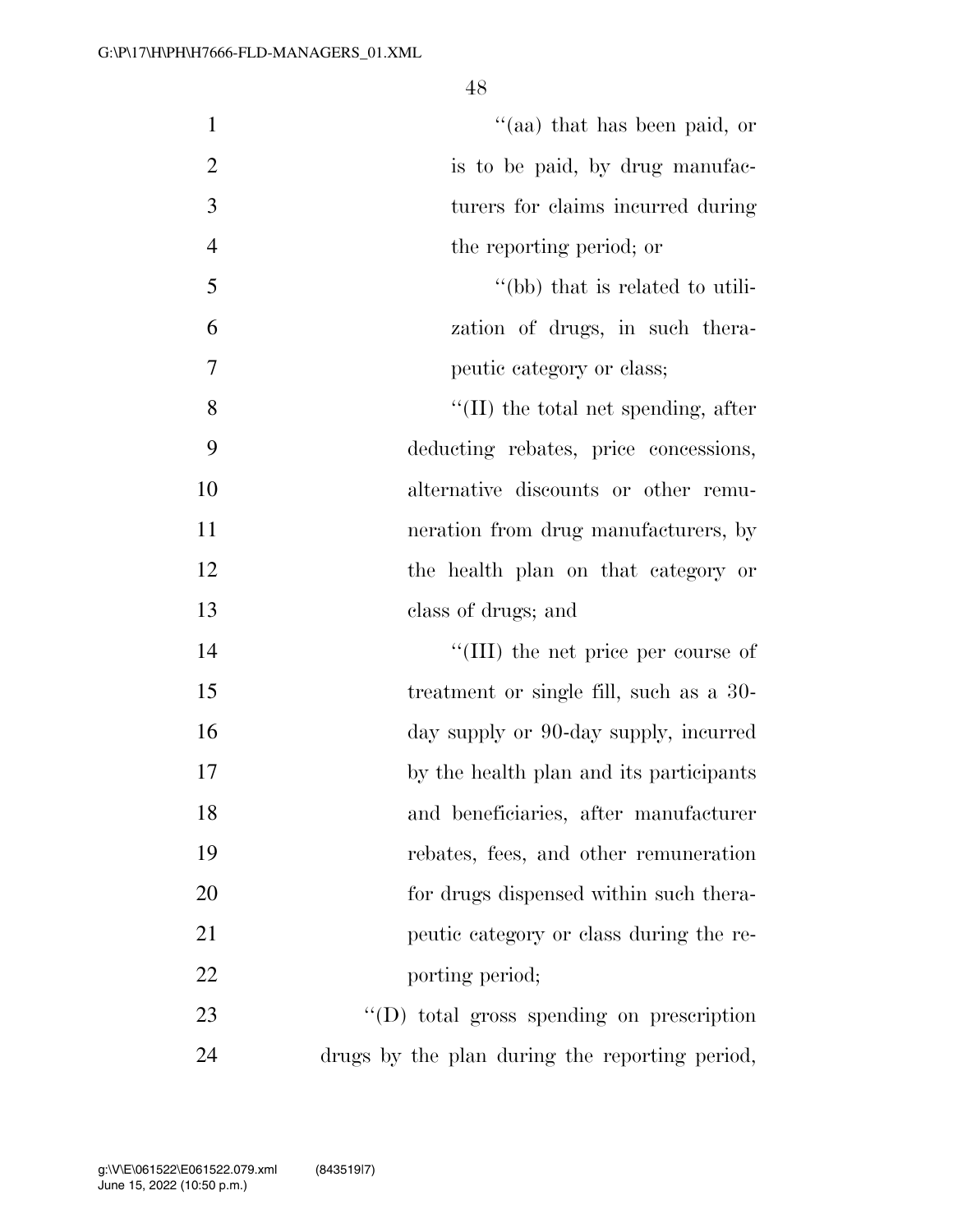before rebates and other manufacturer fees or remuneration;

 $\bullet$  (E) total amount received, or expected to be received, by the health plan in drug manu- facturer rebates, fees, alternative discounts, and all other remuneration received from the manu- facturer or any third party, other than the plan sponsor, related to utilization of drug or drug spending under that health plan during the re-porting period;

11  $"({\rm F})$  the total net spending on prescription drugs by the health plan during the reporting period; and

 ''(G) amounts paid directly or indirectly in rebates, fees, or any other type of remuneration to brokers, consultants, advisors, or any other individual or firm who referred the group health plan's business to the pharmacy benefit man-ager.

20 "(2) PRIVACY REQUIREMENTS.—Entities pro- viding pharmacy benefits management services on behalf of a group health plan shall provide informa- tion under paragraph (1) in a manner consistent with the privacy, security, and breach notification regulations promulgated under section 264(c) of the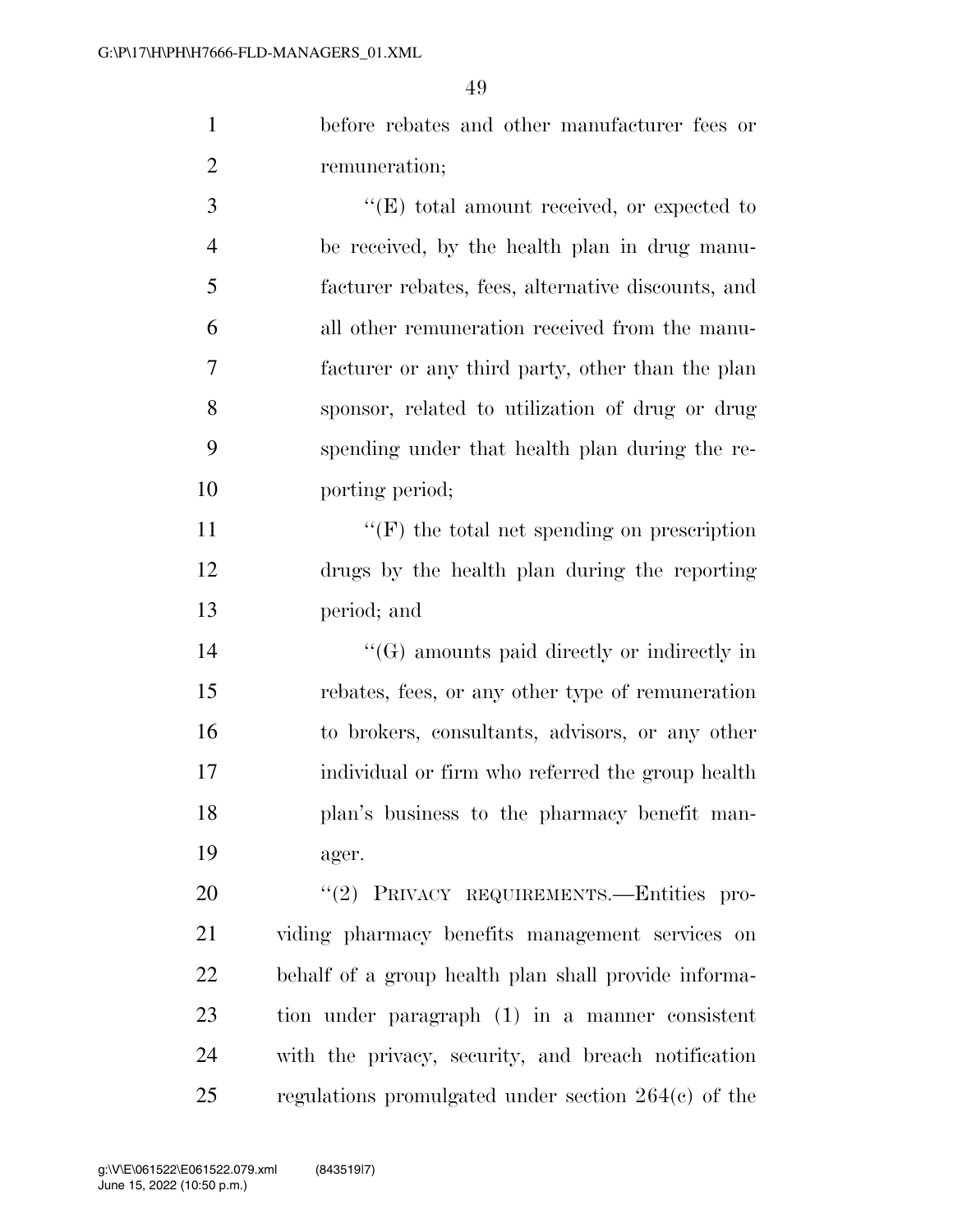Health Insurance Portability and Accountability Act of 1996, and shall restrict the use and disclosure of such information according to such privacy regula-tions.

 ''(3) DISCLOSURE AND REDISCLOSURE.— ''(A) LIMITATION TO BUSINESS ASSOCI-

 ATES.—A group health plan receiving a report under paragraph (1) may disclose such informa- tion only to business associates of such plan as defined in section 160.103 of title 45, Code of Federal Regulations (or successor regulations).

12 "(B) CLARIFICATION REGARDING PUBLIC DISCLOSURE OF INFORMATION.—Nothing in this section prevents an entity providing phar- macy benefits management services on behalf of a group health plan from placing reasonable re- strictions on the public disclosure of the infor- mation contained in a report described in para- graph (1), except that such entity may not re- strict disclosure of such report to the Depart- ment of Health and Human Services, the De- partment of Labor, the Department of the Treasury, or applicable State agencies.

24 "<sup>"</sup>(C) LIMITED FORM OF REPORT.—The Secretary shall define through rulemaking a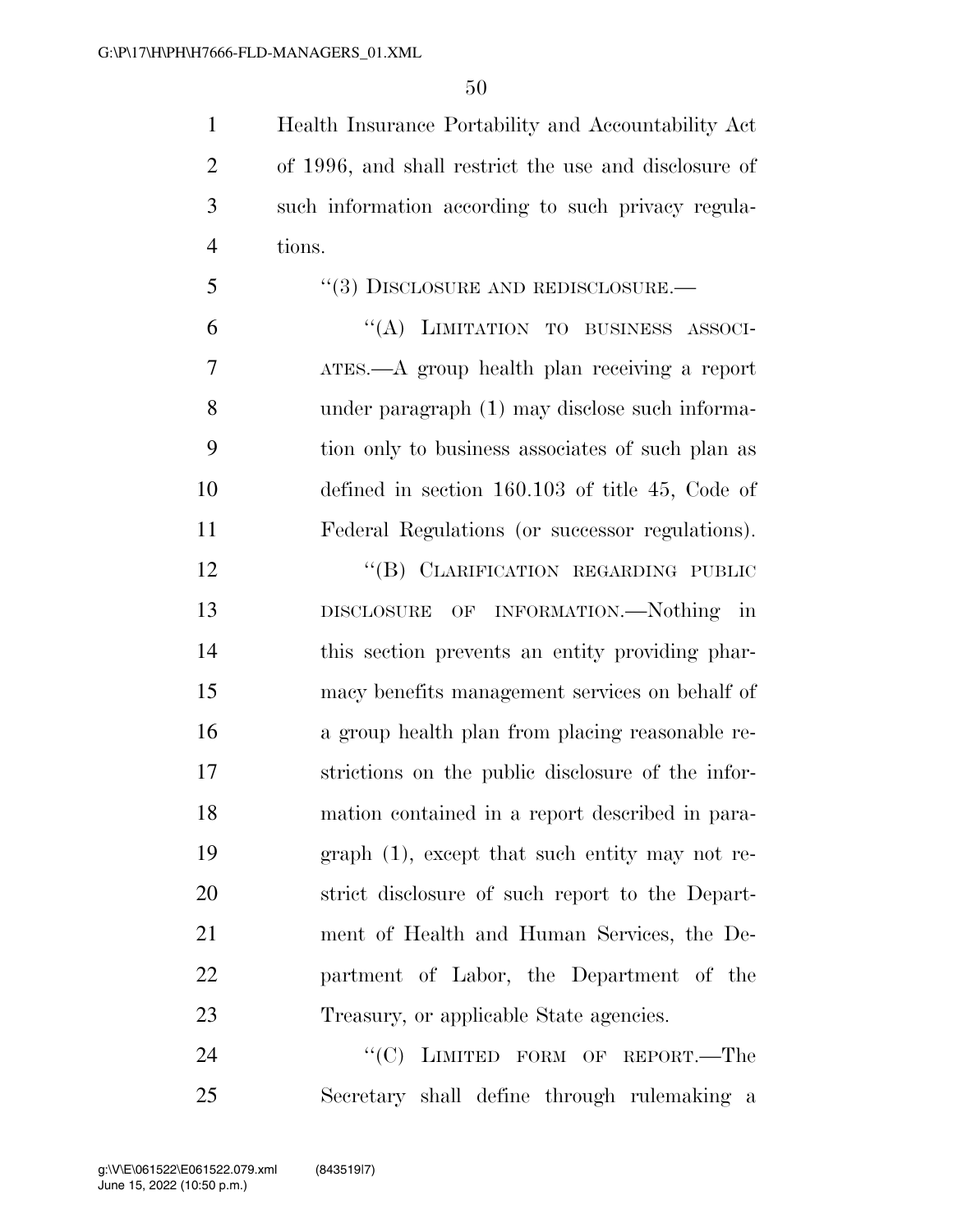limited form of the report under paragraph (1) required of plan sponsors who are drug manu- facturers, drug wholesalers, or other direct par- ticipants in the drug supply chain, in order to prevent anti-competitive behavior.

 ''(4) REPORT TO GAO.—An entity providing pharmacy benefits management services on behalf of a group health plan shall submit to the Comptroller General of the United States each of the first 4 re- ports submitted to a plan sponsor under paragraph (1) with respect to such plan, and other such reports as requested, in accordance with the privacy require- ments under paragraph (2), the disclosure and re- disclosure standards under paragraph (3), the stand- ards specified pursuant to paragraph (5), and such other information that the Comptroller General de- termines necessary to carry out the study under sec- tion 602(d) of the Restoring Hope for Mental Health and Well-Being Act of 2022.

20 "(5) STANDARD FORMAT.—Not later than June 21 1, 2023, the Secretary shall specify through rule- making standards for entities required to submit re- ports under paragraph (4) to submit such reports in a standard format.

25 "(c) ENFORCEMENT.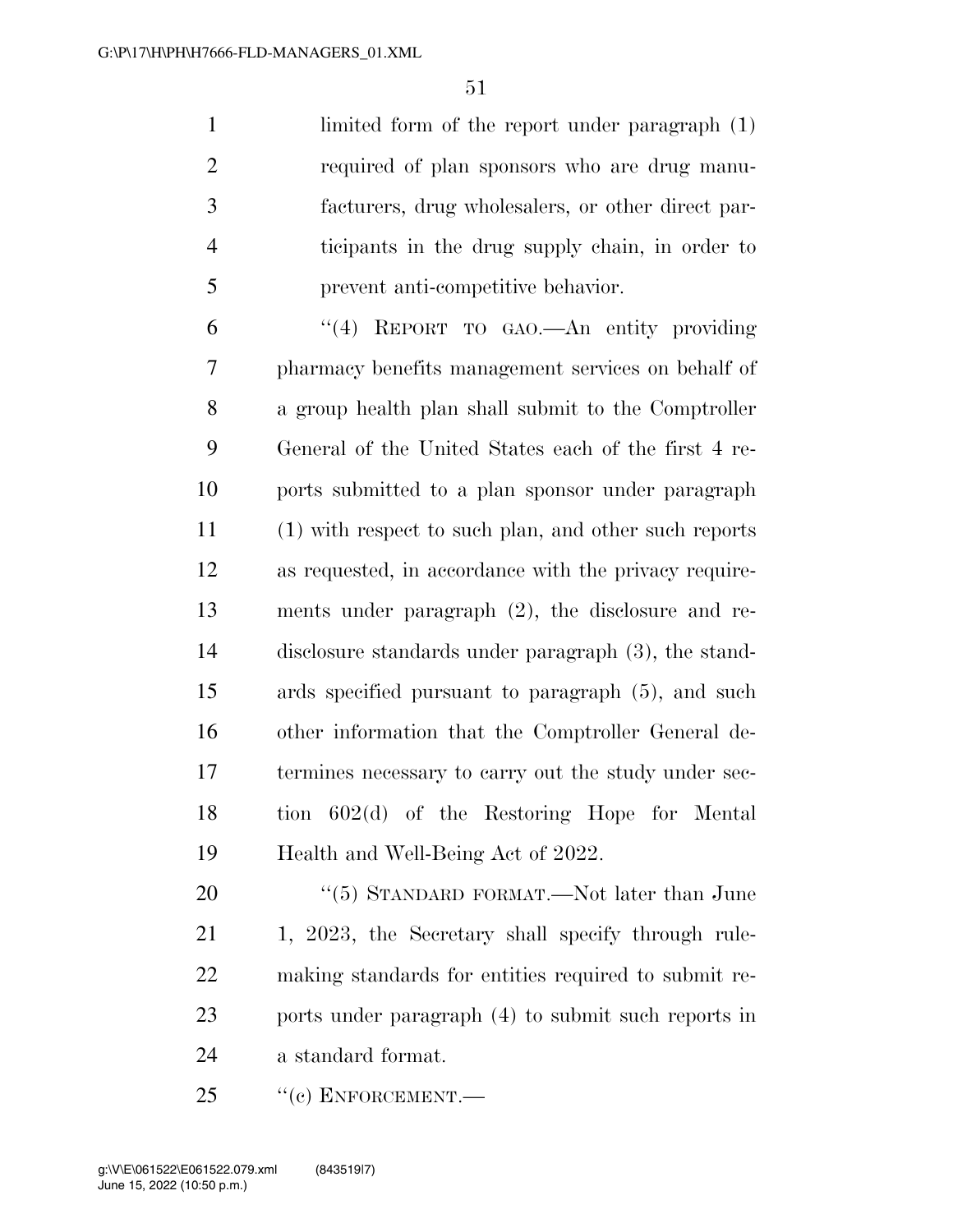1 ''(1) IN GENERAL.—The Secretary, in consulta- tion with the Secretary of Labor and the Secretary of Health and Human Services, shall enforce this section.

5 "(2) FAILURE TO PROVIDE TIMELY INFORMA- TION.—An entity providing pharmacy benefit man- agement services that violates subsection (a) or fails to provide information required under subsection (b), or a drug manufacturer that fails to provide in-10 formation under subsection  $(b)(1)(A)$  in a timely manner, shall be subject to a civil monetary penalty 12 in the amount of \$10,000 for each day during which such violation continues or such information is not disclosed or reported.

 ''(3) FALSE INFORMATION.—An entity pro- viding pharmacy benefit management services, or drug manufacturer that knowingly provides false in- formation under this section shall be subject to a civil money penalty in an amount not to exceed \$100,000 for each item of false information. Such civil money penalty shall be in addition to other pen-alties as may be prescribed by law.

23 "(4) PROCEDURE.—The provisions of section 1128A of the Social Security Act, other than sub-section (a) and (b) and the first sentence of sub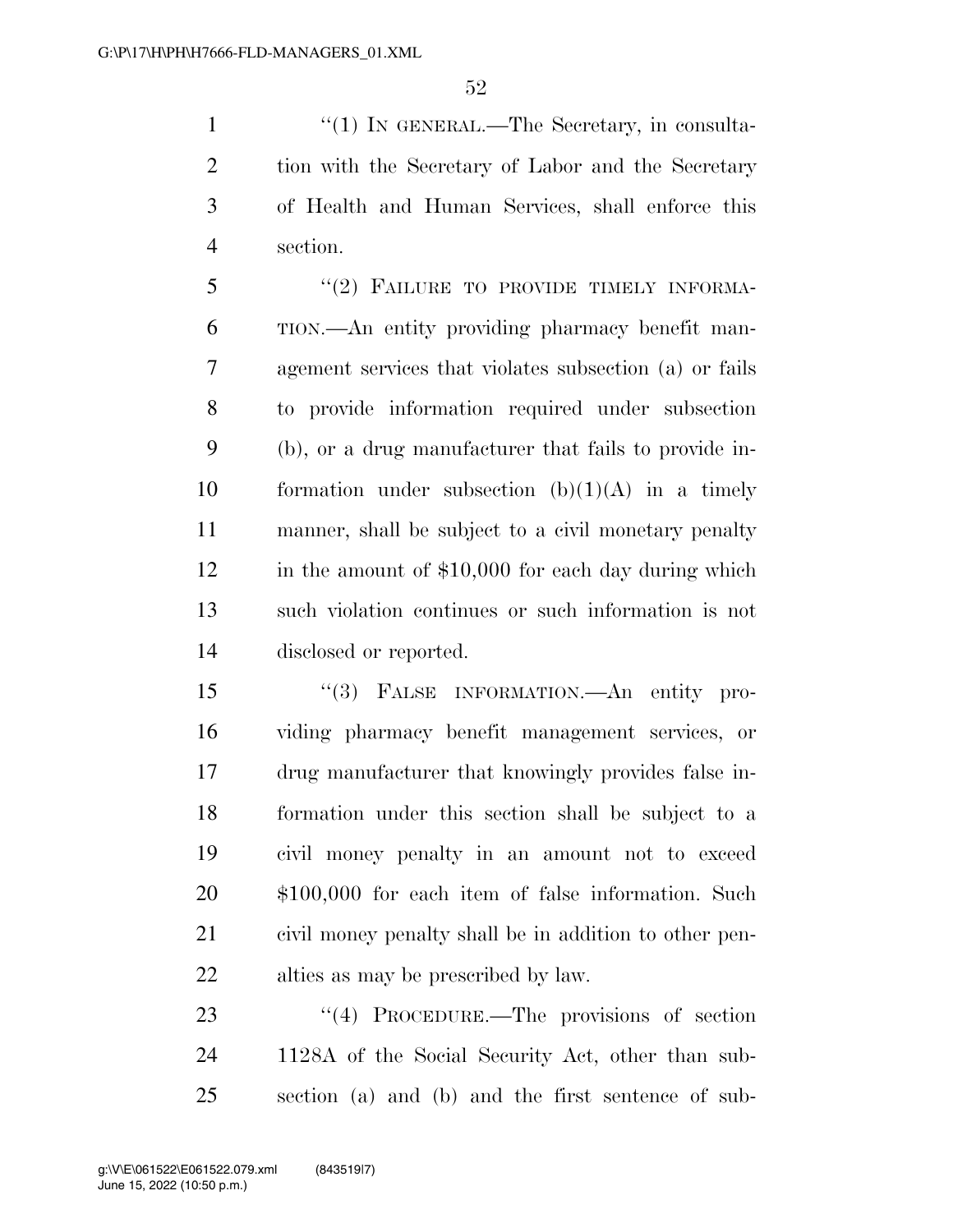section (c)(1) of such section shall apply to civil monetary penalties under this subsection in the same manner as such provisions apply to a penalty or proceeding under section 1128A of the Social Se-curity Act.

 ''(5) WAIVERS.—The Secretary may waive pen- alties under paragraph (2), or extend the period of time for compliance with a requirement of this sec- tion, for an entity in violation of this section that has made a good-faith effort to comply with this sec-tion.

12 "(d) RULE OF CONSTRUCTION.—Nothing in this sec- tion shall be construed to permit a group health plan or other entity to restrict disclosure to, or otherwise limit the access of, the Department of the Treasury to a report de- scribed in subsection (b)(1) or information related to com-pliance with subsection (a) by such plan or entity.

 ''(e) DEFINITION.—In this section, the term 'whole- sale acquisition cost' has the meaning given such term in 20 section  $1847A(c)(6)(B)$  of the Social Security Act.".

21 (2) CLERICAL AMENDMENT.—The table of sec- tions for subchapter B of chapter 100 of the Inter- nal Revenue Code of 1986 is amended by adding at the end the following new item:

''Sec. 9826. Oversight of pharmacy benefit manager services.''.

(d) GAO STUDY.—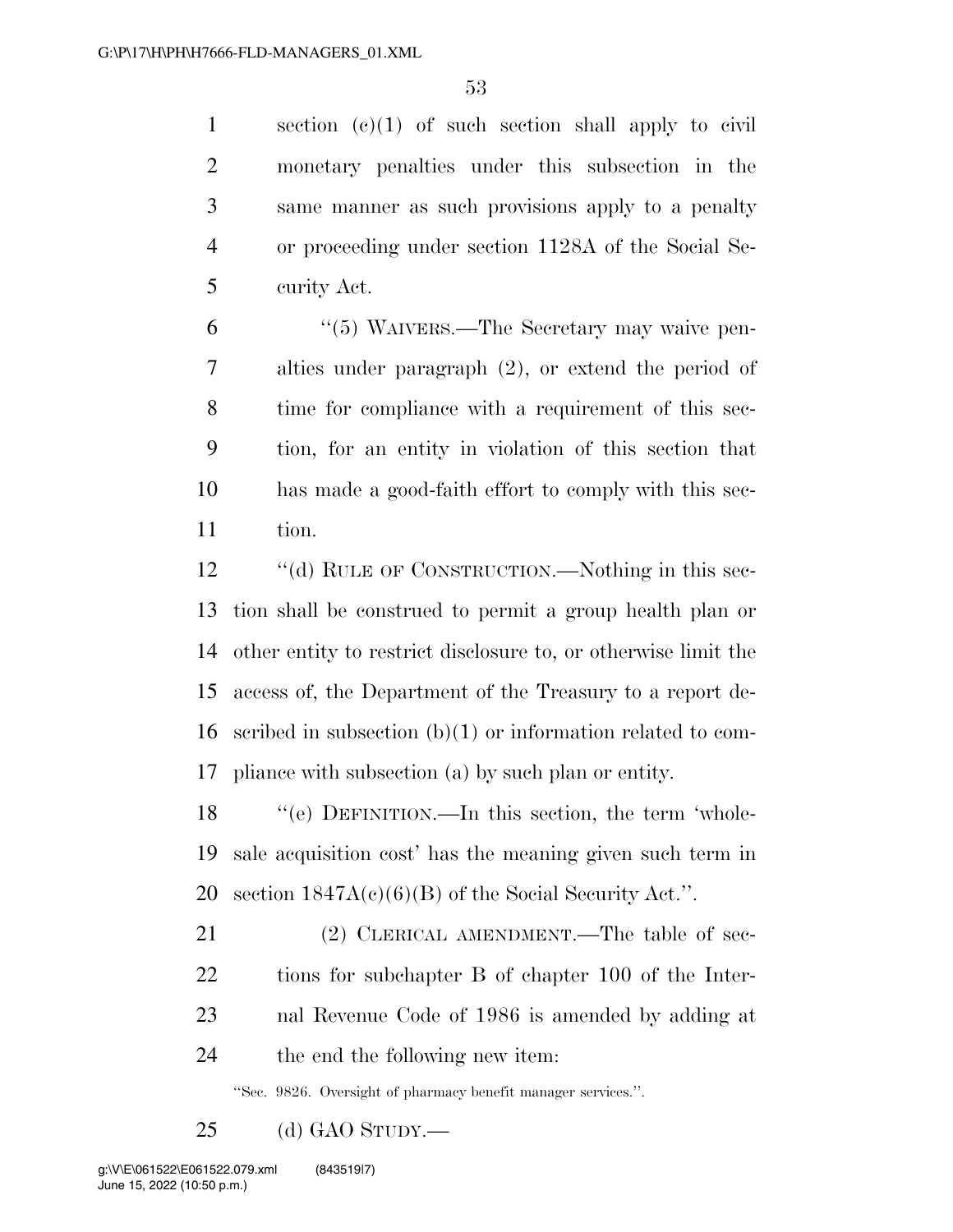(1) IN GENERAL.—Not later than 3 years after the date of enactment of this Act, the Comptroller General of the United States shall submit to Con-gress a report on—

 (A) pharmacy networks of group health plans, health insurance issuers, and entities providing pharmacy benefit management serv- ices under such group health plan or group or individual health insurance coverage, including networks that have pharmacies that are under common ownership (in whole or part) with group health plans, health insurance issuers, or entities providing pharmacy benefit manage- ment services or pharmacy benefit administra- tive services under group health plan or group or individual health insurance coverage;

 (B) as it relates to pharmacy networks that include pharmacies under common owner-ship described in subparagraph (A)—

 (i) whether such networks are de- signed to encourage enrollees of a plan or coverage to use such pharmacies over other network pharmacies for specific services or drugs, and if so, the reasons the networks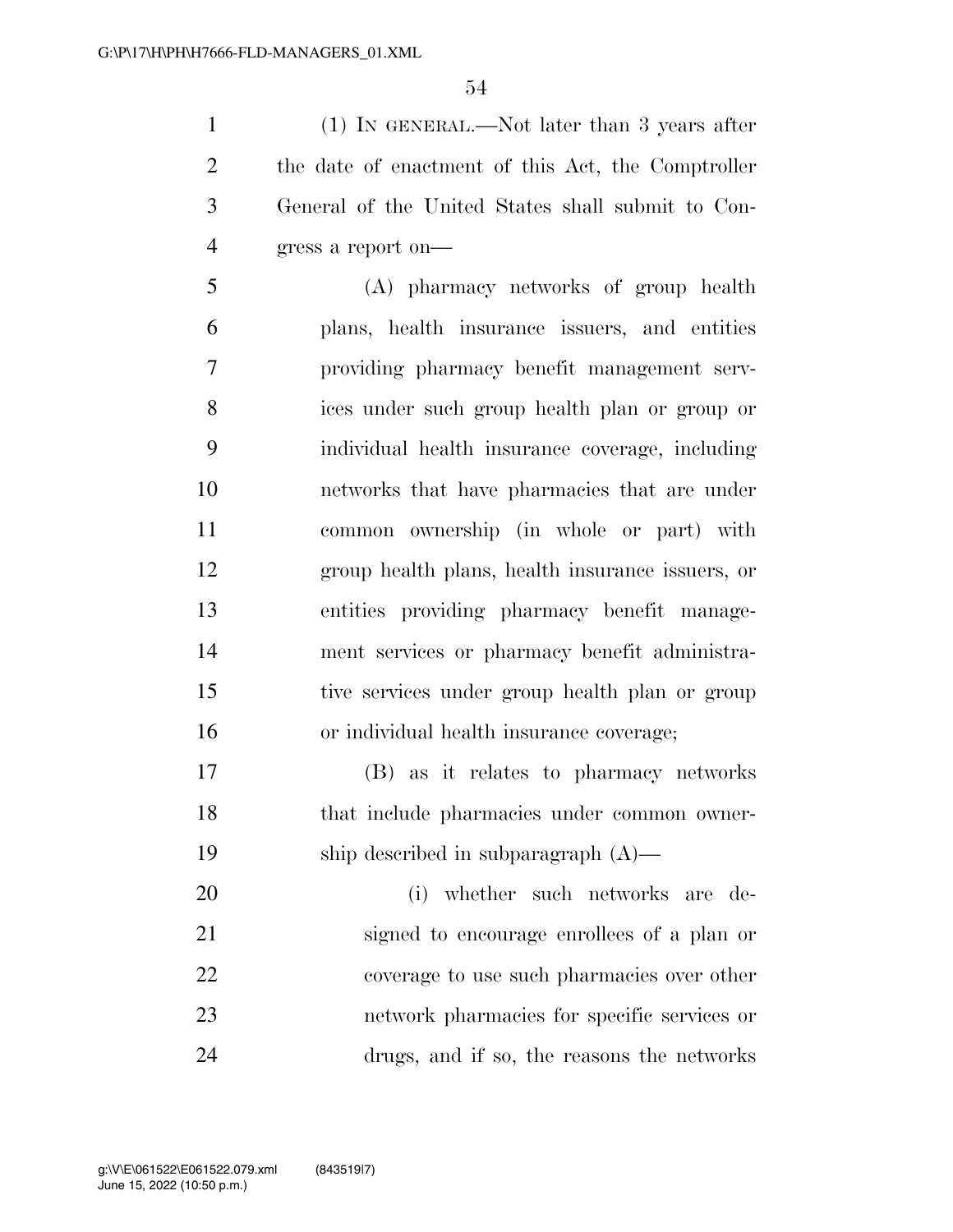| $\mathbf{1}$   | give for encouraging use of such phar-             |
|----------------|----------------------------------------------------|
| $\overline{2}$ | macies; and                                        |
| 3              | (ii) whether such pharmacies are used              |
| $\overline{4}$ | by enrollees disproportionately more in the        |
| 5              | aggregate or for specific services or drugs        |
| 6              | compared to other network pharmacies;              |
| $\tau$         | (C) whether group health plans and health          |
| 8              | insurance issuers offering group or individual     |
| 9              | health insurance coverage have options to elect    |
| 10             | different network pricing arrangements in the      |
| 11             | marketplace with entities that provide phar-       |
| 12             | macy benefit management services, the preva-       |
| 13             | lence of electing such different network pricing   |
| 14             | arrangements;                                      |
| 15             | (D) pharmacy network design parameters             |
| 16             | that encourage enrollees in the plan or coverage   |
| 17             | to fill prescriptions at mail order, specialty, or |
| 18             | retail pharmacies that are wholly or partially-    |
| 19             | owned by that issuer or entity; and                |
| 20             | (E) the degree to which mail order, spe-           |
| 21             | cialty, or retail pharmacies that dispense pre-    |
| 22             | scription drugs to an enrollee in a group health   |
| 23             | plan or health insurance coverage that are         |
| 24             | under common ownership (in whole or part)          |
| 25             | with group health plans, health insurance          |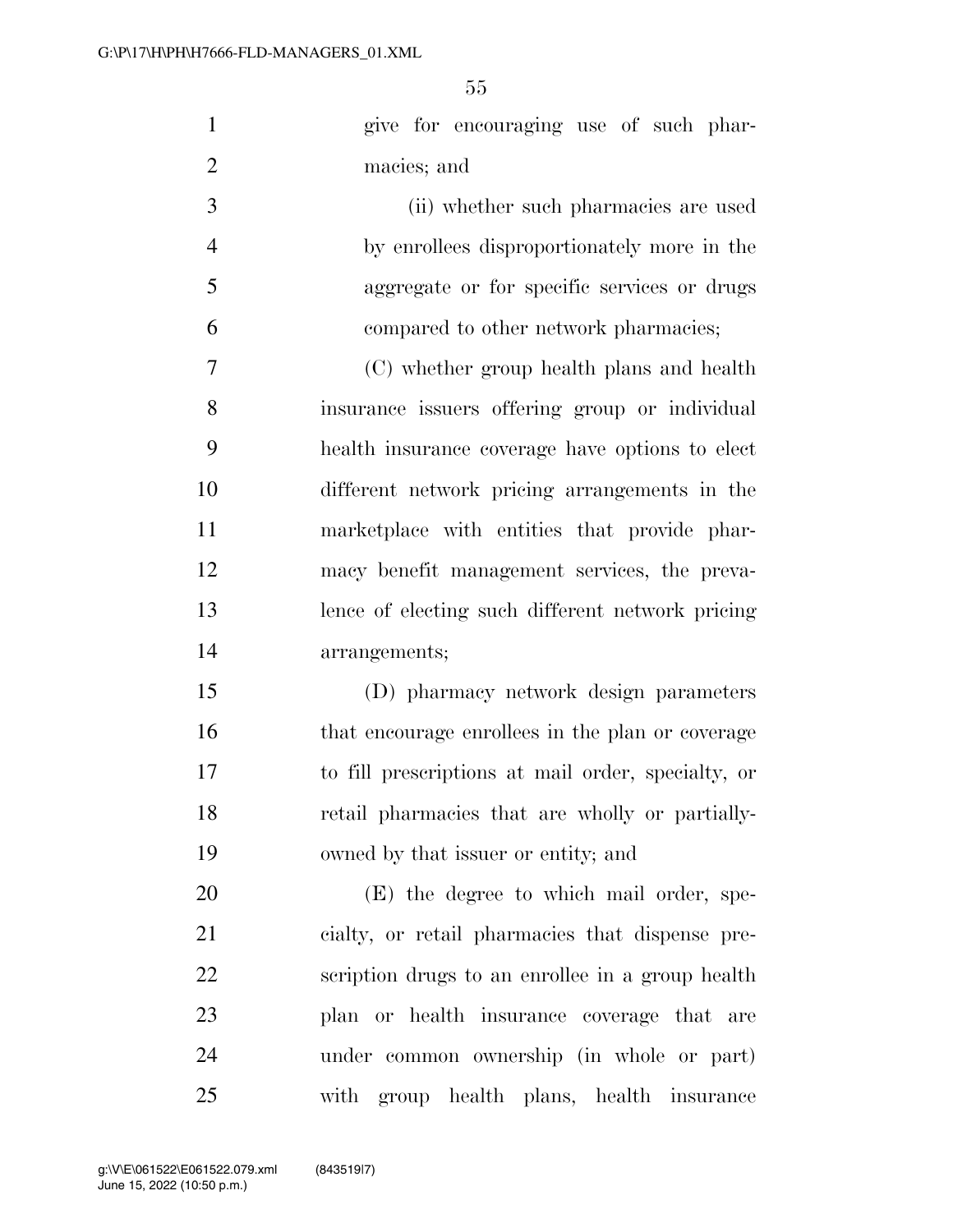issuers, or entities providing pharmacy benefit management services or pharmacy benefit ad- ministrative services under group health plan or group or individual health insurance coverage receive reimbursement that is greater than the median price charged to the group health plan or health insurance issuer when the same drug is dispensed to enrollees in the plan or coverage by other pharmacies included in the pharmacy network of that plan, issuer, or entity that are not wholly or partially owned by the health in- surance issuer or entity providing pharmacy benefit management services.

 (2) REQUIREMENT.—The Comptroller General of the United States shall ensure that the report under paragraph (1) does not contain information that would allow a reader to identify a specific plan or entity providing pharmacy benefits management services or otherwise contain commercial or financial information that is privileged or confidential.

 (3) DEFINITIONS.—In this subsection, the terms ''group health plan'', ''health insurance cov- erage'', and ''health insurance issuer'' have the meanings given such terms in section 2791 of the Public Health Service Act (42 U.S.C. 300gg–91).